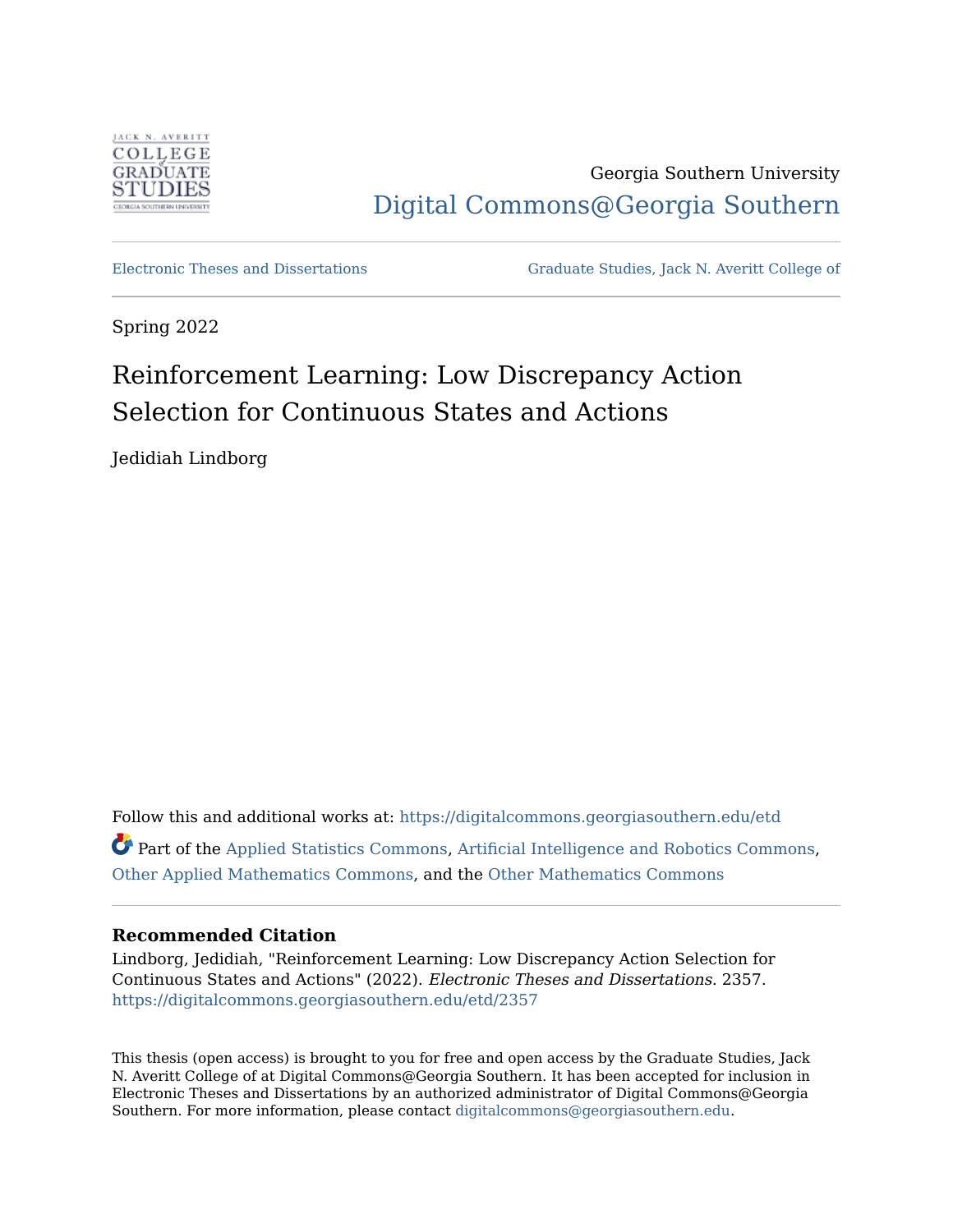# REINFORCEMENT LEARNING: LOW DISCREPANCY ACTION SELECTION FOR CONTINUOUS STATES AND ACTIONS

by

## JEDIDIAH LINDBORG

(Under the Direction of Stephen Carden)

## ABSTRACT

In reinforcement learning the process of selecting an action during the exploration or exploitation stage is difficult to optimize. The purpose of this thesis is to create an action selection process for an agent by employing a low discrepancy action selection (LDAS) method. This should allow the agent to quickly determine the utility of its actions by prioritizing actions that are dissimilar to ones that it has already picked. In this way the learning process should be faster for the agent and result in more optimal policies.

INDEX WORDS: Reinforcement learning, Machine learning, Discrepancy, Low discrepancy action selection

2009 Mathematics Subject Classification: 62H30, 68H10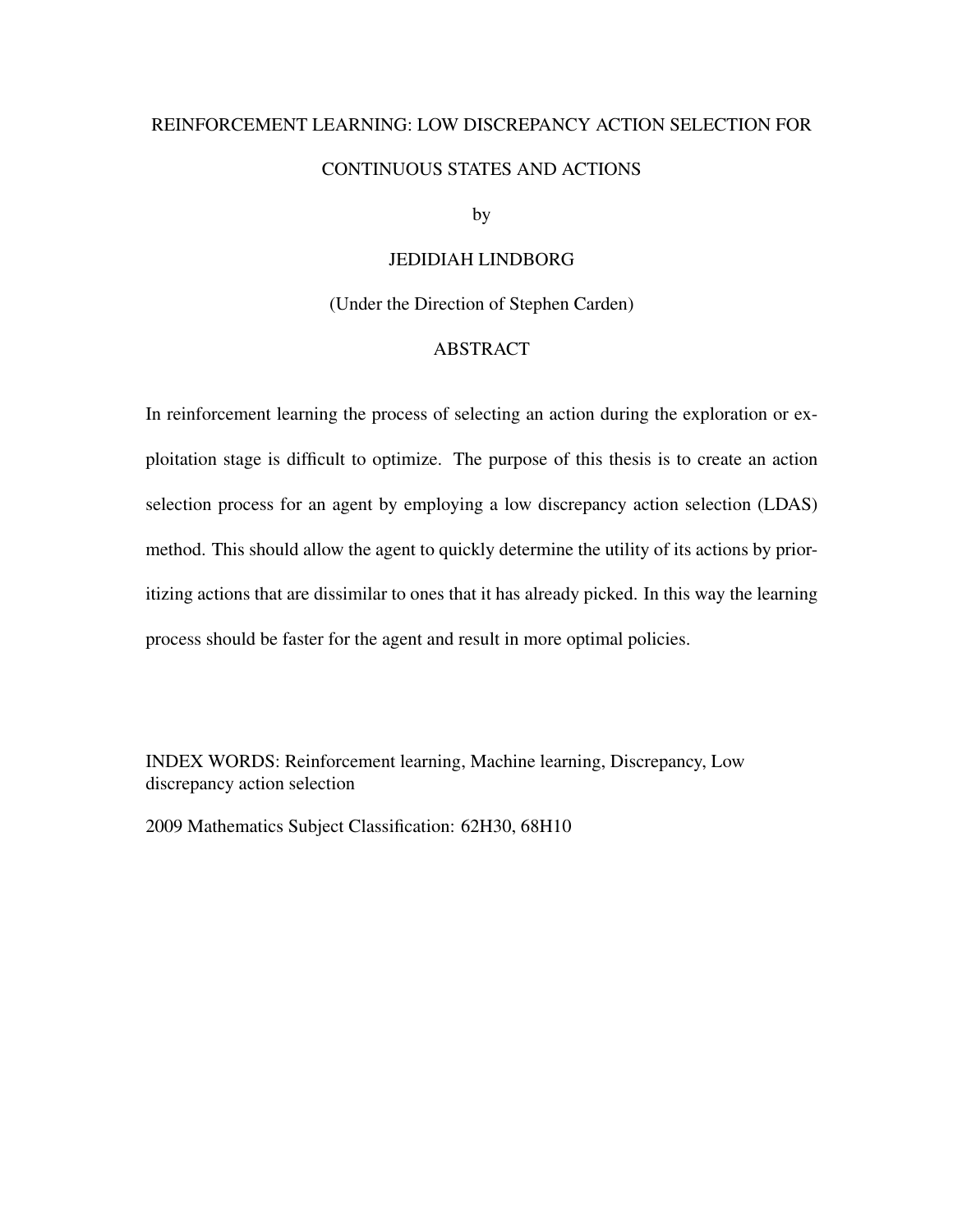## REINFORCEMENT LEARNING: LOW DISCREPANCY ACTION SELECTION FOR

## CONTINUOUS STATES AND ACTIONS

by

## JEDIDIAH LINDBORG

B.S., College of Coastal Georgia, 2016

A.S., College of Coastal Georgia, 2014

A Thesis Submitted to the Graduate Faculty of Georgia Southern University in Partial

Fulfillment of the Requirements for the Degree

MASTER OF SCIENCE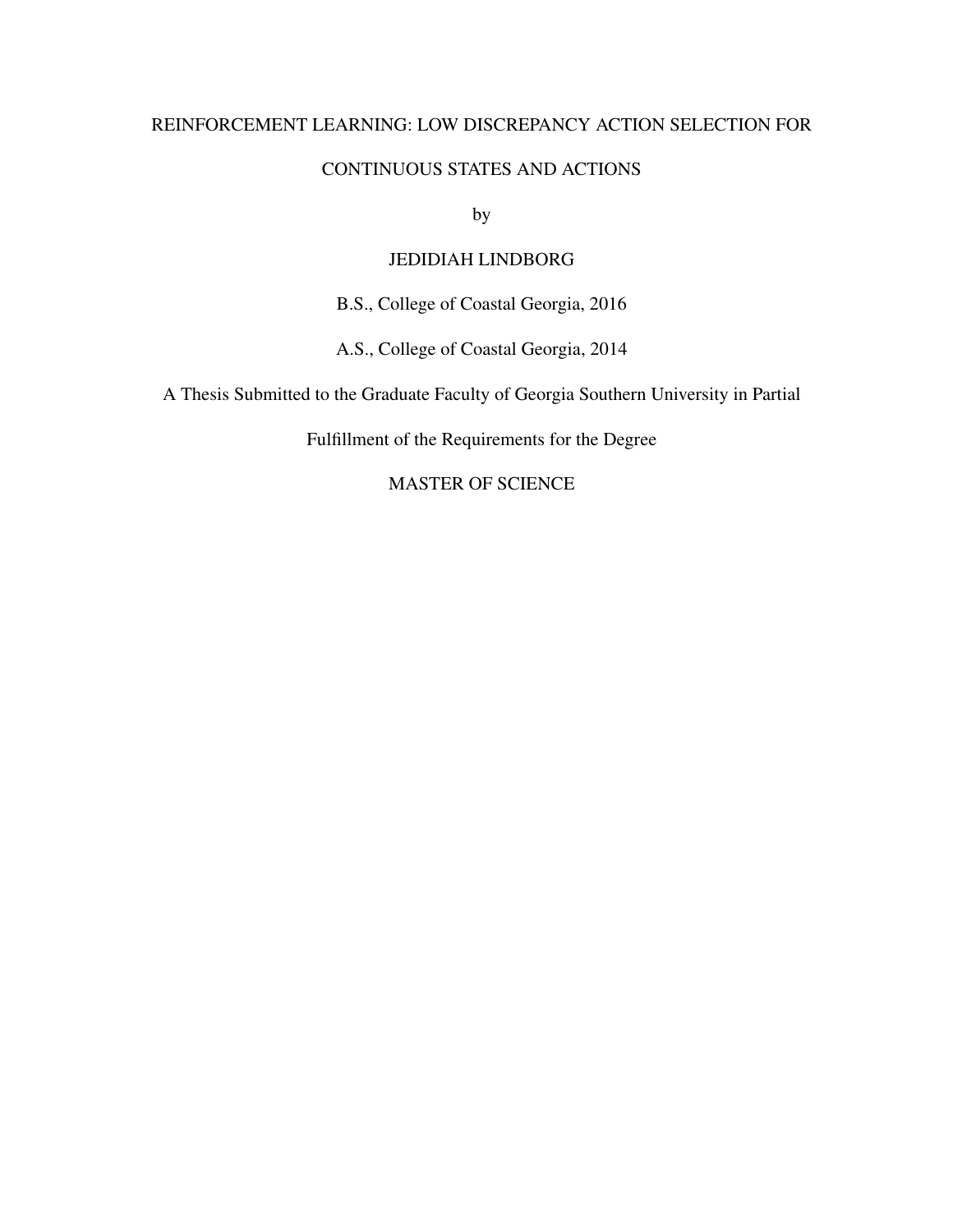©2022

## JEDIDIAH LINDBORG

All Rights Reserved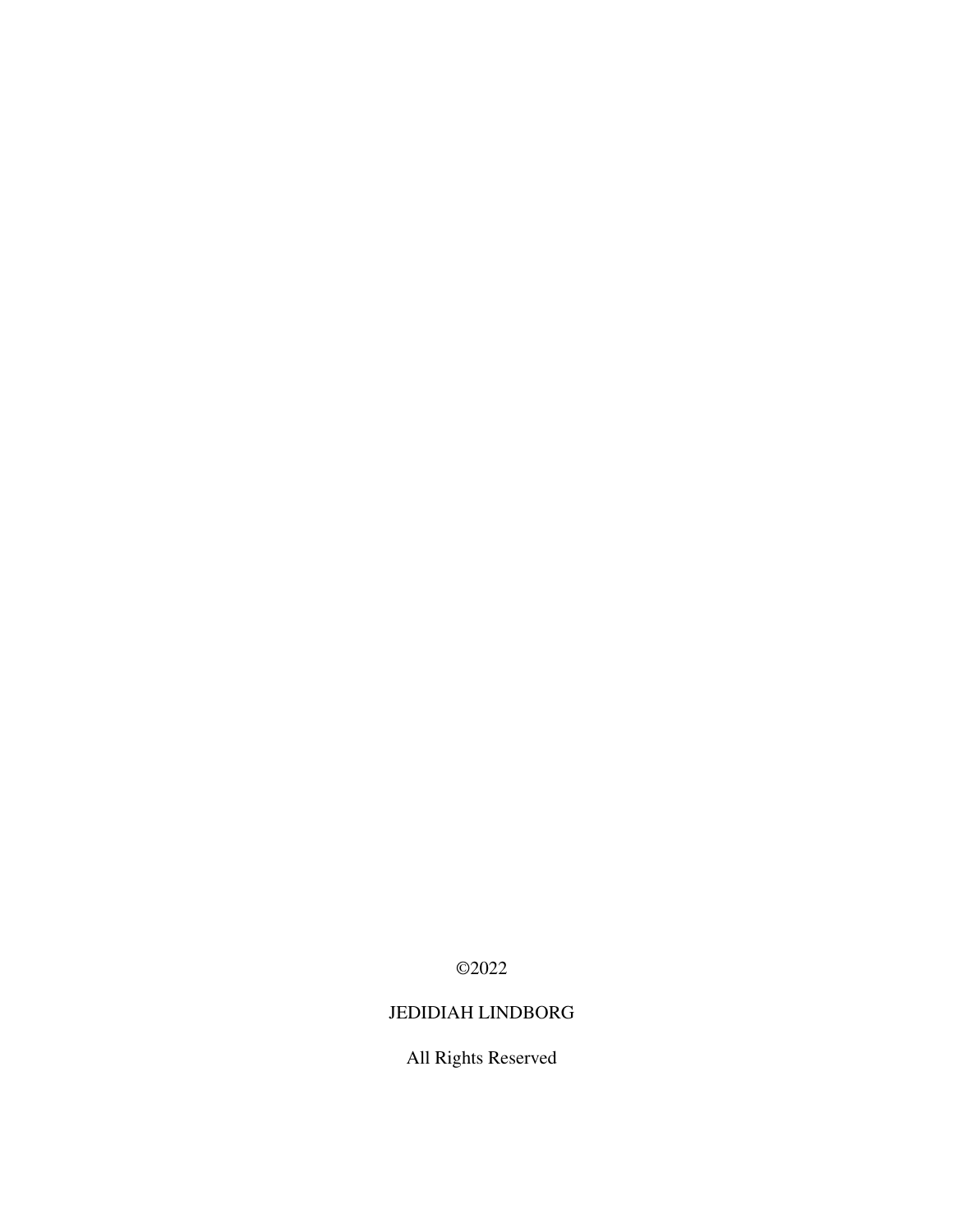## REINFORCEMENT LEARNING: LOW DISCREPANCY ACTION SELECTION FOR

## CONTINUOUS STATES AND ACTIONS

by

## JEDIDIAH LINDBORG

Major Professor: Stephen Carden<br>Committee: Zheni Utic Committee: Ionut Iacob

Electronic Version Approved: May 2022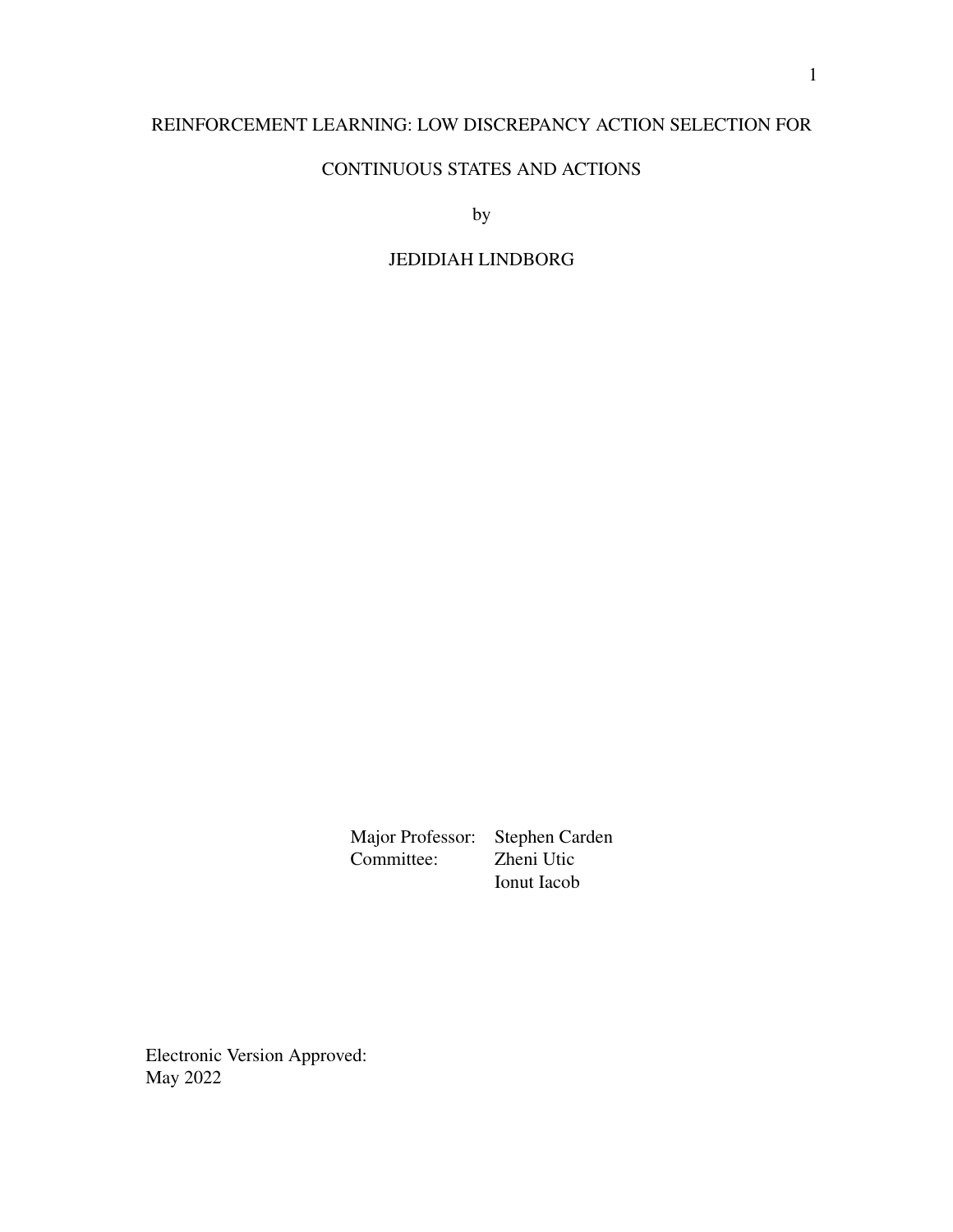## ACKNOWLEDGMENTS

I acknowledge God, first and foremost. Without His grace, I would have no accomplishments. I dedicate this to my mother and father for always believing in me, the professors who invested so much in me, my advisor, Dr. Stephen Carden, for helping to bring me to a master's level, and my friends for supporting me.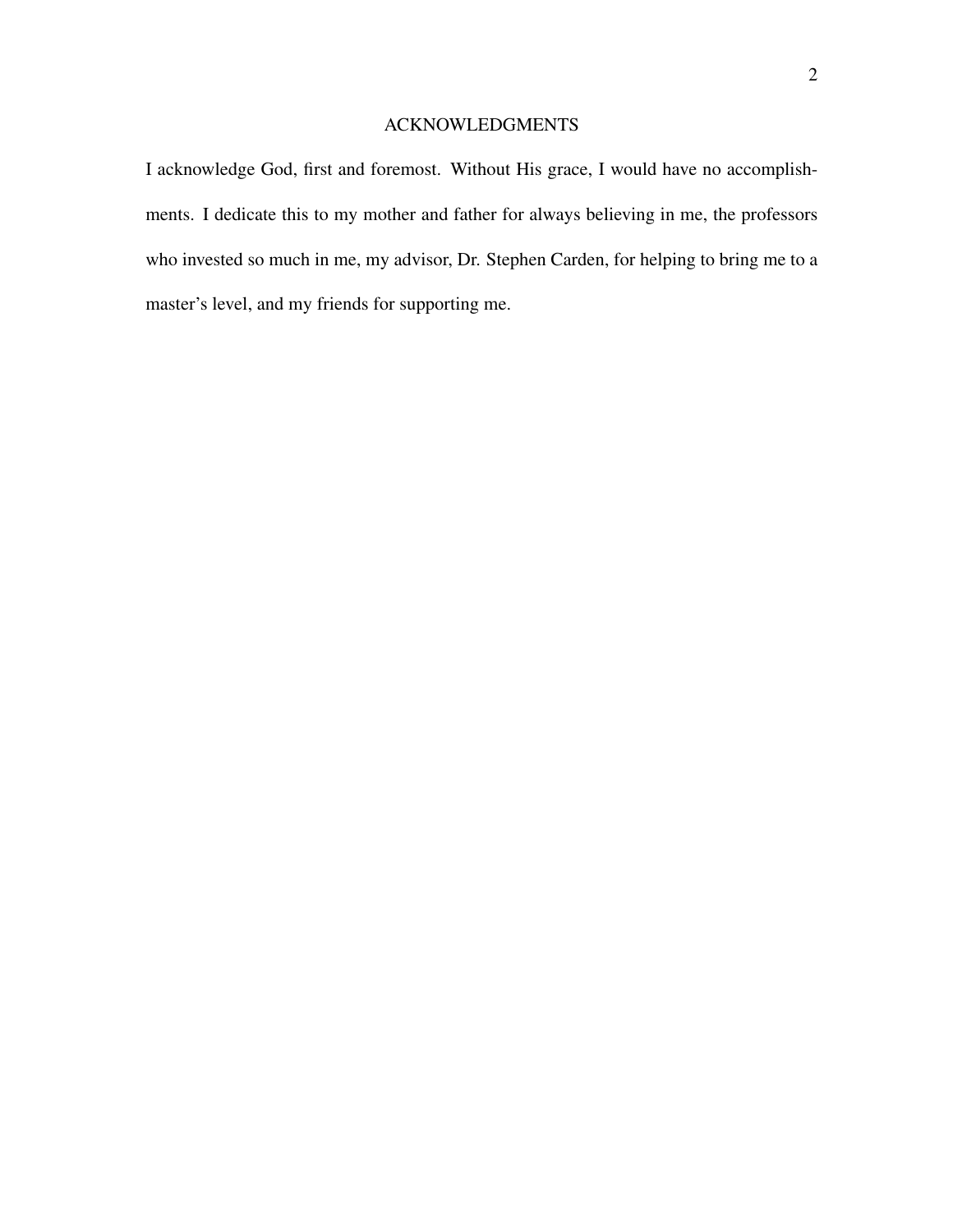## TABLE OF CONTENTS

| <b>TABLE OF CONTENTS</b>                                                                                                                                                                                                       |      |
|--------------------------------------------------------------------------------------------------------------------------------------------------------------------------------------------------------------------------------|------|
|                                                                                                                                                                                                                                | Page |
|                                                                                                                                                                                                                                |      |
| LIST OF TABLES FIGURE 2014 ISLAMING THE CONTROL CONTROL CONTROL CONTROL CONTROL CONTROL CONTROL CONTROL CONTROL CONTROL CONTROL CONTROL CONTROL CONTROL CONTROL CONTROL CONTROL CONTROL CONTROL CONTROL CONTROL CONTROL CONTRO |      |
|                                                                                                                                                                                                                                |      |

## **CHAPTER**

| $\mathbf{1}$   |     | <b>INTRODUCTION</b>               | 9  |  |  |
|----------------|-----|-----------------------------------|----|--|--|
| $\overline{2}$ |     | REINFORCEMENT LEARNING BACKGROUND |    |  |  |
|                | 2.1 |                                   | 12 |  |  |
|                | 2.2 |                                   | 18 |  |  |
|                | 2.3 |                                   | 21 |  |  |
|                | 2.4 |                                   | 22 |  |  |
| 3              |     | LOW DISCREPANCY SEQUENCES         | 24 |  |  |
|                | 3.1 |                                   | 24 |  |  |
|                | 3.2 | Low Discrepancy Sequence examples | 36 |  |  |
|                | 3.3 | Low Discrepancy Action Selection  | 38 |  |  |
| $\overline{4}$ |     | LOW DISCREPANCY ACTION SELECTION  | 40 |  |  |
|                | 4.1 |                                   | 40 |  |  |
|                | 4.2 |                                   | 41 |  |  |
|                | 4.3 |                                   | 43 |  |  |
|                | 4.4 | LDAS Candidate 2                  | 45 |  |  |
|                | 4.5 |                                   | 50 |  |  |
|                |     |                                   |    |  |  |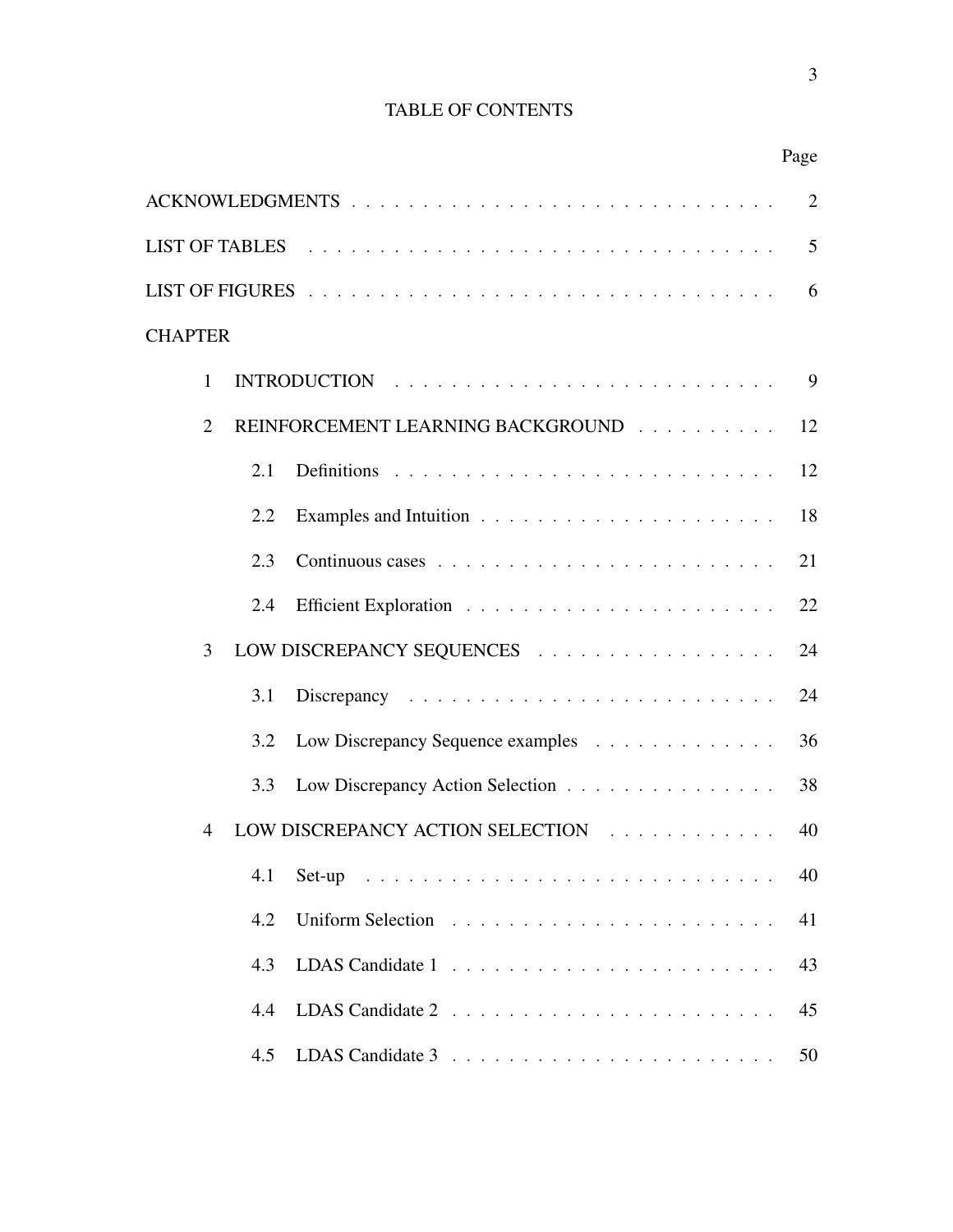| $\mathbf{5}$ |     |                                         |  |
|--------------|-----|-----------------------------------------|--|
|              | 5.1 |                                         |  |
|              | 5.2 | Exploration Experiments Mountain Car 55 |  |
|              | 5.3 | Exploration Experiments Racing Car 61   |  |
|              | 5.4 | Exploration Experiments Lunar Lander 66 |  |
| 6            |     | CONCLUSION AND FUTURE WORK 73           |  |
|              |     |                                         |  |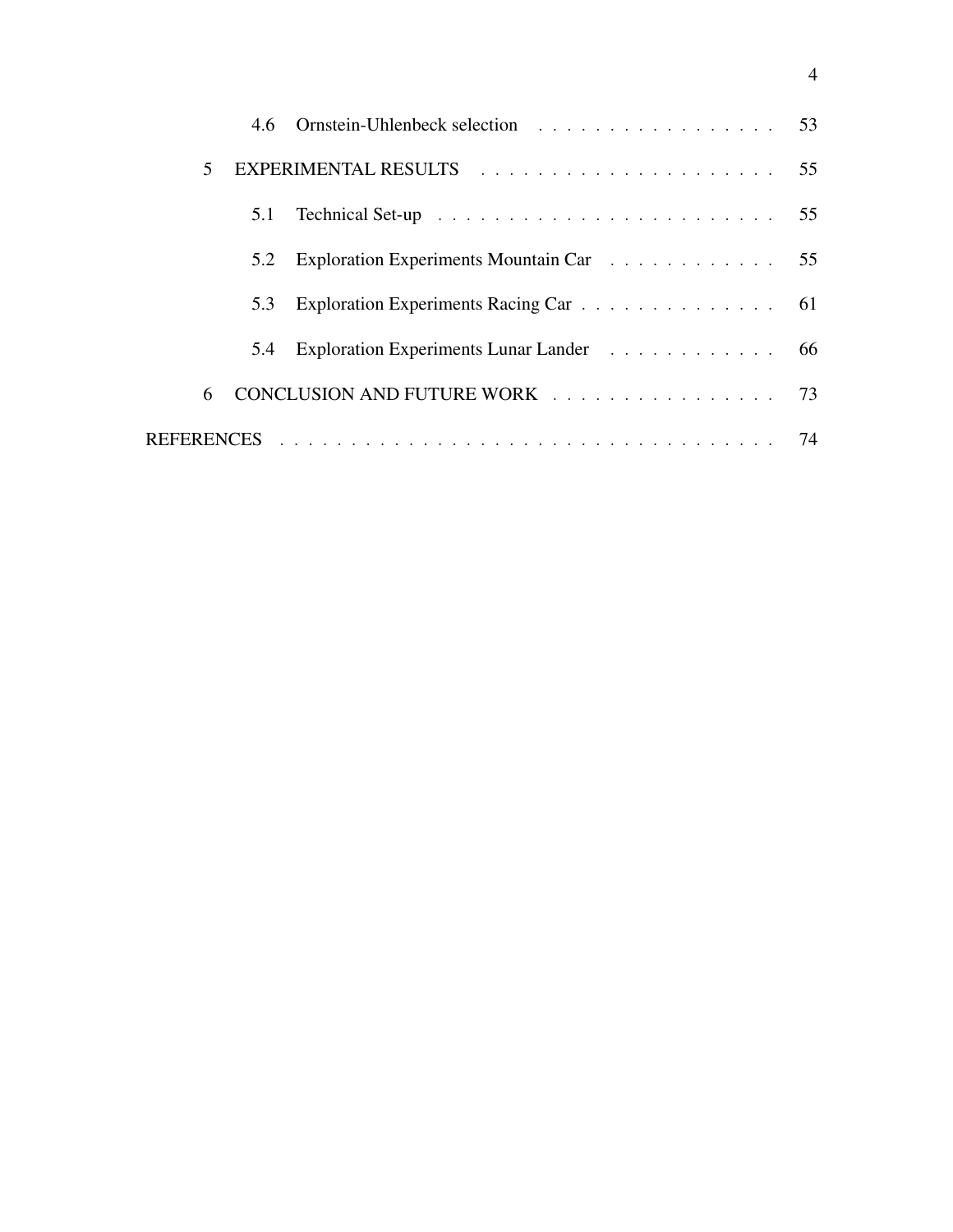## LIST OF TABLES

Table Page

| 4.1 | Discrepancy estimates for the four methods described                                                                                                                                          | 53 |
|-----|-----------------------------------------------------------------------------------------------------------------------------------------------------------------------------------------------|----|
| 5.1 | Numerical results for the amount of steps taken to reach the goal for<br>the mountain car problem between the three action selection methods,<br>Uniform, LDAS, Ornstein-Uhlenbeck.           | 60 |
| 5.2 | Numerical results for the amount of time taken in seconds per episode for<br>the mountain car problem between the three action selection methods,<br>Uniform, LDAS, Ornstein-Uhlenbeck.       | 61 |
| 5.3 | Numerical results for the amount of reward received per episode for the<br>race car problem between the three action selection methods, Uniform,                                              | 65 |
| 5.4 | Numerical results for the amount of time taken per episode for the race<br>car problem between the three action selection methods, Uniform,                                                   | 65 |
| 5.5 | Numerical results for the amount of episodes taken to receive a reward<br>of 5 for the lunar lander problem between the three action selection<br>methods, Uniform, LDAS, Ornstein-Uhlenbeck. | 71 |
| 5.6 | Numerical results for the amount of time taken per episode for the lunar<br>lander problem between the three action selection methods, Uniform,                                               | 72 |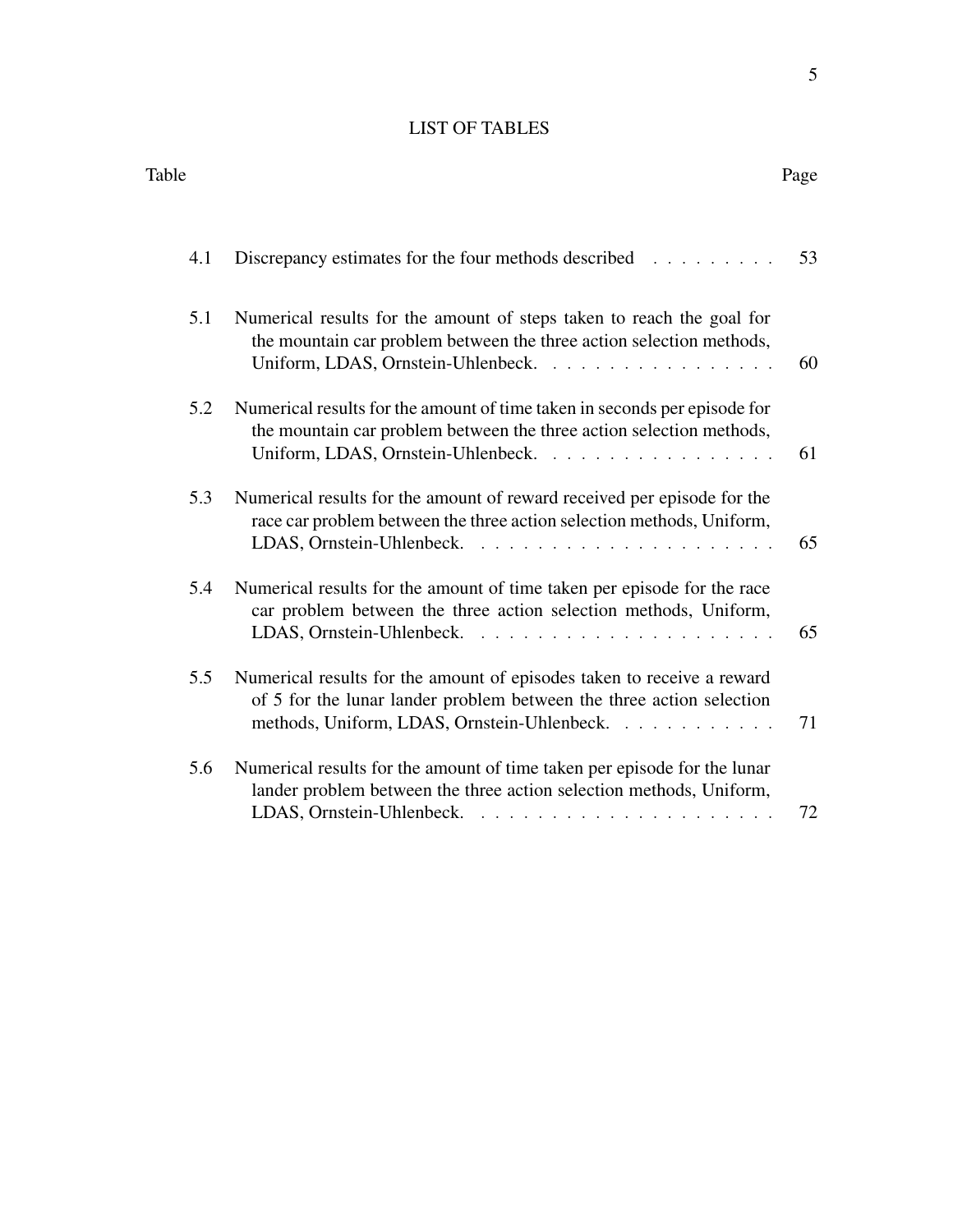## LIST OF FIGURES

| 2.1  | [9] Interaction between an agent and environment within a Markov                                                                                   | 13 |
|------|----------------------------------------------------------------------------------------------------------------------------------------------------|----|
| 2.2  | Grid Maze                                                                                                                                          | 15 |
| 3.1  |                                                                                                                                                    | 24 |
| 3.2  |                                                                                                                                                    | 25 |
| 3.3  | Diagram for $P((x \in A) \cap (X \le Y)) + P((x \in A) \cap (X \ge Y))$ for $x = .5$                                                               | 27 |
| 3.4  | Diagram for $P((x \in A) \cap (X \le Y)) + P((x \in A) \cap (X \ge Y))$ for $x = .3$                                                               | 28 |
| 3.5  |                                                                                                                                                    | 29 |
| 3.6  | Graph of $P((X < x) \cap (x < X + Y) \cap (X + Y < 1))$                                                                                            | 31 |
| 3.7  | Graph of $P(x < (X + Y - 1) \cup (X < x) \cap (X + Y > 1))$                                                                                        | 32 |
| 3.8  | 1-dim discrepancy estimation method under event $B$ .                                                                                              | 33 |
| 3.9  | 1-dim discrepancy estimation before method application under event $Bc$ .                                                                          | 34 |
| 3.10 | 1-dim discrepancy estimation method under event $B^c$ .                                                                                            | 34 |
| 3.11 | Hyper-rectangles that are allowed to wrap around the graph for                                                                                     | 35 |
| 3.12 | Halton Sequence generated by using the co-primes of 2 and 3 $\dots$ .                                                                              | 37 |
| 3.13 |                                                                                                                                                    | 38 |
| 4.1  | Uniform action selection method to demonstrate the principle of<br>selecting current actions that are dissimilar to previously selected<br>actions | 42 |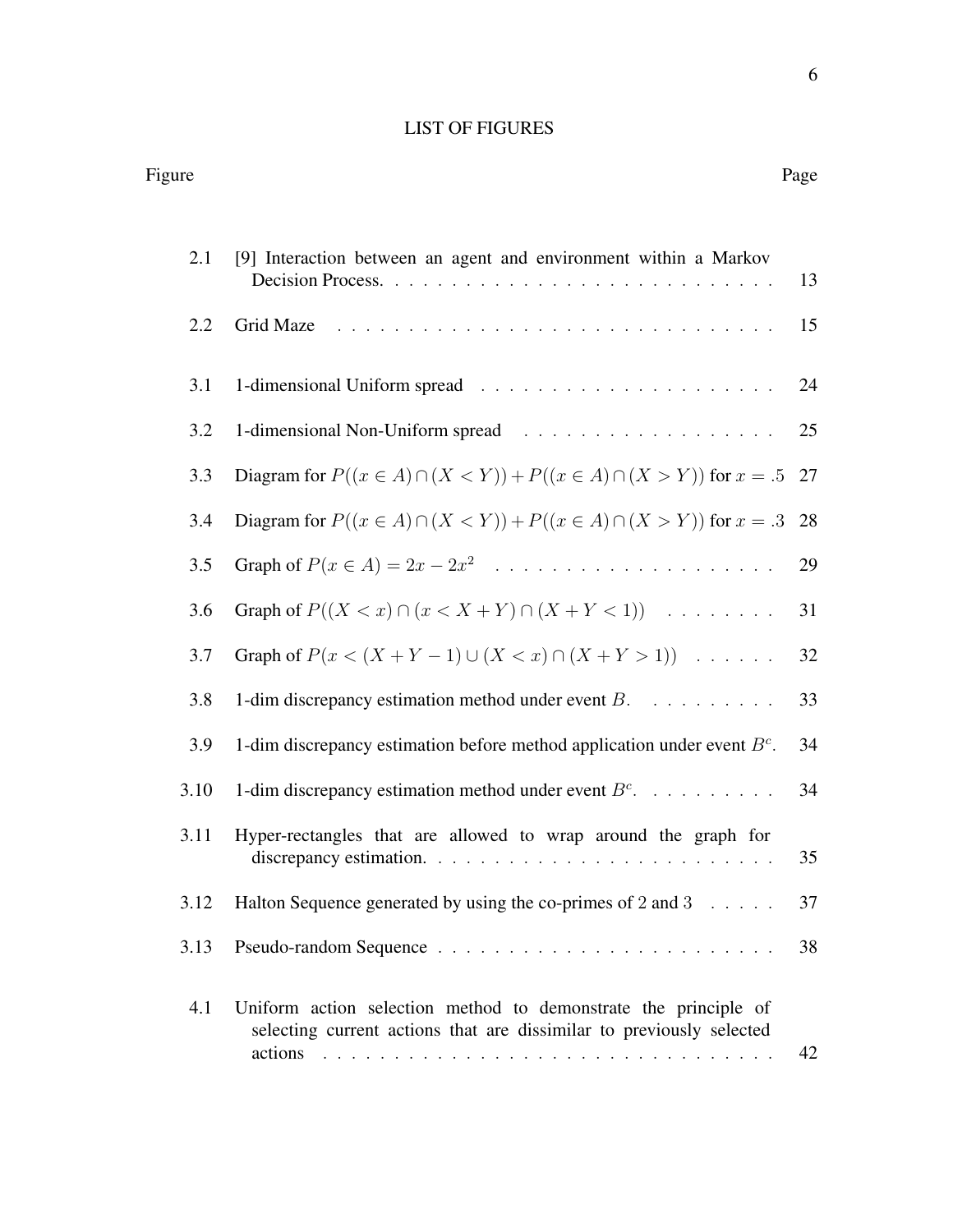| 42                                                                                                                         |
|----------------------------------------------------------------------------------------------------------------------------|
| 44                                                                                                                         |
| 46                                                                                                                         |
| 48                                                                                                                         |
| 51                                                                                                                         |
| 56                                                                                                                         |
| 57                                                                                                                         |
| 58                                                                                                                         |
| 62                                                                                                                         |
| 63                                                                                                                         |
| 64                                                                                                                         |
| 67                                                                                                                         |
| 69                                                                                                                         |
| Plot of points generated by a uniform selection process.<br><u>.</u><br>Visual representation of the lunar lander problem. |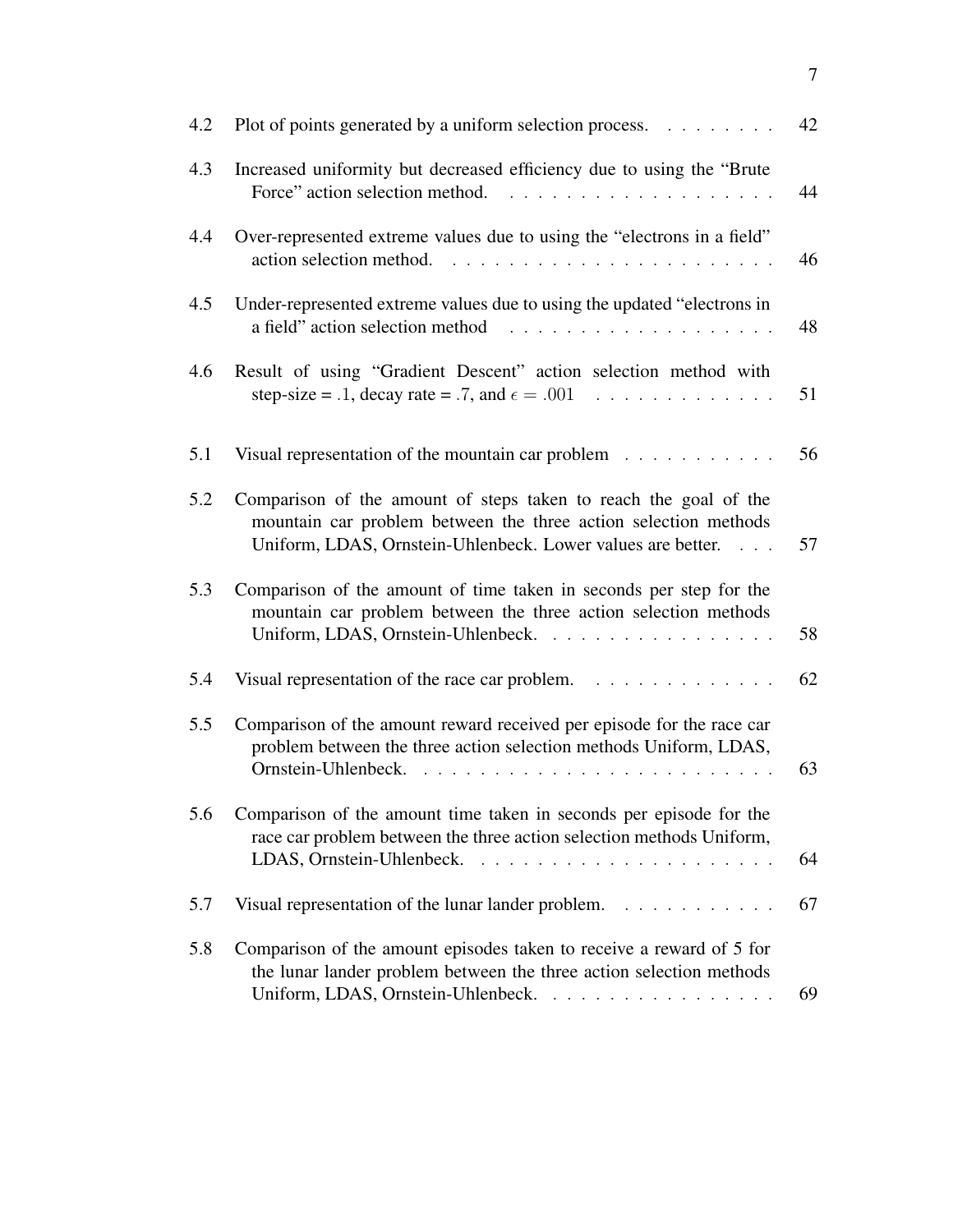| 5.9 Comparison of the amount of time taken per episode for the lunar lander |    |
|-----------------------------------------------------------------------------|----|
| problem between the three action selection methods Uniform, LDAS,           |    |
| Ornstein-Uhlenbeck                                                          | 70 |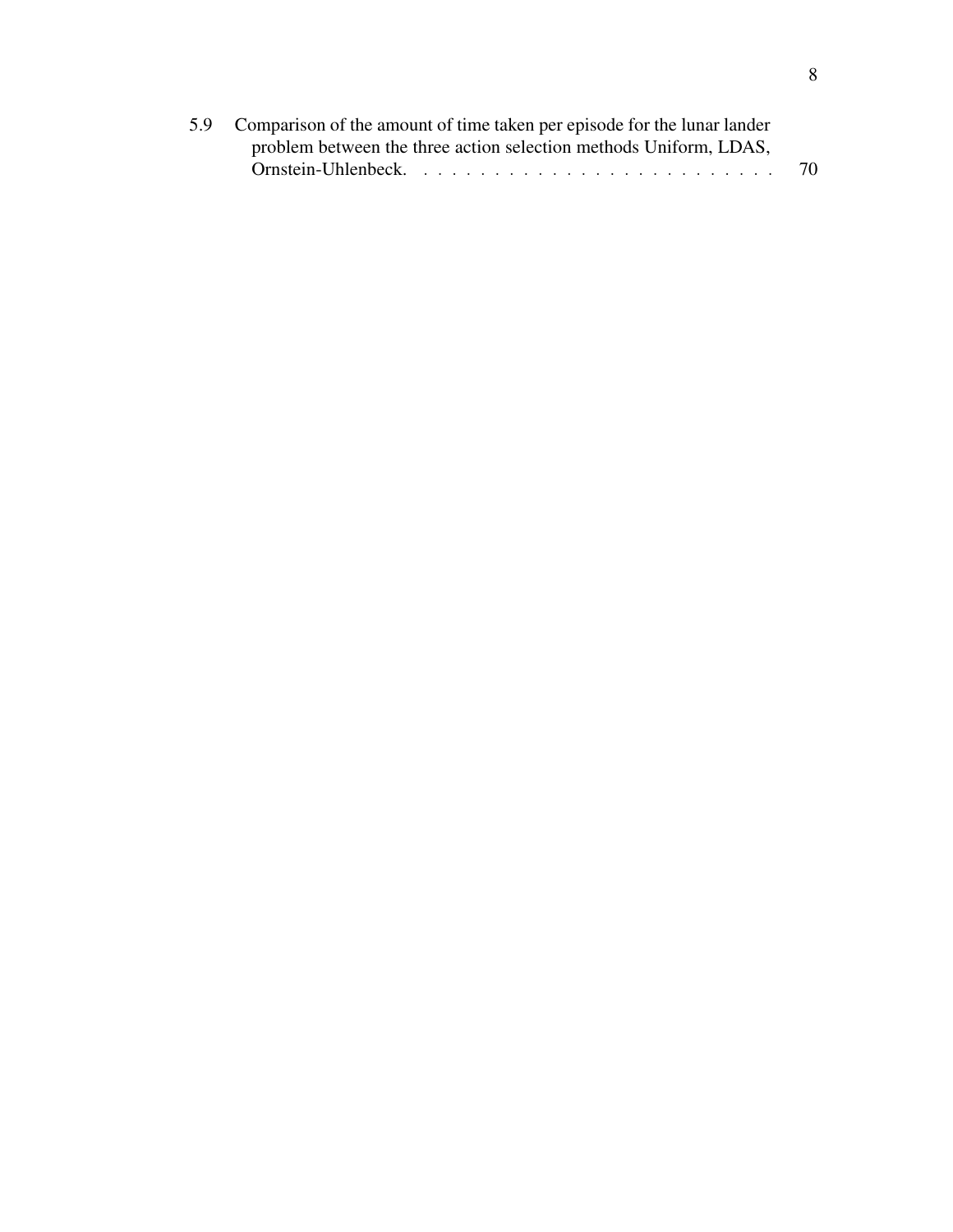#### CHAPTER 1

## INTRODUCTION

As technology increases ever forward at an incredible pace it can feel like the science fiction of yesterday is becoming the science reality of today. What once was thought to be impossible is now commonplace due to the advent of new technology. In particular, computers have revolutionized the ways in which we interact with others and our world in general. Computers have advanced so far that we are even trying to teach them how to learn.

To teach anything how to learn is very difficult. If you have ever trained an animal to do a trick or even tried to teach a child a skill, then you know the struggle of teaching. Maybe you have even tried to learn a difficult skill yourself and have found it far more intricate than you anticipated. However, you are highly equipped to change your thinking and learn something new. You are equipped with sensors all throughout your body that can give you immediate feedback if what you are doing is good or bad. If you stub your toe by turning a corner too quickly, you receive a feedback of pain. This tells you that you still need to refine your skills when it comes to moving around obstacles. Maybe a delicious morsel you cooked titillates your tastebuds and gives you immediate positive feedback that your cooking skills are at a satisfactory level. You were not taught that pain is bad or that things taste good. This is because you are not only equipped with the sensors to receive feedback, but also the ability to interpret their meanings. At a much higher and more abstract level you know if you are happy or sad. It may not be as clear what inputs need to change or stay the same to change these feelings, but these feelings are giving you feedback. What is more, you know just how to interpret them. In contrast, a computer is not so well equipped.

Computers need to be given sensors, which is a difficult task, but trivial in comparison to teaching a computer to interpret their feedback. Computers do not have our natural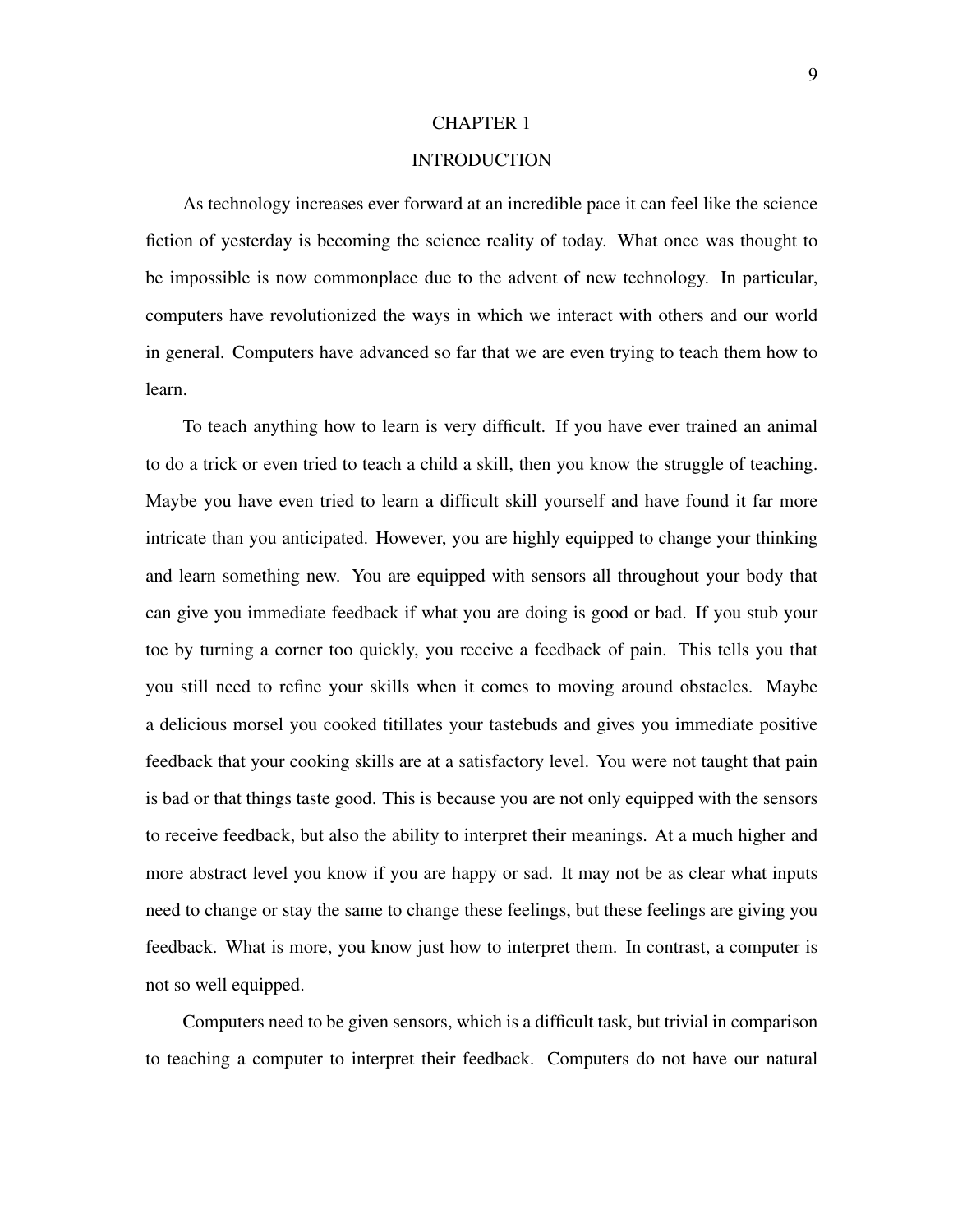ability to receive and interpret feedback about our current state of life. What's worse, since we were never taught it, it is exceedingly difficult for us to teach it. If a robot vacuum is cleaning the rug and bumps into the table how much negative feedback should you give it? Is it as bad as stubbing your toe or just brushing your shoulder against a wall by mistake? If you make the feedback extremely negative the robot may decide to never clean around tables to avoid the whole situation. If you make the feedback too mild then the robot might bump into things with no care and damage them or itself. Teaching a computer how to learn is a daunting task, but the rewards are incredible.

As far back as twenty-four years ago a computer was able to beat one of the world's best chess players. In 1997 a machine called Deep Blue and developed by IBM defeated Garry Kasparov, the world champion of chess at the time [3]. However, the field of machine learning had been in existence for decades before that event. In 1959, Arthur Samuel, an artificial intelligence expert, coined the term machine learning [8]. He also developed the Samuel Checkers Playing Program which, as you may have guessed, was a program that learned how to play checkers. From checkers to backgammon to chess, machine learning would be employed to master all of these games [10]. That was just the beginning for the field of machine learning. We have progressed it to new heights. Forget about a robot that can vacuum your carpet for you, we are all the way to self-driving cars! This technology is integrated all around us. As this field moves forward it is important that we move forward with it and help it develop as much as we can. The topic of this thesis will be the specific branch of machine learning called reinforcement learning and specifically how to optimize aspects of its learning.

Reinforcement learning deals with programs, robots, agents, etc. who will interact with an environment around them. Through their interaction, they will gather data through their experience. With this data they will begin to "learn" and understand what they can do in this environment, and the relative "goodness" of their actions. These actions must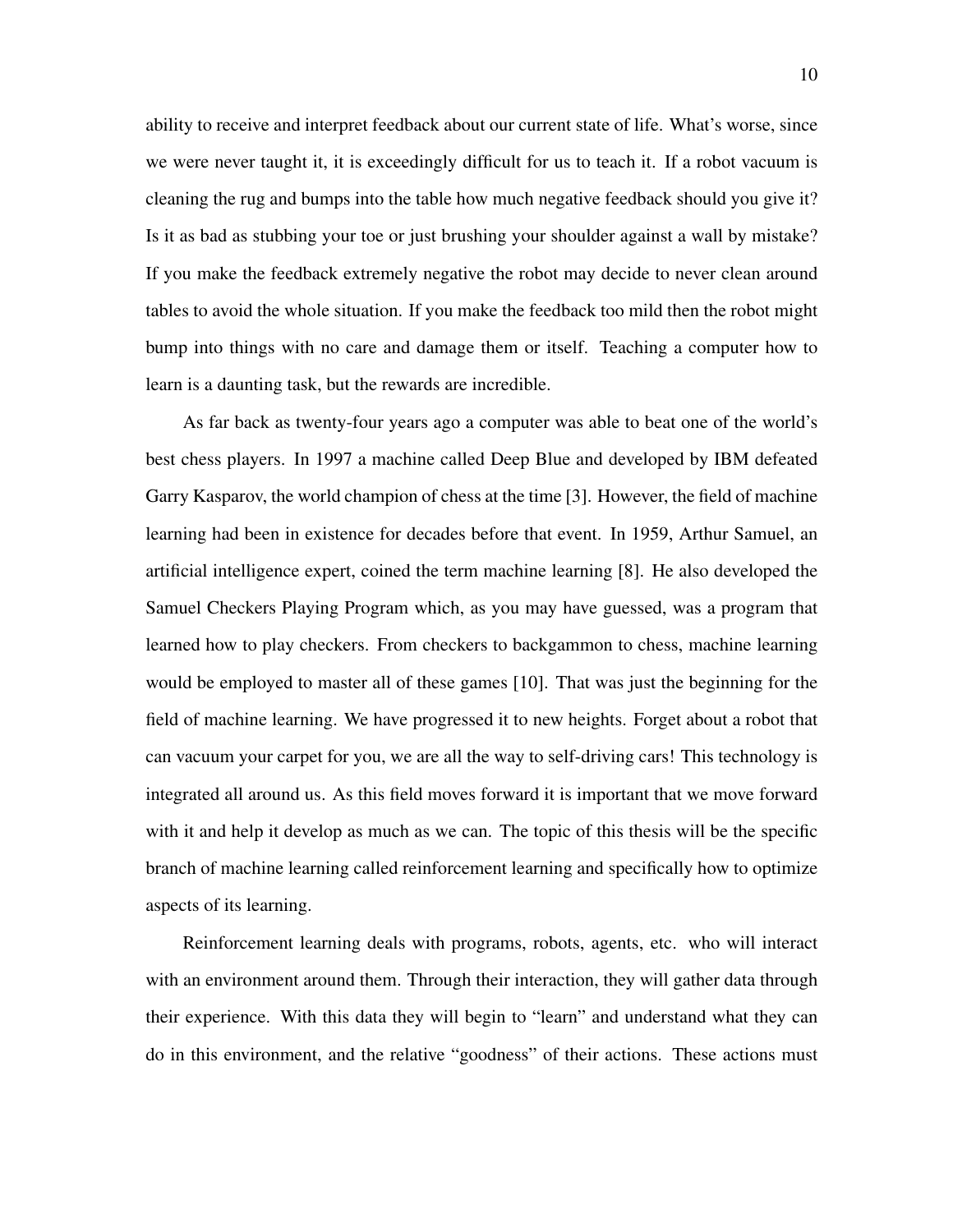be chosen somehow. They could be picked randomly, or through some sort of design. No matter what the case, there must be a balance between how this agent explores its environment to "learn" and then exploits its learning to pick "good" actions.

There are many ways to map out actions for the agent, and many potential hindrances that can arise from action selection. For instance, depending on how the selection is set up the same action could be picked multiple times in a row. It could take a long time to see all of the actions if this were allowed, and thus take longer for the agent to learn all it can do. So devising a good selection method can be tricky. One method is to generate sequences. Sequences can range vastly in complexity, and there are nearly limitless ways to produce them. For example, some are generated so that every subsequent point picked in the sequence differs as much as possible from the previous points picked. We could say this would be a "Low Discrepancy" sequence. This would be an interesting method to generate actions with for the agent. This is because as it tries one action, its next action will be drastically different than the first. Perhaps this would allow an agent to learn more quickly which actions are "good" by exposing it to more of the options it has to interact with the environment.

Before we dive into the details of the thesis, it will be important to first understand the basics of reinforcement learning with more detail than is presented here.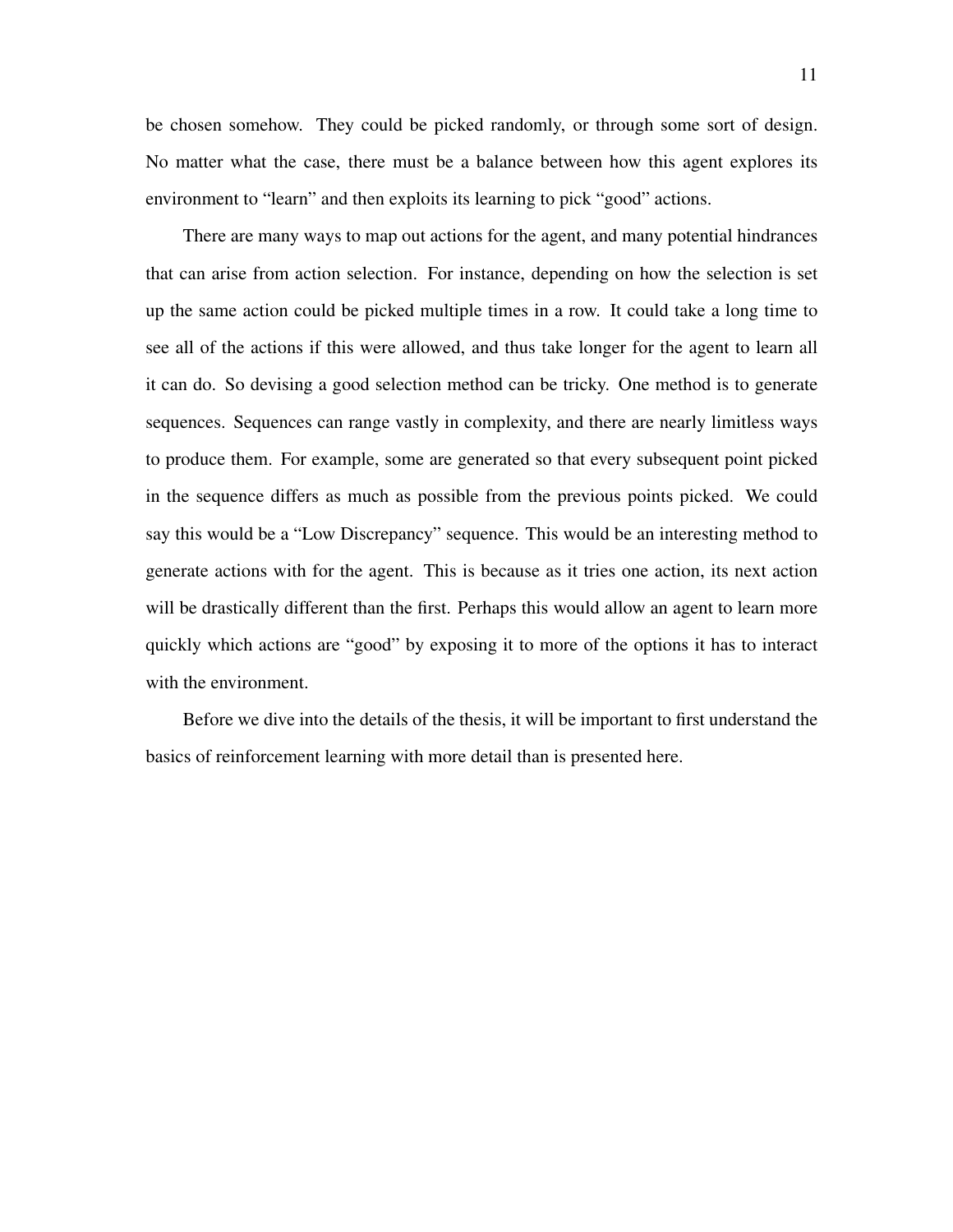#### CHAPTER 2

#### REINFORCEMENT LEARNING BACKGROUND

## 2.1 DEFINITIONS

What is reinforcement learning and how does it differ from other forms of machine learning? To start with, reinforcement learning is distinct from supervised learning. Supervised learning is just as it sounds, the learner has an experienced or knowledgeable supervisor to guide it as it learns. The supervisor may be meticulously picking examples of correct behavior that make up a training set. Reinforcement learning does not make use of direct guidance. Reinforcement learning is also distinct from unsupervised learning which is more focused on finding structure concealed in non-categorized information. How reinforcement learning differs here is that it is not concerned with finding structure, but instead on maximizing a reward feedback. The development of these concepts will follow that of [9] for the remainder of the chapter.

Now let us focus on the detail of what defines reinforcement learning and what it can do for us. First, there are several terms that will be defined right at the start.

- Markov Decision Process A stochastic selection process that satisfies the Markov property. We will denote this as MDP.
- Agent The one that learns and decides what actions to take from state to state.
- Environment Everything that is outside of the agent which the agent can interact with.
- State Any set of criteria that describes a state of being for the agent. We will denote a specific non-random state as s.
- State Space The space containing all possible states. We will denote the state space as  $S$ .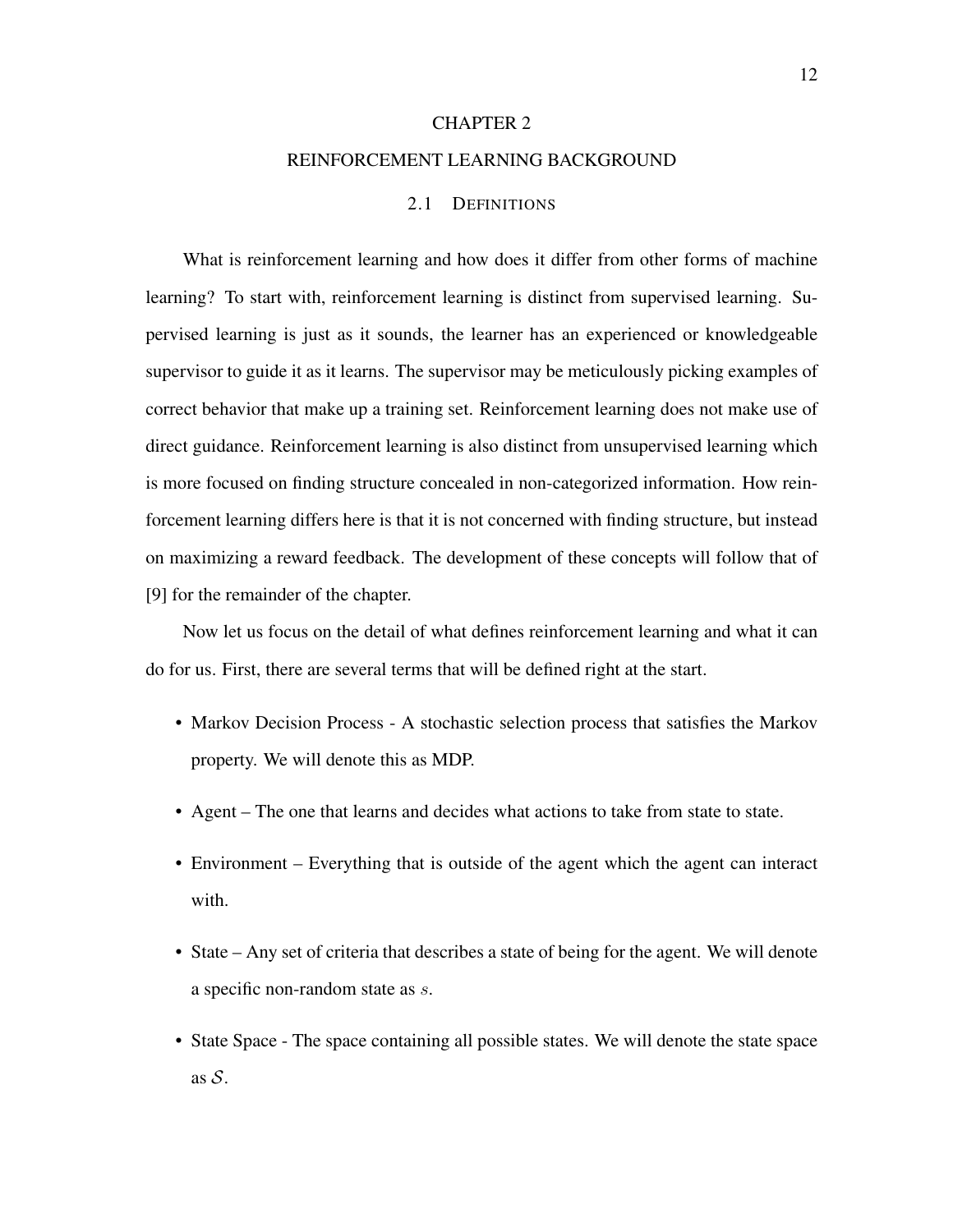- Action Any act that the agent is allowed to perform. We will denote a specific non-random action as a.
- Action Space the space containing all possible actions. We will denote the action space as A.
- Reward The measure of the short-term goodness of behavior of the agent. This is a random variable whose distribution depends on state, action, and next state. We will denote a specific non-random reward as r.
- Value The measure of the long-term goodness of behavior of the agent.
- Exploration Taking an action that is not necessarily optimal to learn more about the environment.
- Exploitation Using past experiences to take an action that is considered optimal.
- Policy A map from states to action that govern the behavior of the agent.

A MDP is a 3-tuple made up of states, actions, and probabilities. It is a stochastic process that provides a framework for a selection process. To understand this more thoroughly it will be helpful to have a diagram, look at Figure 2.1.



Figure 2.1: [9] Interaction between an agent and environment within a Markov Decision Process.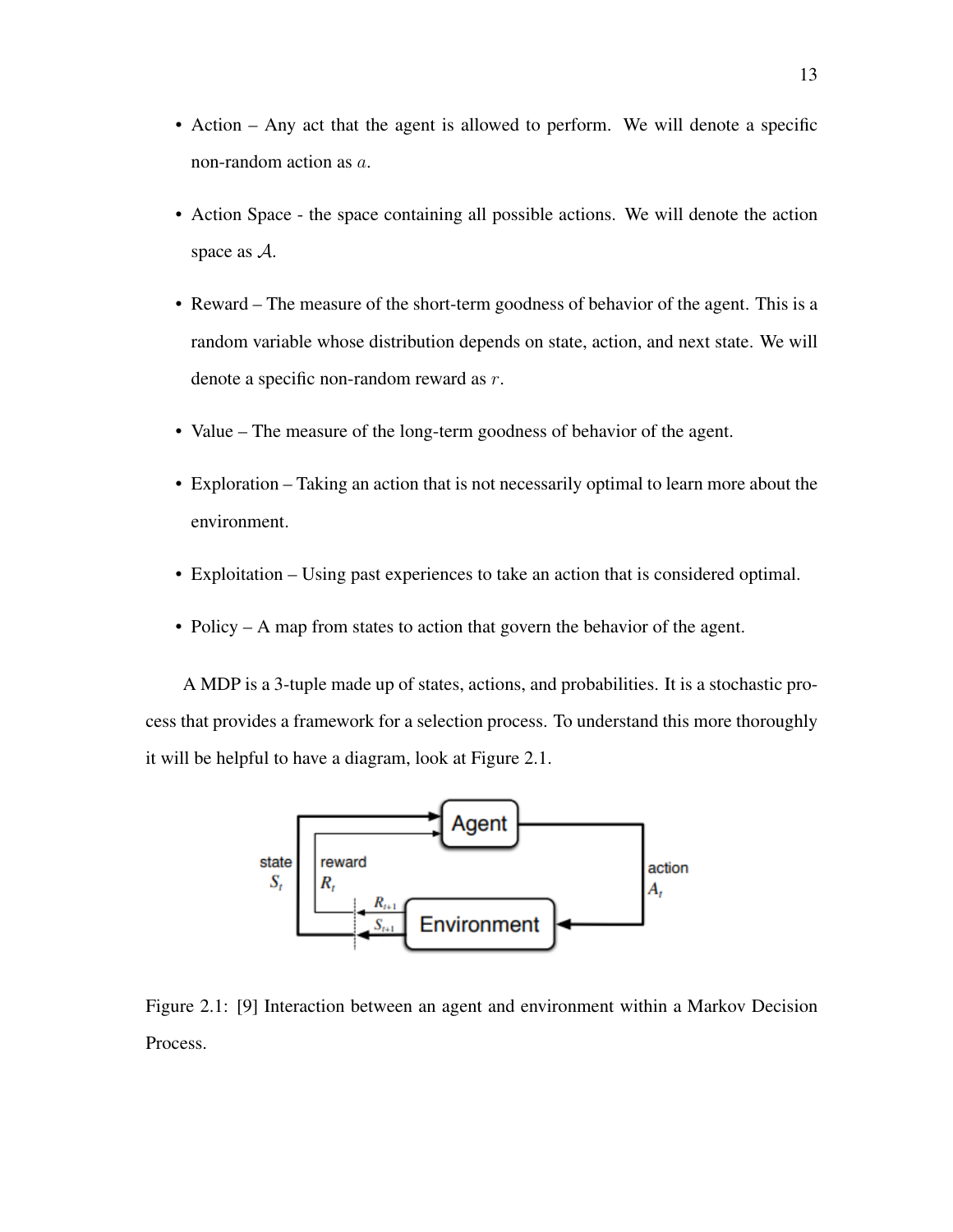We stated above that the agent is the learner. The agent will be constantly interacting with the environment. As the agent interacts it will receive a reward based on the action it takes. We will think of these interactions as happening at discrete time steps  $t = 0, 1, 2, 3, \dots$  At each time step, t, the agent will receive some representation of the environments state,  $S_t \in \mathcal{S}$ . From this the agent will select an action  $A_t \in \mathcal{A}$ . One time step later the agent will receive a reward  $R_{t+1}$  for its action, and will move to state  $S_{t+1}$ . The process repeats from state  $S_{t+1}$ . To simplify the notation, let s be the current state and s' be the next state. Let the action we select be  $a$ . Then this process is governed by the MDP. The MDP is a collection of objects, specifically the following objects:  $\{S_t, A_t, P(s', r | s, a)\}.$ 

**Definition 1.** Let  $s$ ,  $a$ , and  $r$  be the current state, action and reward respectively and let s' be the next state. Then  $P(s', r | s, a) = P(S_t = s', R_t = r | S_{t-1} = s, A_{t-1} = a)$  is the probability of moving to state  $s'$  and receiving reward  $r$  given that the agent started in state s and chose action a.

Let us look more in depth at the agent and environment. Firstly, an agent can be hardware or software. It can be a physical robot or a computer program or anything that has the above standards for being a reinforcement learning agent. The line that divides the agent from the environment should be considered carefully. For example, in an animal, its nerves, muscles, and bones would be considered part of the agent. However, in reinforcement learning these will be considered part of the environment. In a robot we will consider the motors, sensors, and mechanical links to be part of the environment that the agent can interact with.

States make up all of the information one would need to know to completely define what is happening to an agent regarding a task. States can be a physical description of where the agent is or an indication from sensors that the agent possesses. Think of a grid maze, where every grid represents a space where an agent could stand. To help, observe Figure 2.2.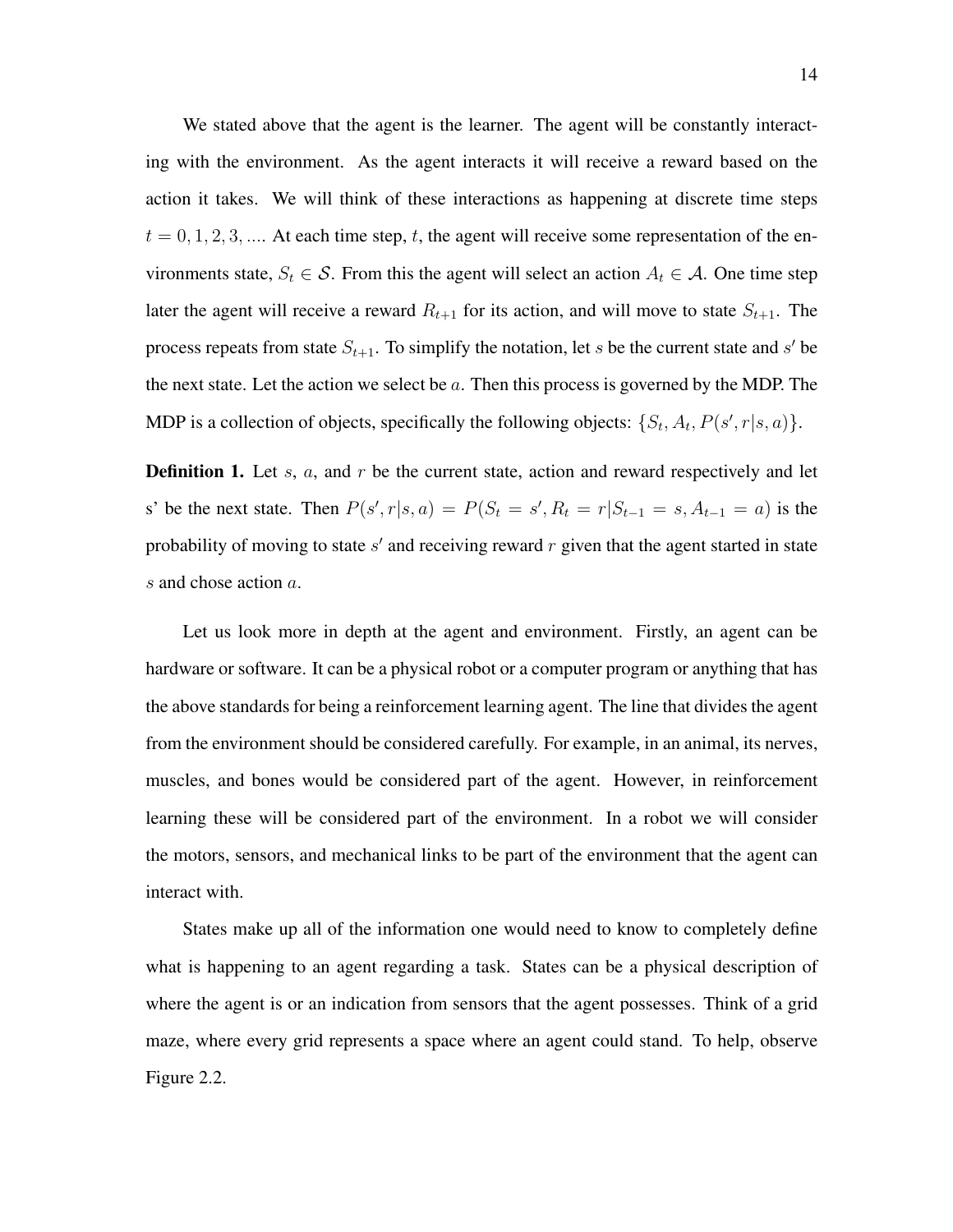

Figure 2.2: Grid Maze

The state would simply be what grid the agent is in the maze. In a finite example like this, we could label every grid with a number and that number could represent the position of the agent. Let us say there are  $N$  grids in this case and label the first as 1. Then the state could be completely described if we know what grid it is on.

$$
\mathcal{S} = \{1, 2, 3, ..., N\}
$$

For this example, an action would be moving up, down, left, or right. Then the action space could be described as follows.

$$
\mathcal{A} = \{\uparrow, \downarrow, \leftarrow, \rightarrow\}
$$

An agent will have all of the actions available to choose from per state, unless the state restricts the actions. In the maze if the agent is in a state where certain actions will push it into a wall, those actions may be restricted in those states.

The agent will receive a reward for each action taken. These rewards are immediate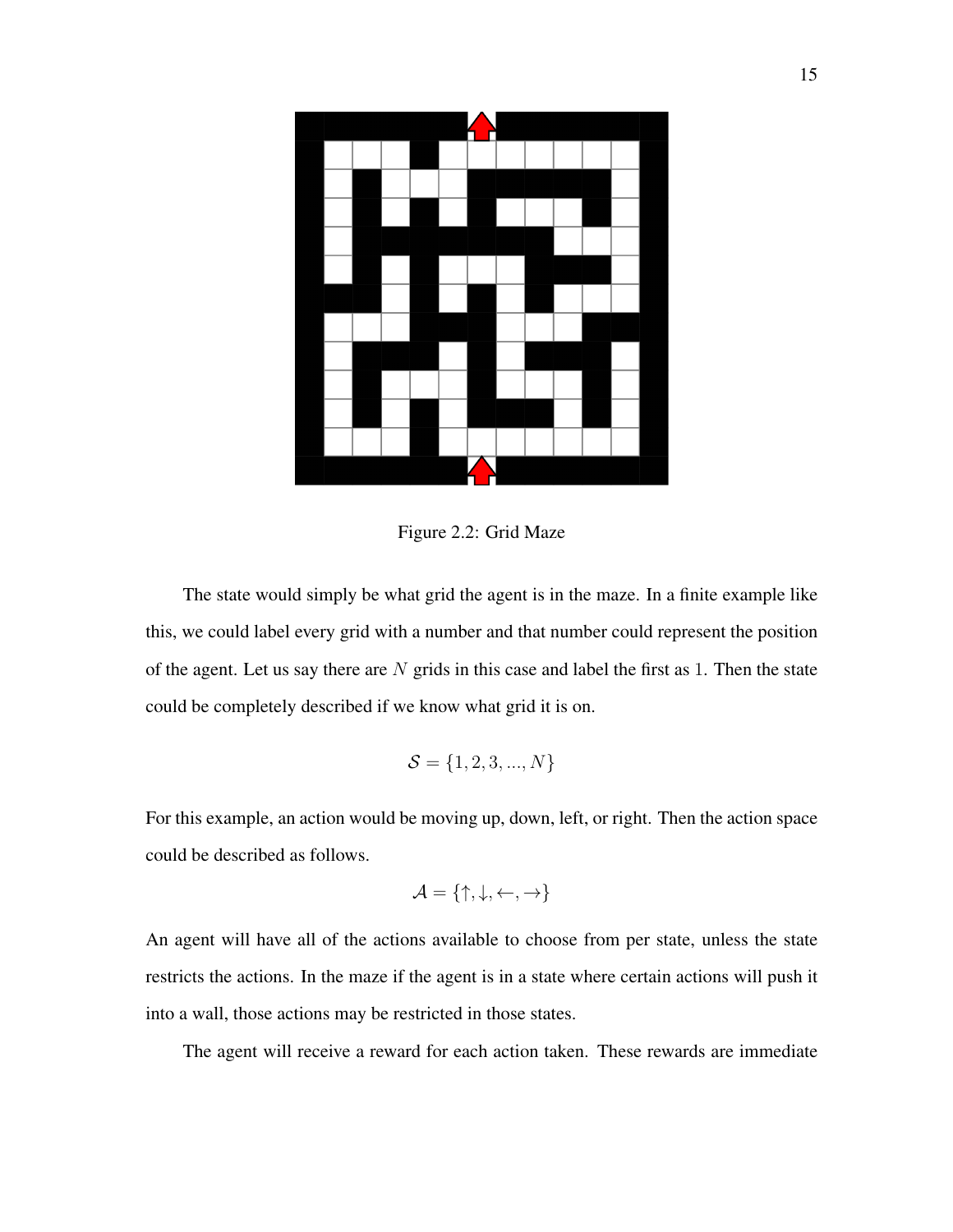feedback for the agent after it takes an action. We can compute the expected reward for a state-action pair with the following function:

Proposition 2.1. *The expected reward for a state* s *and action* a *can be found by summing over the possible rewards and future states. This can be expressed as follows*

$$
r(s, a) = E[R_t | S_{t-1} = s, A_{t-1} = a] = \sum_{r \in \mathcal{R}} r \sum_{s' \in \mathcal{S}} p(s, r | s, a).
$$

This does not tell us the long-term reward of taking an action, only the short-term goodness of selecting that action. The lower the reward compared to the other rewards received the worse that action is assumed to be by the agent. A relatively smaller reward implies that the action associated to this reward should be viewed as one to avoid. It is very important to incentivize actions correctly. It is possible to incentivize sub-tasks that you believe will help the agent complete the overarching task. However, if done improperly this can result in the agent only completing the sub-tasks and never actually completing the main task. Additionally, depending on how actions are rewarded the actual goal of learning may never be achieved. Before we talk about that let us discuss value. If you string together many rewards you arrive at the following:

**Definition 2.** Let  $R_{t+i}$  represent the reward at i steps in the future. Let  $\gamma \in [0,1]$  be a parameter called the discount rate. Then the **total discounted reward**  $G_t$  at time t is

$$
G_t = R_{t+1} + \gamma R_{t+2} + \gamma^2 R_{t+3} ... = \sum_{k=0}^{\infty} \gamma^k R_{t+k+1}.
$$

This can be taken a few steps further letting the total discounted future reward depend on the next reward plus the future total discounted reward after that. This breaks down as follows:

**Proposition 2.2.** *Let*  $\gamma \in [0, 1]$  *be the discount factor. The return at time t can be expressed as immediate reward plus discounted return at the following time,*

$$
G_t = R_{t+1} + \gamma R_{t+2} + \gamma^2 R_{t+3} + \gamma^3 R_{t+4} + \dots = R_{t+1} + \gamma (R_{t+2} + \gamma R_{t+3} + \gamma^2 R_{t+4} + \dots) = R_{t+1} + \gamma G_{t+1}.
$$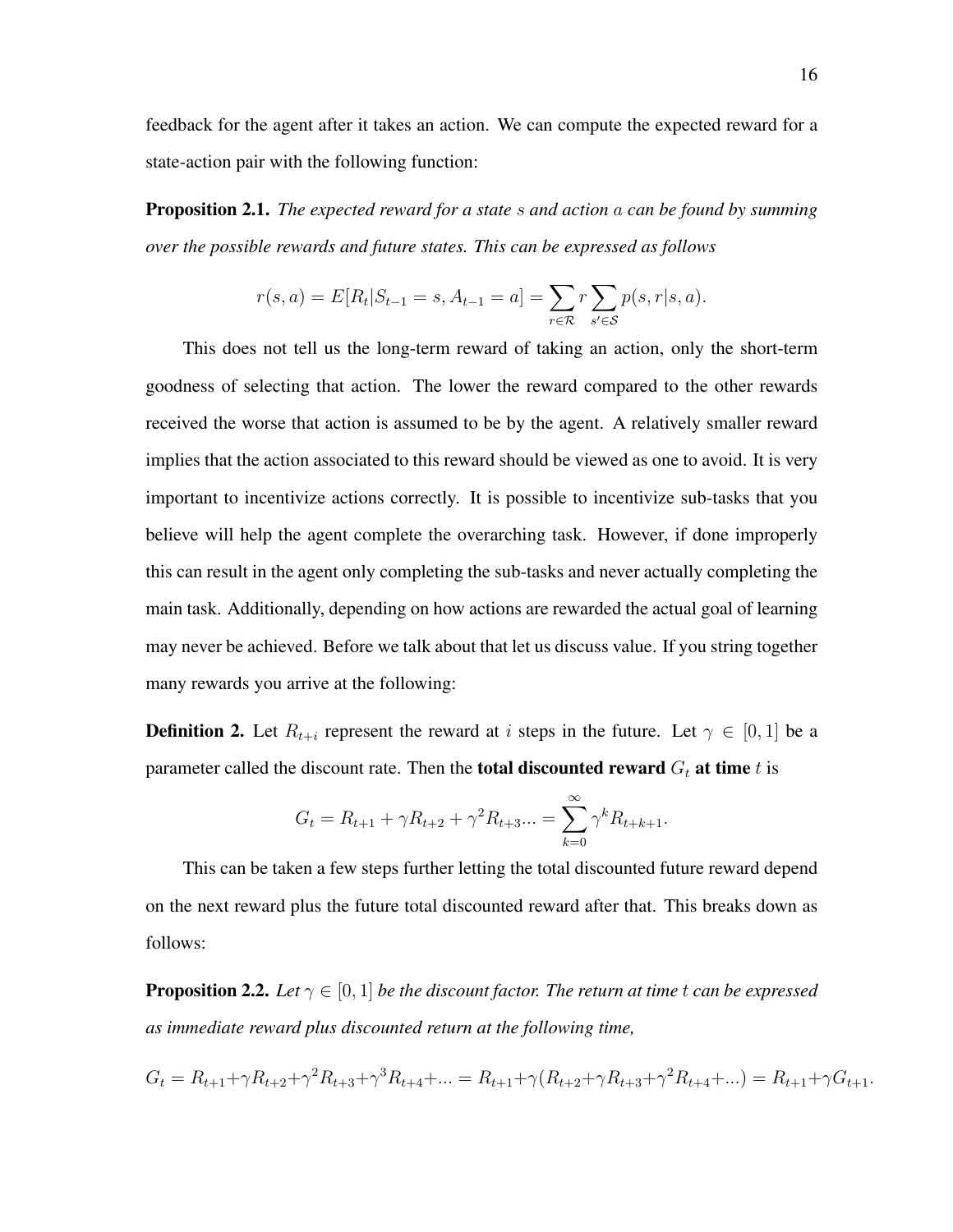Now that we have an idea of how the states, actions, and rewards interact within the MDP, the next question is to ask how are the actions selected? This is where the policy comes into play.

**Definition 3.** The policy, denoted  $\pi$  is a mapping of the state-action space to the interval  $[0, 1]$ .

$$
\pi: S \times A \to [0, 1]
$$

this gives the probability of selecting actions.

If all of the probabilities are either zero or one the policy can be seen as a mapping of states to the probability of selecting an action. If an agent is following policy  $\pi$  at time t then the probability  $A_t = a$  and  $S_t = s$  is  $\pi(a|s)$ . Now that we have the idea of a policy we can discuss value.

Value is very closely related to rewards; the difference is that this will represent longterm goodness instead of short-term. This is not the immediate worth of taking an action, but instead what benefits that action will lead to far in the future. The value is what the agent will try to optimize. Since value is determined by reward, and rewards are gained after taking an action, and actions are taken according to a policy, then value depends on the policy being used. It can be expressed as follows.

**Definition 4.** Let  $\pi$  be a policy. The value of a state s under  $\pi$  is

$$
v_{\pi}(s) = E_{\pi}[G_t | S_t = s] = E_{\pi}[R_{t+1} + \gamma G_{t+1} | S_t = s].
$$

If we take this one step further we arrive at the Bellman equation.

Proposition 2.3. *(Bellman's Equation) [4] Let* π *be a policy, then*

$$
v_{\pi}(s) = \sum_{a} \pi(a|s) \sum_{s',r} p(s',r|s,a)[r + \gamma v_{\pi}(s')] \text{ for all } s \in S.
$$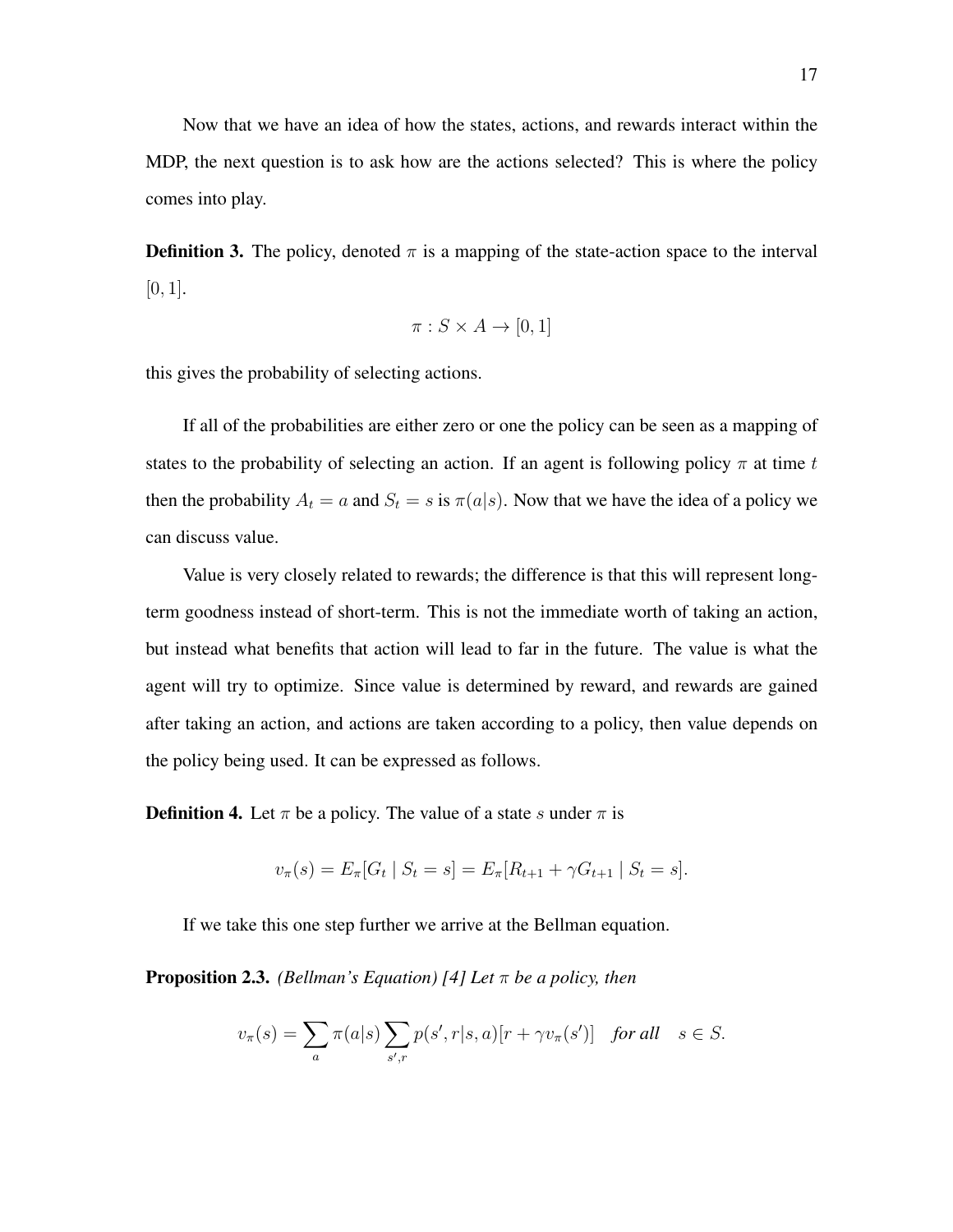This equation is important because it expresses a relationship between the value of a state and the values of its successor states. However we view it, we can see that value is our expected total return of discounted rewards under policy  $\pi$  given we start in state S. In a discrete state and action space we can calculate and optimize this value function. However, in a continuous state and action space optimizing this can become very challenging. In the simplest sense, since the value depends on the policy, finding an optimal policy will result in a superior value function. Our overall goal is to optimize this value function. If an agent has optimized this function than it is always choosing the action that gives it the greatest long term reward.

## 2.2 EXAMPLES AND INTUITION

States can be more complicated than what we discussed above. For example, consider a self-parking car. One thing that we need to know for the state is its speed. Now the speed can be zero and that is completely acceptable, but we will need to know its speed for every state. We will also need to know its acceleration and what direction it is moving. We need to know the current position which can tell us where the car is relative to the parking space. We should also have sensors that tell us how far away any nearby obstacle that the car can hit is from any side of the car. So now any given state for this agent is comprised of multiple information.

#### $S =$  [position, speed, acceleration, direction, distance to obstacles]

All of these variables combined make up one state for this agent. If any one of them change then the agent is now in a new state and the action it takes should be adjusted accordingly. An action for this example could be moving the steering wheel or accelerating the car backwards or forwards.

Even though there are many different problems with unique states and actions; there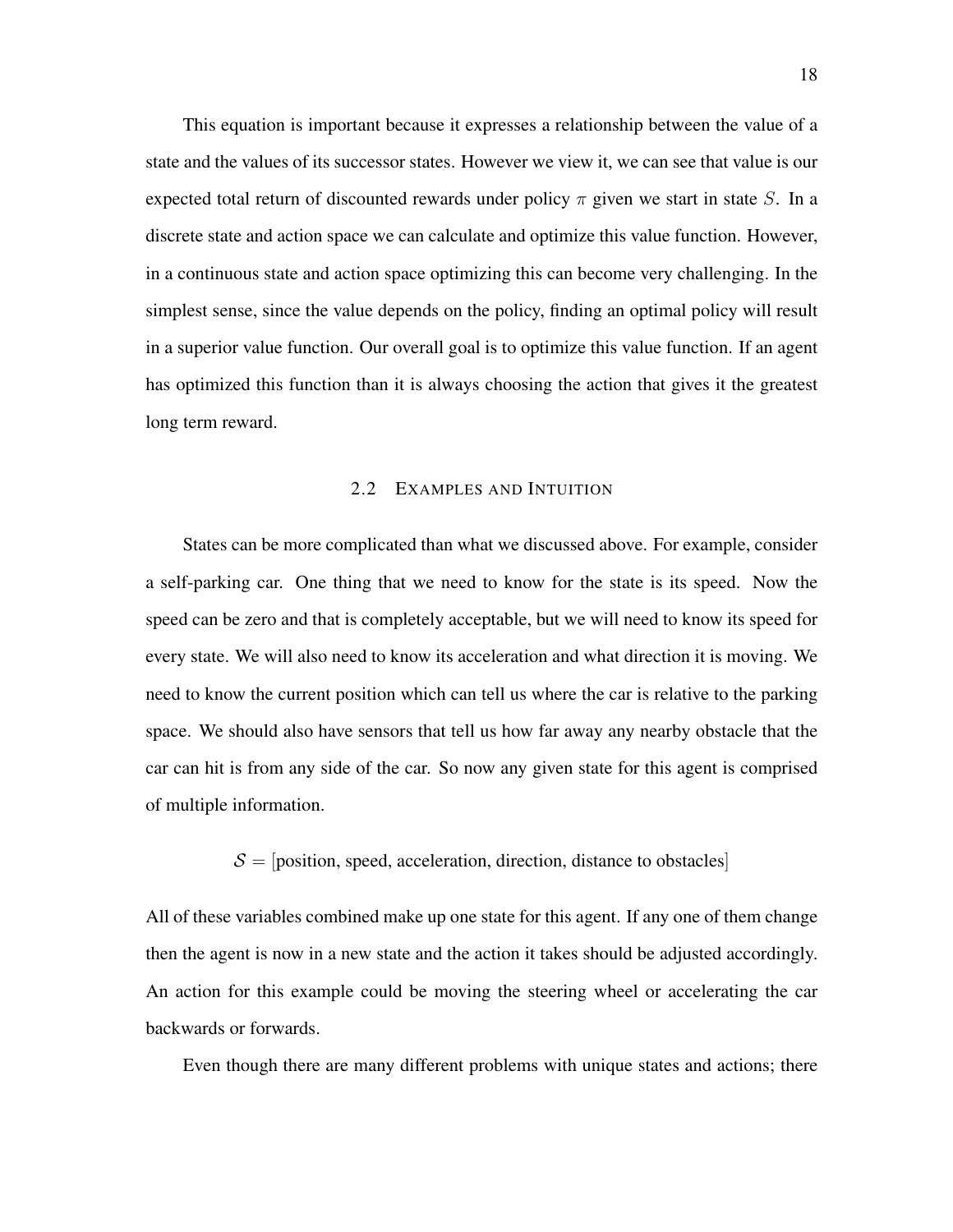are basic policies that can be used for exploration, exploitation, or a mixture of both. A classic example of a policy is the greedy policy. This policy always has the agent select an action that it currently knows gives it the highest value. This is a simple policy that has advantages and disadvantages. At first the policy will assume every action has a value of zero. In other words it values all actions the same at the start. To demonstrate let us create an action space with three actions and let us say we know the true values of each. We will let  $A$  be our actions with values being  $V$  respectively.

$$
\mathcal{A} = \{1, 2, 3\}
$$

$$
\mathcal{V} = \{-5, 2, 20\}
$$

At first the policy will assume every action has a value of zero. In other words it values all actions the same at the start. So it has a guess of the values, let that be denoted  $V_{\text{guess}}$ .

$$
\mathcal{V}_{\text{guess}} = \{0, 0, 0\}
$$

Let us say the agent picks the first action and receives a reward of  $-4$ . Now the values update.

$$
\mathcal{V}_{\text{guess}} = \{-4, 0, 0\}
$$

Under this policy now the agent will not pick the first action because it has a lower value than the other options. So let us say the agent picks again and between the second and third action randomly picks the second, and receives a reward of 2. The values update again.

$$
\mathcal{V}_{\text{guess}} = \{-4, 2, 0\}
$$

Now under the policy it must pick the second action, because it is the best action according to the values. As long as the value of the second action stays larger than zero the agent will never try the third action. This is an issue because the third action has the best true value, but the agent may never realize this due to the policy it is using. That is one drawback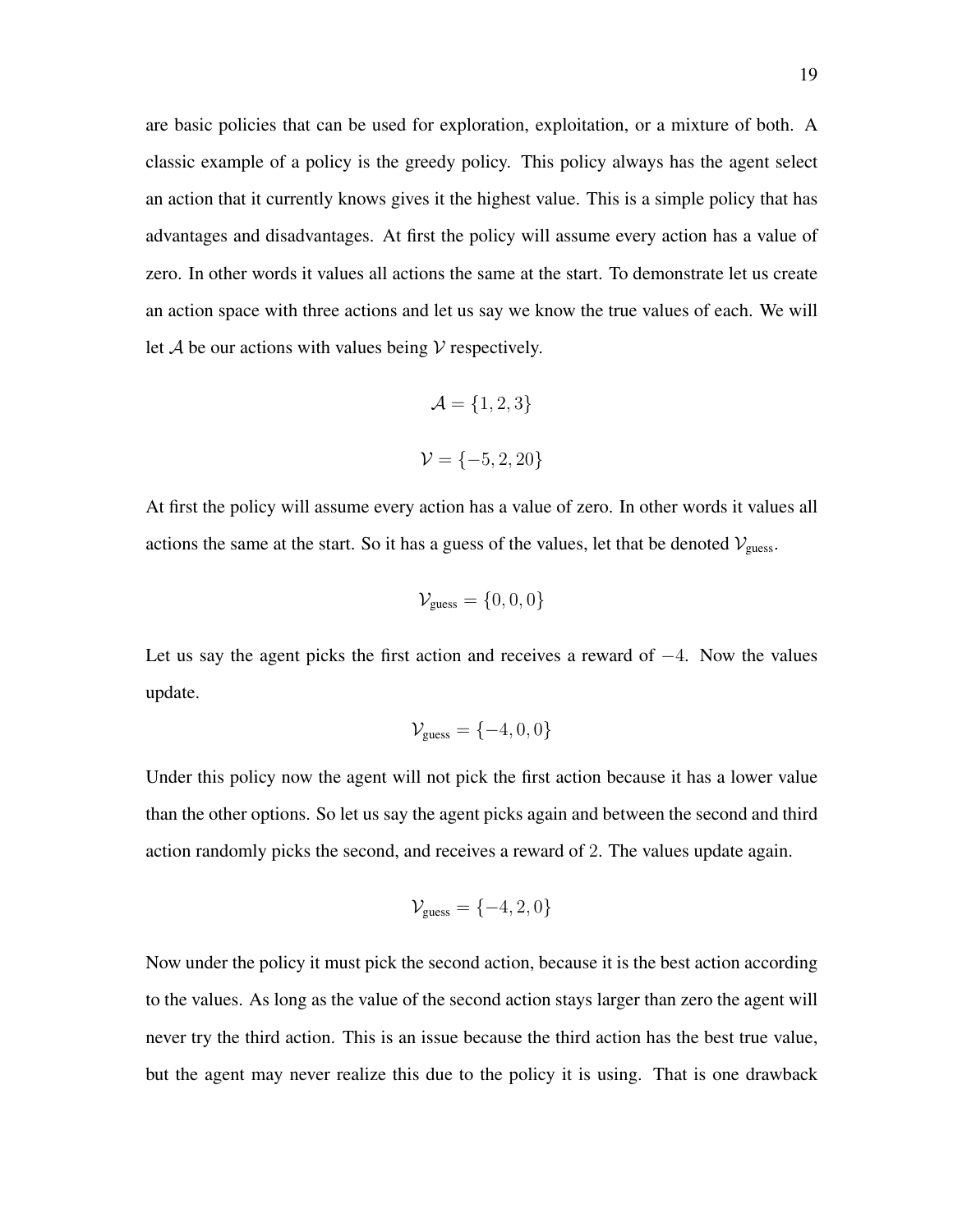to using the greedy policy. The agent may get stuck in a loop once it has found a good action to take, but it may not be the best action. There are many approaches to remedy this problem, we will discuss one later called the epsilon greedy policy.

A policy will have to choose what is optimal between two things at any given time, exploration or exploitation. These are as straightforward as they sound. If an agent is exploring it is not necessarily picking the action it believes to be optimal, but instead it is trying to explore its environment more. The hope is that through exploration the agent can find an optimal action for a given state. If an agent decides instead to exploit then it uses what experience it has already gained to take what it ranks as the most optimal action. There is an intricate and delicate balance between these two. An agent who never explores is very unlikely to find the true best action for its state. However, an agent who never exploits will likely find the action, but is unlikely to select it. The balance is in doing enough exploration that its exploitation of the experience is effective.

Now we should distinguish between a on-policy and off-policy approach. An onpolicy approach means that the agent's behavior is determined by the policy. As it learns more it updates its policy to try to obtain an optimal policy. An off-policy approach still uses a policy, but the agents actions are not solely dictated by the policy. Let's say that it has a greedy policy, and is watching what happens when it follows this policy. It updates the value of states based on what it is seeing. If it believes a move is more valuable even if the policy states it should pick the greedy move, and off-policy agent can make actions that do not follow the policy. Off-policy methods tend to make the agent more flexible, as it can adapt more quickly than following a rigid policy.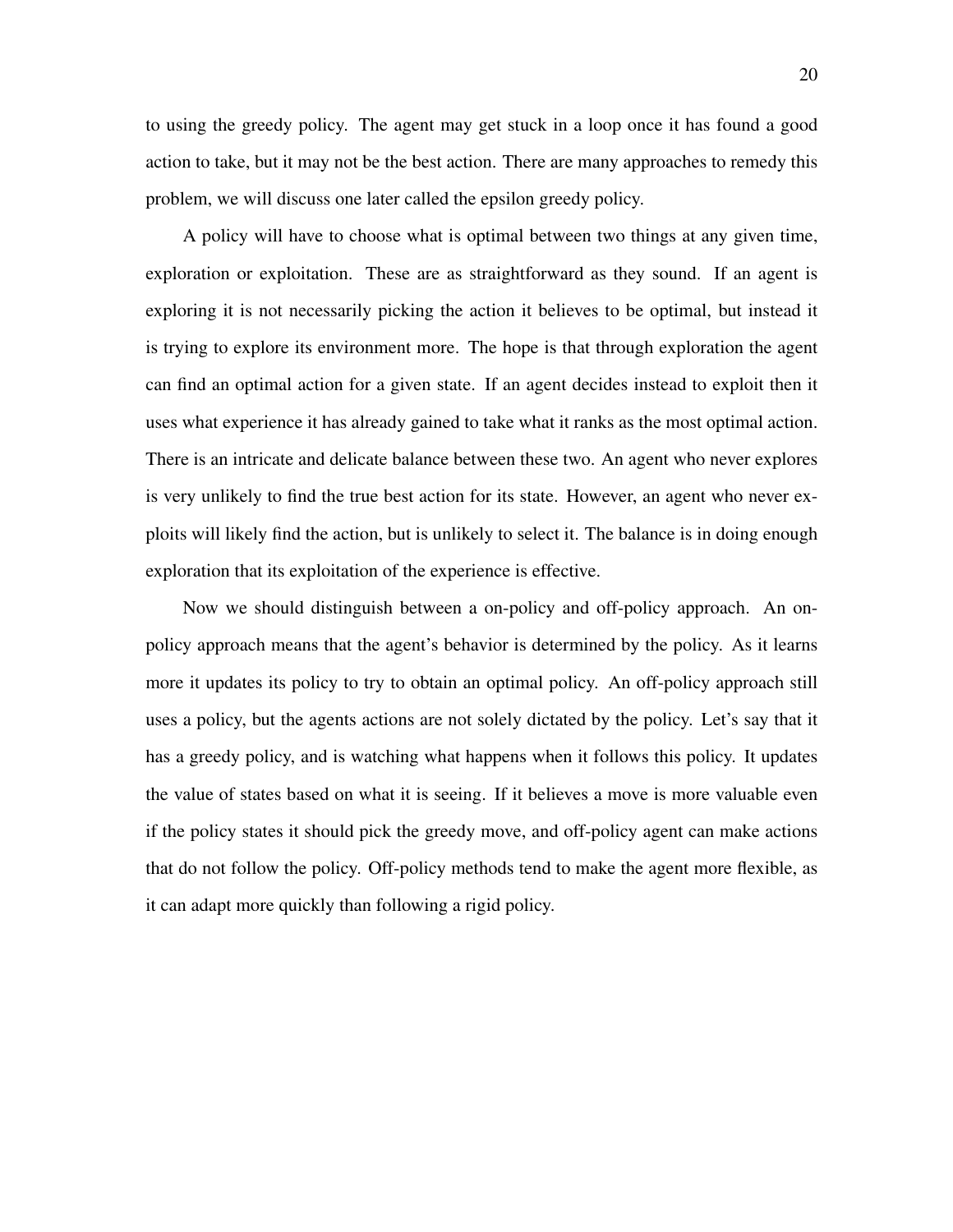#### 2.3 CONTINUOUS CASES

Here we will distinguish between continuous states and actions, and discrete states and actions or any combination thereof. Let us look at the example of the car, and say the action for moving the car can be described with three discrete numbers in the following way.

$$
\mathcal{A} = \{-1, 0, 1\}
$$

Let's say that negative one means the car will reverse at maximum speed, zero means it will not move, and one means it will go forward at maximum speed. This would be discrete. Now let us describe it in this continuous way.

$$
\mathcal{A} = (-1, 1)
$$

Now the action can be any number between negative one and one. A positive number will move the car forwards, but a smaller positive number will do this with less speed than a greater one. Likewise with negative numbers, but for reverse. The closer to zero the number is the less force is applied to the car. In contrast to the discrete approach which has three actions, the continuous approach has infinite actions. States can be described the same way, either being continuous or discrete.

It is of great importance to note that an MDP with discrete spaces can be solved in a tabular method. A table of all possible combinations can be made, for the agent to map out and optimize. Although this can be very complicated for some problems, this is still a method that will lead to its solution. On the other hand a continuous problem cannot be solved in this manner. These problems must be approached with function approximators. These will approximate the policy and value function for the problem. Then as this function is optimized, the policy and value should be optimized. A common way to approximate policy and value is with a neural network. This is a complicated and sophisticated method that works similar to the human brain. This is far more complicated than a discrete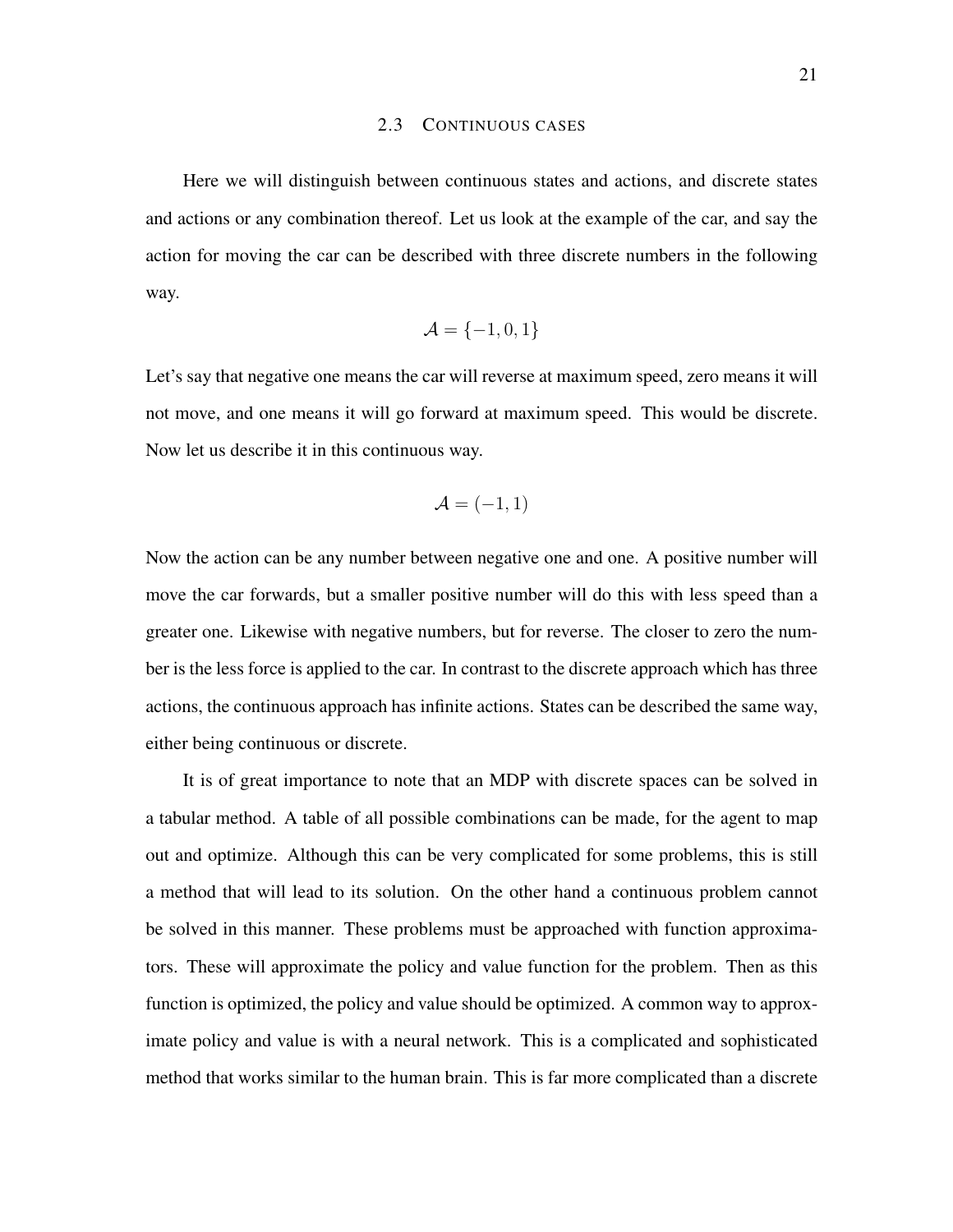approach, and does not describe the problem as perfectly. However, if the function approximates well, then given enough time the agent should be able to find nearly optimal values and policies.

## 2.4 EFFICIENT EXPLORATION

Now that the basics are covered, let us touch on optimization. As you may have guessed there could be countless policies, and some may be superior to others. In fact, there is always an optimal policy and there is a method to obtain it only in the discrete case. Let it be sufficient for our purposes to know that there is an optimal policy and that we can find it. However, it can be a major drain to efficiency to find the best policy. For this thesis we will use staple policies, like the epsilon-greedy policy.

This policy is similar to the greedy policy, with a small adjustment. We pick a number  $\epsilon$  and determine if we will explore or exploit based off of this number. If  $\epsilon$  is .1 we will explore ten percent of the time. If we set it to be higher than we will incur more exploration. We can set it to start at a high rate like .9 and decay over time. So that in the beginning the agent will explore its environment far more than it exploits. However, as time goes on  $\epsilon$ decays and the agent explores less and less. Because of all the exploring it did at the start, when it starts to exploit it should be using optimal or near optimal actions.

Traditionally, when the agent explores with this policy it randomly picks an action, typically with independent uniform selection of the available actions. You could think of this as a "with replacement" selection process. Each new selection is independent of the previous selections. However, perhaps even at this stage the learning could be improved if the exploration method was altered. What if instead of randomly picking, it remembered the last selections it made when exploring and selected an action that differed from previous selections. Something more akin to "without replacement" selection, where the new selection was dependent on the previous selections in some way. Would this allow its ex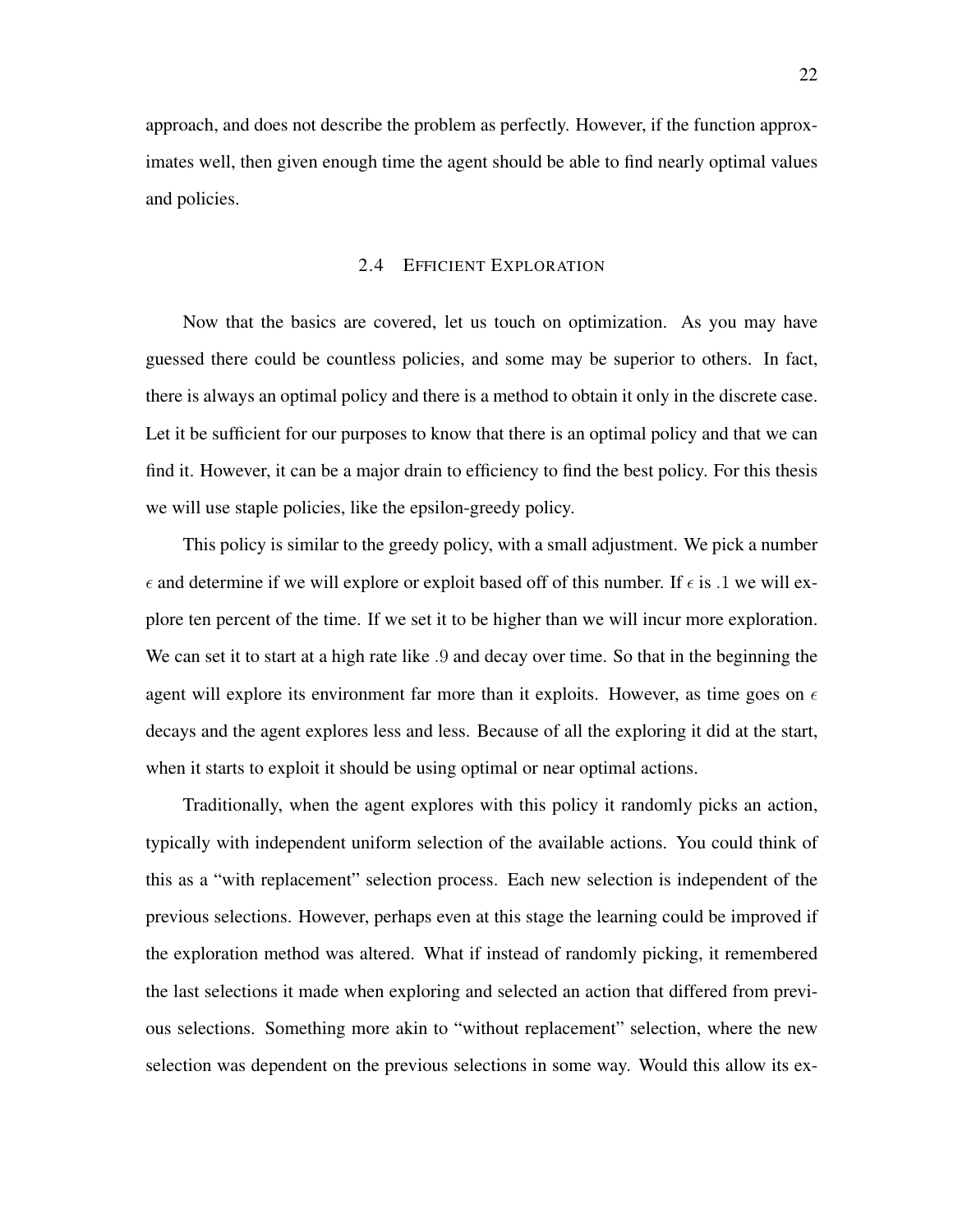ploration, and therefore overall learning, to be more productive? Can we devise a way to select actions that differ from previously selected ones? Perhaps most importantly can we find a way to measure if the actions we are selecting are different from previous ones? Let us explore this idea in more depth later on in the thesis.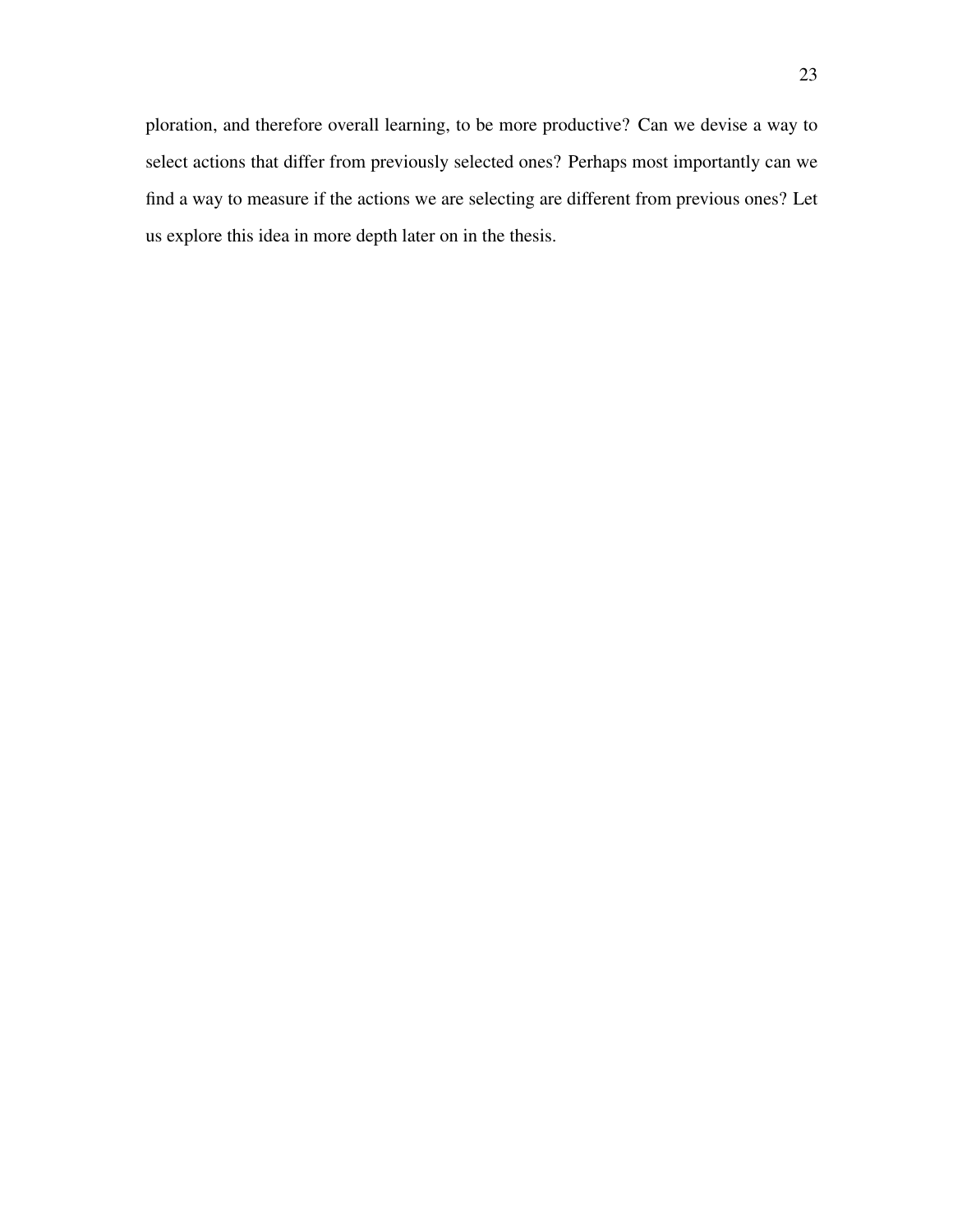## CHAPTER 3 LOW DISCREPANCY SEQUENCES

#### 3.1 DISCREPANCY

At the end of the previous chapter we discussed the idea of actions that differ from ones that have been previously selected. To discuss this we will need to understand the idea of discrepancy. Discrepancy will be formally defined as the measure of deviation from an ideal uniform distribution. This will be a way to measure how well data has been generated from a sequence when compared to a uniform distribution. In an equation discrepancy can be viewed as the following.

**Definition 5.** [5] Let  $\{x_n\}_{n=1}^N$  be a sequence taking values in the interval [0, 1]. Let  $A()$ count the number of terms  $x_n$  where  $\alpha < x_n < \beta$ , then:

$$
D_N = D_N(x_1, ..., x_N) = \sup_{0 \le \alpha < \beta \le 1} \left| \frac{A((\alpha, \beta); N)}{N} - (\beta - \alpha) \right|
$$

This is a formula for a one-dimensional representation. We will generalize it to multiple dimensions soon, but before we do let us explain the concept for one and two dimensions with graphs. First, we will look at two number lines with points representing the data.



Figure 3.1: 1-dimensional Uniform spread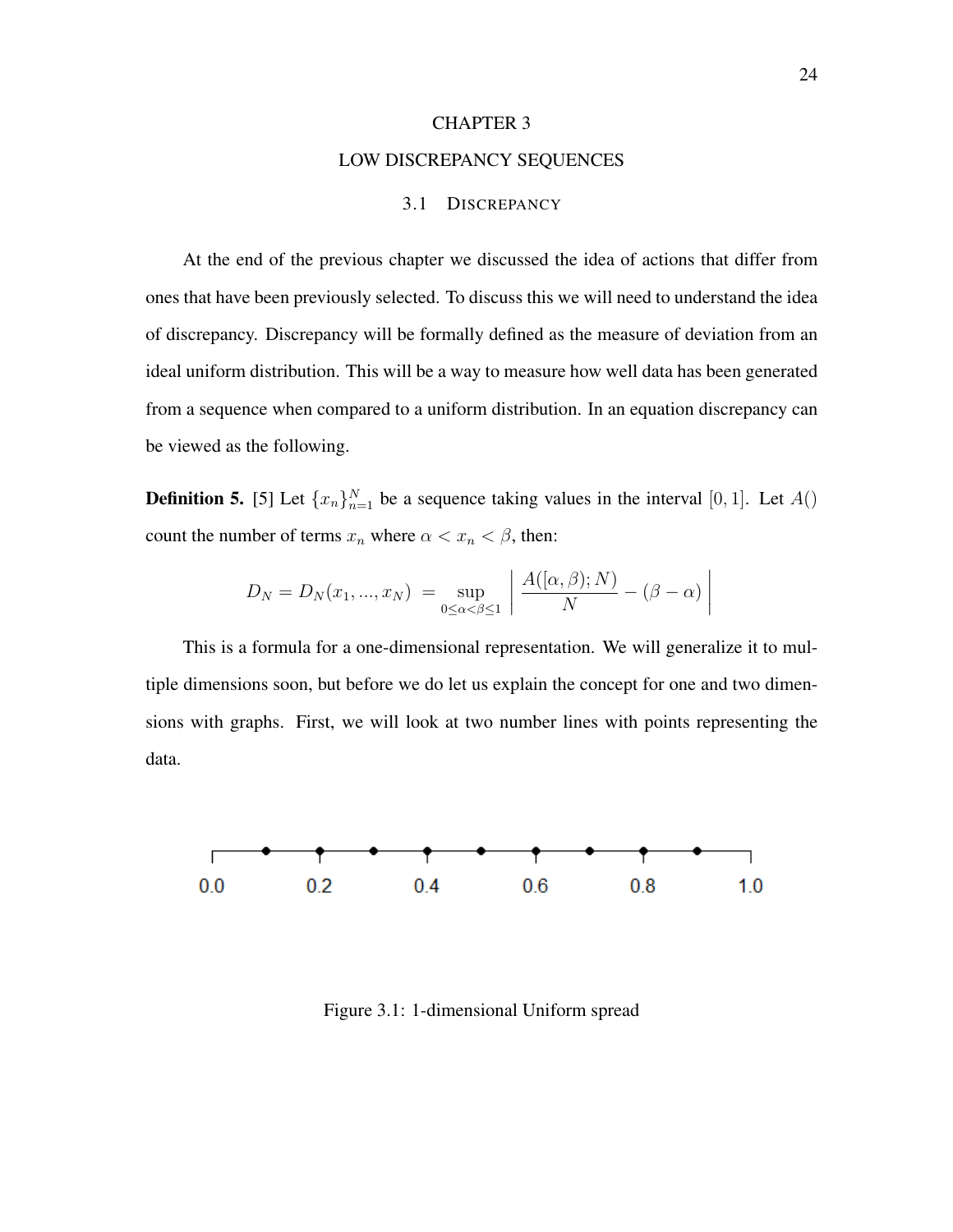

Figure 3.2: 1-dimensional Non-Uniform spread

Clearly, the Figure 3.1 is more uniform than Figure 3.2. Now let's say that we have  $\alpha = 0$  and  $\beta = .2$ . Then a component that will factor into the discrepancy calculation inside the supremum for the first sequence is  $\frac{2}{9}$  $\frac{2}{9}$ - $(.2 - 0)$ | = .0222. A component that will factor into the discrepancy calculation inside the supremum for the second sequence is  $\frac{4}{9}$  $\frac{4}{9}$  – (.2 – 0)| = .2444.

It is important to know that the discrepancy formula requires a supremum. It is therefore useful theoretically, but not practical for determining the discrepancy of a given sequence. Therefore to estimate the discrepancy, we will repeat the above process thousands of times with random  $\alpha's$  and  $\beta's$  and take a maximum. Any segment of the sequence that has a high cluster of points that is too dense or is missing too many points will show a large discrepancy. So long as enough segments of the sequence are taken the discrepancy test should catch any parts that do not align with a uniform distribution. This will be our practical approach to estimating discrepancy. Let us look at the multi-dimensional formula for discrepancy.

**Definition 6.** [5] Let *J* run through all sub-intervals of  $I^k$  of the form

 $J = (x_1, ..., x_k) \in I^k : \alpha_i \le x_i < \beta_i \text{ for } 1 \le x_i \le k$ 

and let  $\lambda$  represent the k-dimensional Lebesgue measure, then:

$$
D_N = D_N(x_1, ..., x_N) = \sup_J \left| \frac{A([J); N)}{N} - \lambda(J) \right|
$$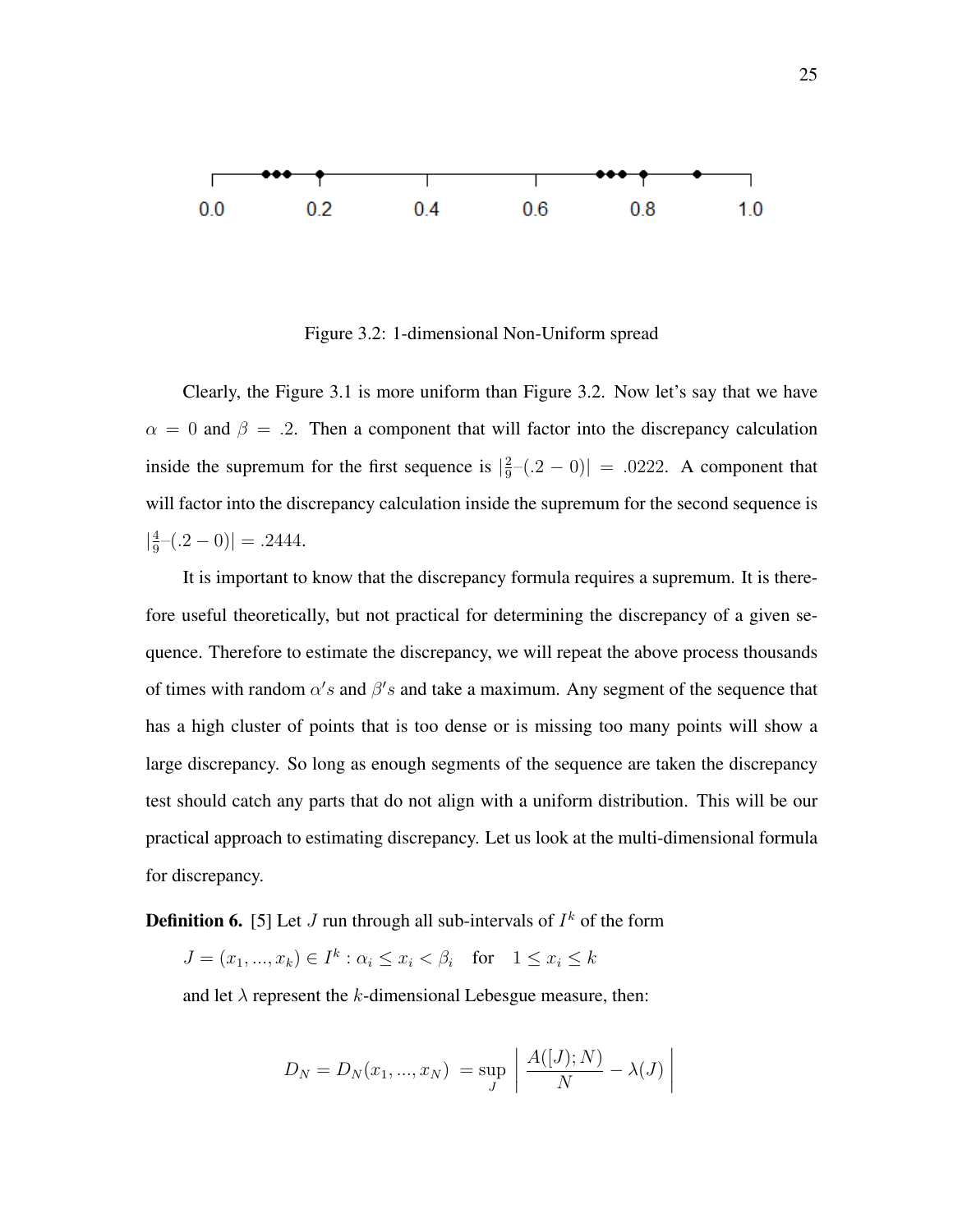One difficulty in estimating discrepancy of a sequence is generating the  $\alpha$  and  $\beta$  for the segments to be checked. A natural idea is to let  $X$  and  $Y$  be uniformly distributed in the unit interval, and then define  $\alpha$  to be the smaller of the two and let  $\beta$  be the larger. This procedure is biased. The segments will favor the middle of the graph, but will very rarely if ever sample the extreme values at either end. To demonstrate this formally, let us state a proposition.

Proposition 3.1. *Let* X *and* Y *be independently and identically distributed uniform random variables between zero and one. Let*  $A = [\min(X, Y), \max(X, Y)]$  *Then for*  $x \in [0, 1]$ *we have*

$$
P(x \in A) = 2x(1 - x).
$$

*That is, the inclusion probability is not constant with respect to* x*.*

*Proof.* Begin by partitioning according to whether X or Y is larger.

$$
P(x \in A) = P((x \in A) \cap (X < Y)) + P((x \in A) \cap (X > Y)).
$$

Figure 3.4 shows a graph of the above expression with  $x = .5$ .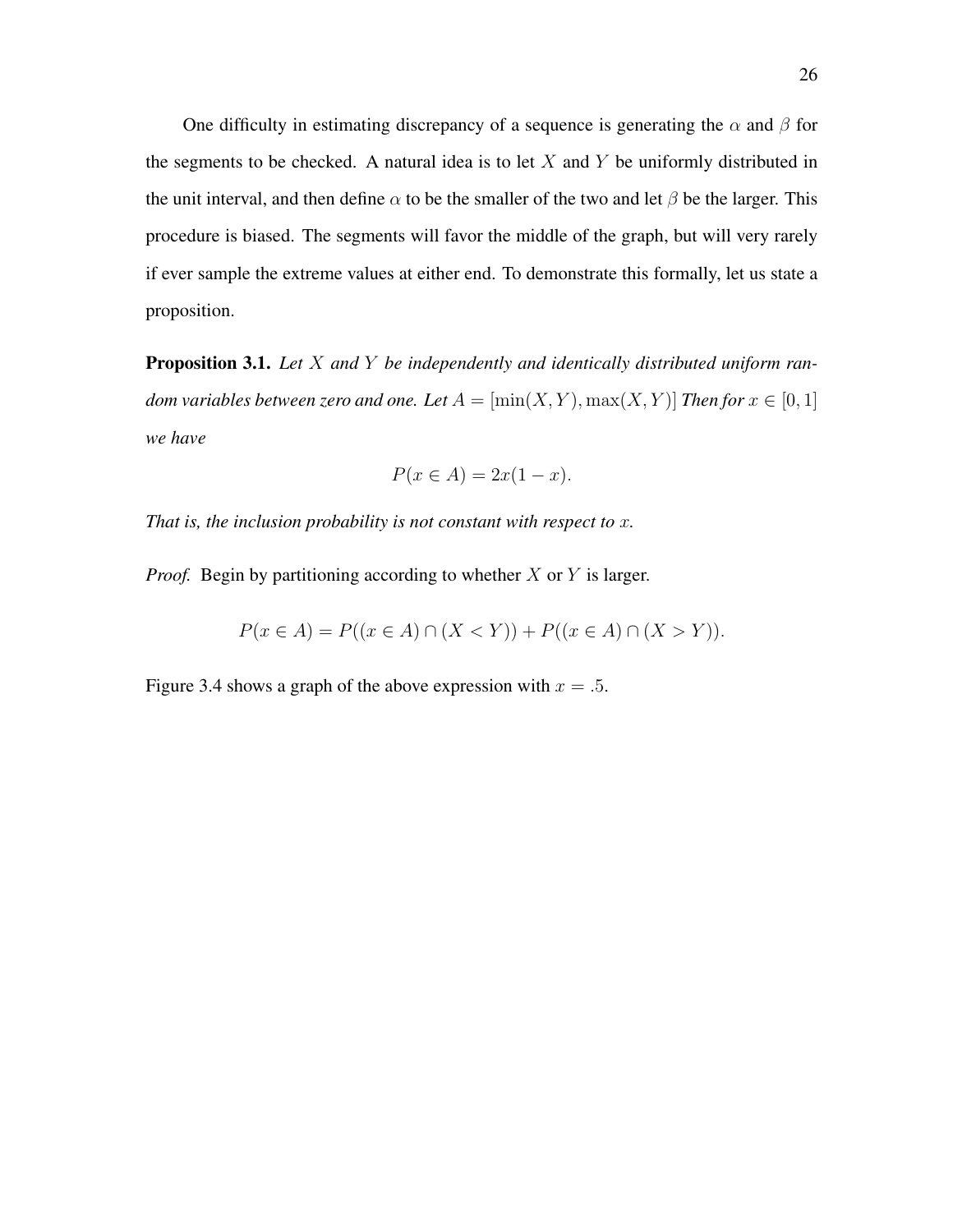

Figure 3.3: Diagram for  $P((x \in A) ∩ (X < Y)) + P((x \in A) ∩ (X > Y))$  for  $x = .5$ 

The green shaded region in the top left corresponds to  $P((x \in A) \cap (X \le Y))$  and the blue shaded region in the bottom right corresponds to  $P((x \in A) \cap (X > Y))$ . We can see that each shaded region has an area of  $x(1 - x)$ . We can also see the regions are symmetric, and the whole area does equate to  $2x(1 - x)$ , which finishes the proof.  $\Box$ 

Even from this we can start to see a bias. Notice what happens if we have the same graph but  $x = .3$ .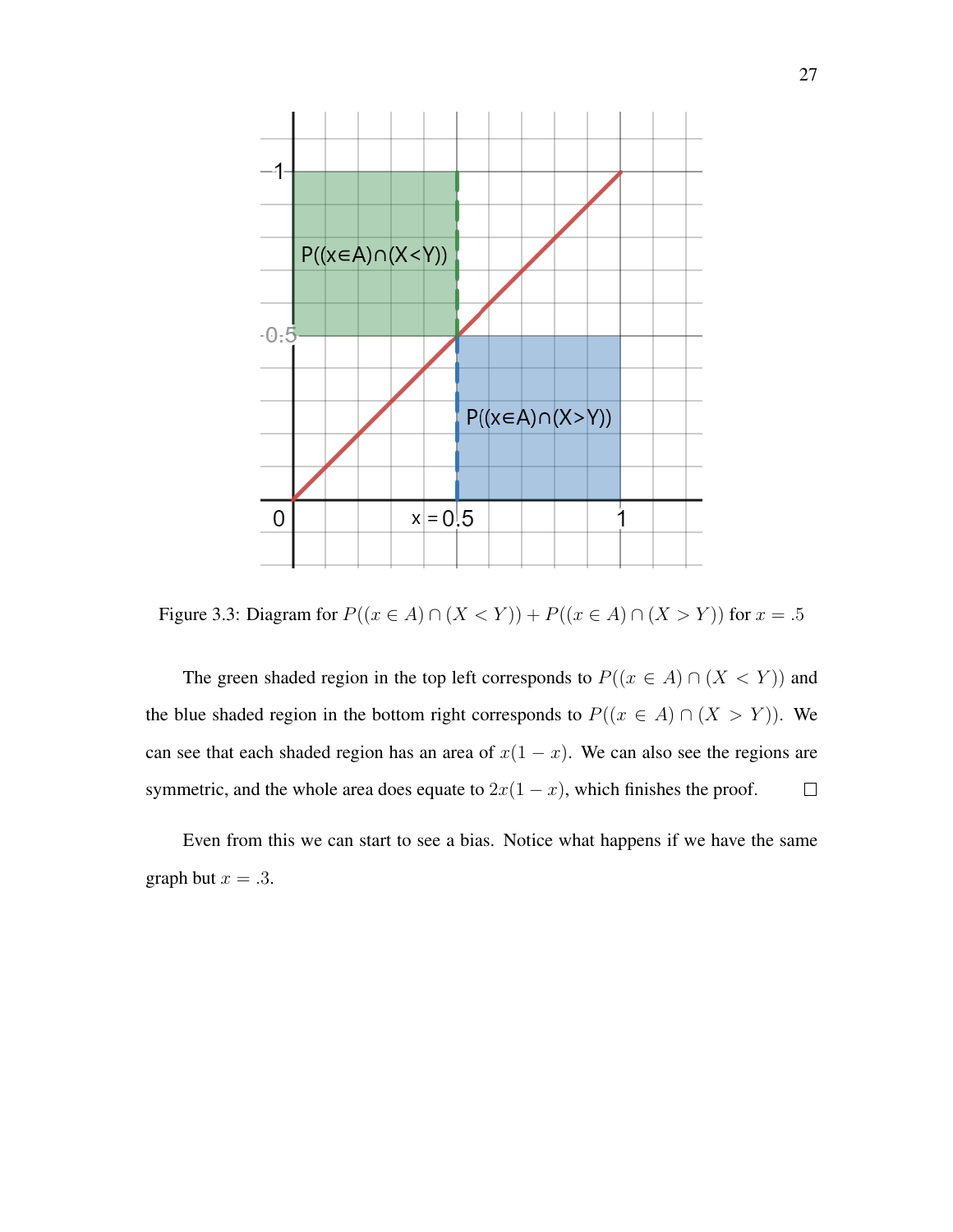

Figure 3.4: Diagram for  $P((x \in A) ∩ (X < Y)) + P((x \in A) ∩ (X > Y))$  for  $x = .3$ 

When  $x = .5$  we have a total area of .5, but when  $x = .3$  we have a total area of .42. As  $x$  moves closer to the upper or lower boundary the area will decrease. Returning to our main problem this all leads to

$$
P(x \in A) = 2x - 2x^2
$$

which is maximized at  $x = \frac{1}{2}$  $\frac{1}{2}$ .

Where is this equation maximized? We could take first derivative and set it equal to zero to arrive at the answer  $\frac{1}{2}$ . It will be simpler to look at the graph of the function, observe Figure 3.5.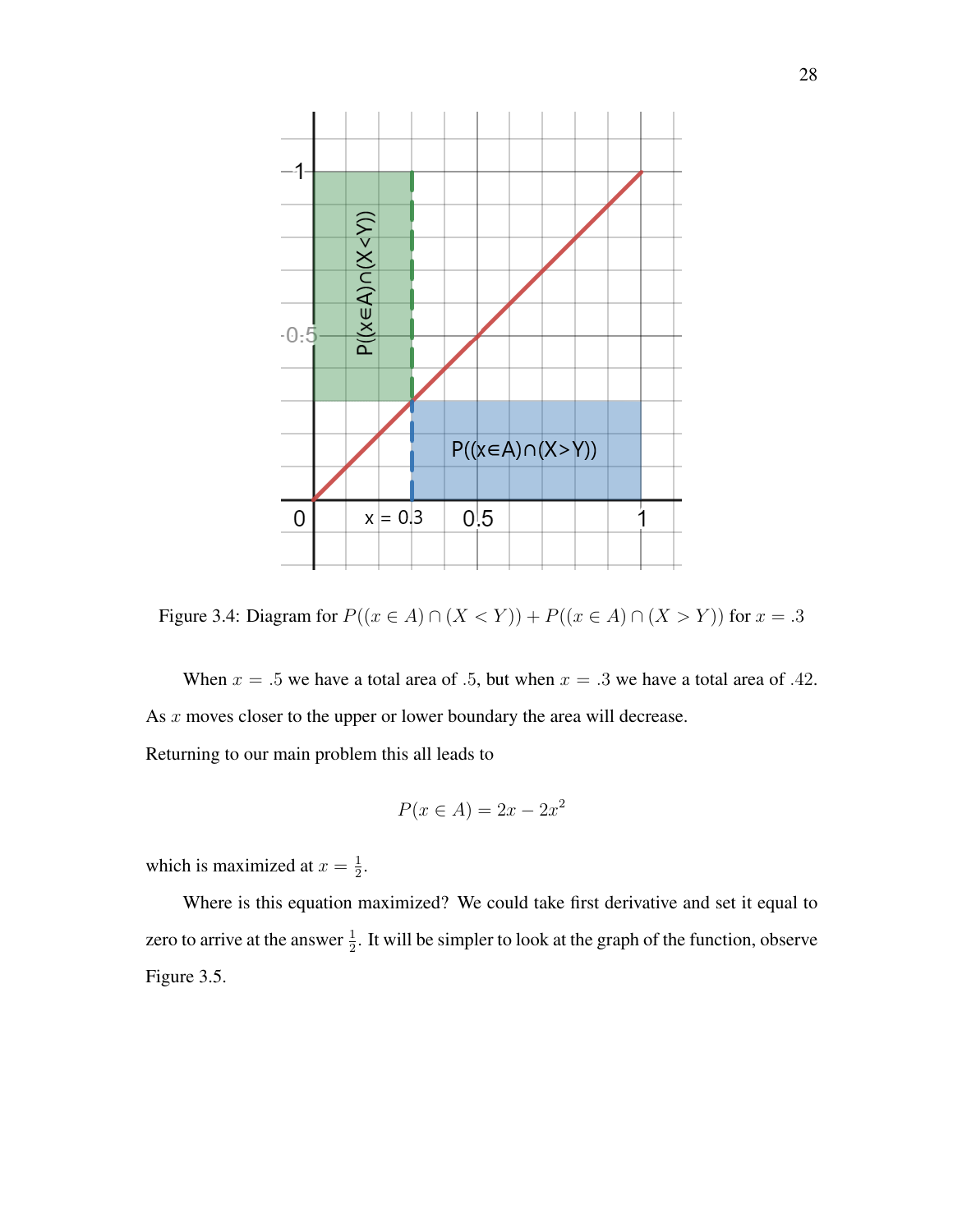

Figure 3.5: Graph of  $P(x \in A) = 2x - 2x^2$ 

It is clear that the area, and thus probability is maximized in the middle of this graph. This demonstrates a bias in this approach, and confirms that this set up favors values in the middle over extreme values.

To achieve a method that has a constant probability with respect to  $x$  throughout the whole region we propose this theorem.

Theorem 3.2. *Let* X *and* Y *be independent and identically distributed uniform random variable from zero to one. Set*  $L = X$ ,  $U = X + Y$  *and define* 

$$
A = \begin{cases} [L, U] & U \le 1 \\ [0, U - 1] \cup [L, 1] & U > 1. \end{cases}
$$

*Then we have the following.*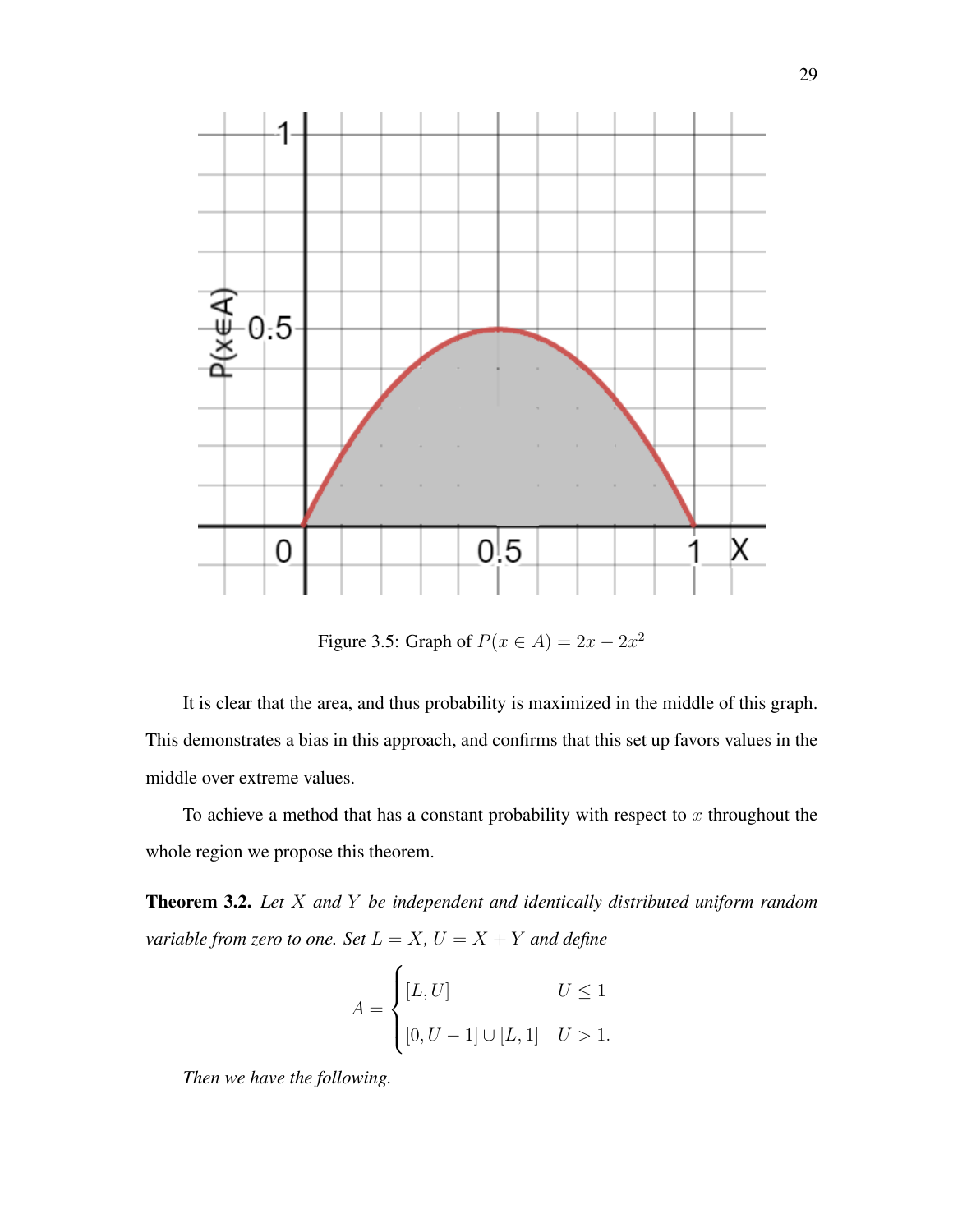*a*) For  $x \in [0, 1], P(x \in A) = \frac{1}{2}$ , a constant that does not depend on x.

b) If in  $d$  dimensions, let  $X_i$ ,  $Y_i$ ,  $L_i$   $U_i$ , and  $A_i$ , for  $i = 1, 2, ..., d$ , be defined as before *but independently for each value of i. Define*  $A = \bigcap_{i=1}^d A_i$ *. Then for*  $x \in [0,1]^d$ ,  $P(x \in$  $A) = (\frac{1}{2})^d$ .

*Proof.* First we will prove part a and when we move up a dimension for part b, we can view the next dimension as independent from the last dimension. In this way we only need to prove this method is correct in one dimension, then we can repeat the process as many times as the number of dimensions we have. Now note,  $L \in (0, 1)$  and  $U \in (0, 2)$ . In A let the event that  $U \leq 1$  be called B and the event  $U > 1$  be  $B<sup>c</sup>$ . Now we have the following.

$$
P(x \in A) = P((x \in A) \cap B) + P((x \in A) \cap B^c)
$$

Begin by evaluating  $P((x \in A) \cap B)$ .

$$
P((x \in A) \cap B) = P((x \in [L, U]) \cap B) = P((L < x) \cap (x < U) \cap B)
$$

$$
= P((X < x) \cap (x < X + Y) \cap (X + Y < 1))
$$

Figure 3.6 shows a graph of this expression.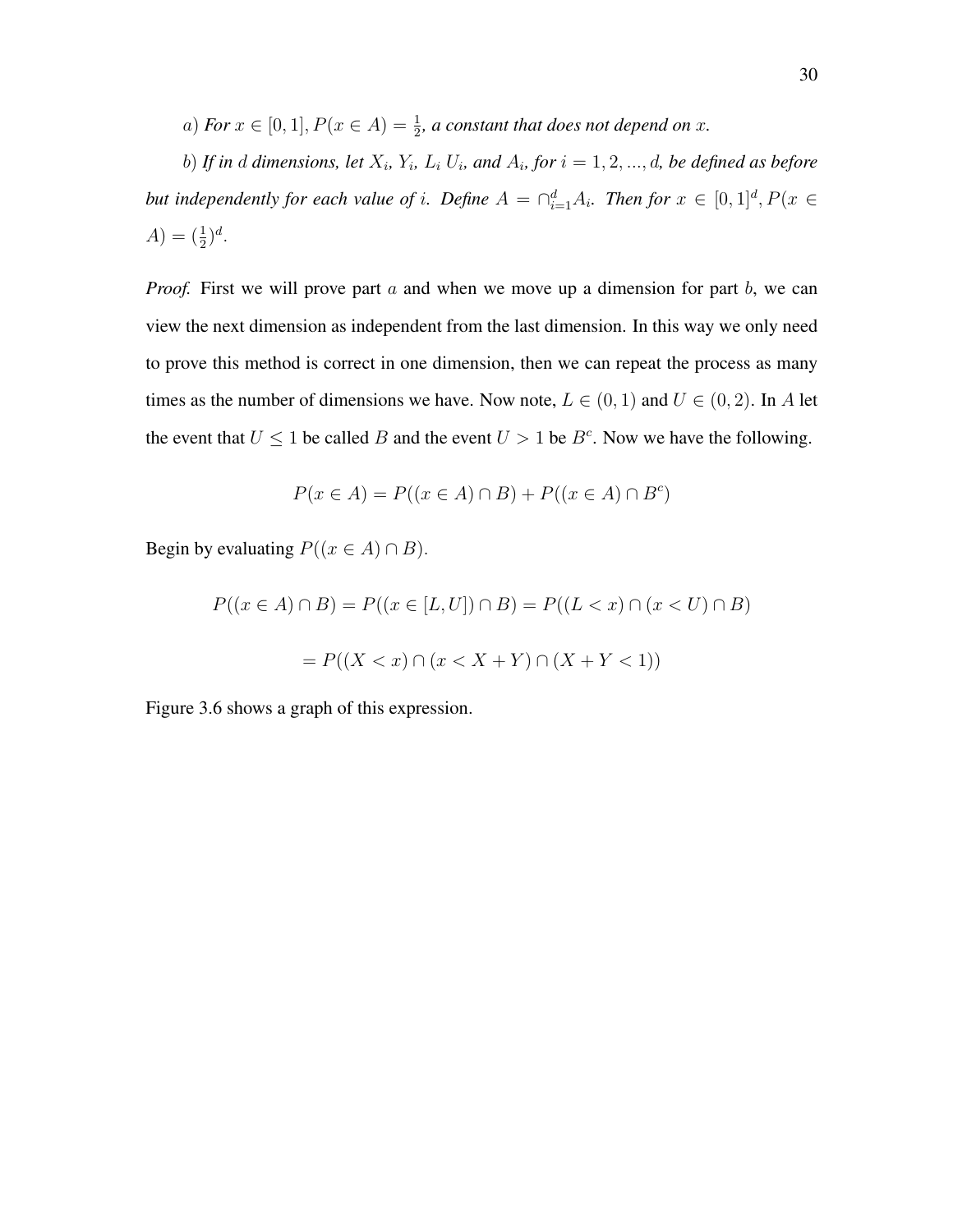

Figure 3.6: Graph of  $P((X < x) \cap (x < X + Y) \cap (X + Y < 1))$ 

This Figure 3.6 depicts the  $X$  and  $Y$  axis with the green shaded region depicting where  $x$  lies within our given intersections. Now note, the height of the shaded region is clearly  $1 - x$  and the base is x. The height times the base is equal to the area of a parallelogram. Therefore the shaded region is  $(1 - x)x$ . Thus,

$$
P((x \in A) \cap B) = (1 - x)x.
$$

Now for the more complicated probability we will evaluate the expression  $P((x \in$  $(A) \cap B^c$ ).

$$
P((x \in A) \cap B^{c}) = P(x \in ([0, U - 1] \cup [L, 1]) \cap B^{c})
$$
  
= 
$$
P(x \in ([0, X + Y - 1] \cup [X, 1]) \cap (X + Y > 1))
$$
  
= 
$$
P(x < (X + Y - 1) \cup (X < x) \cap (X + Y > 1)).
$$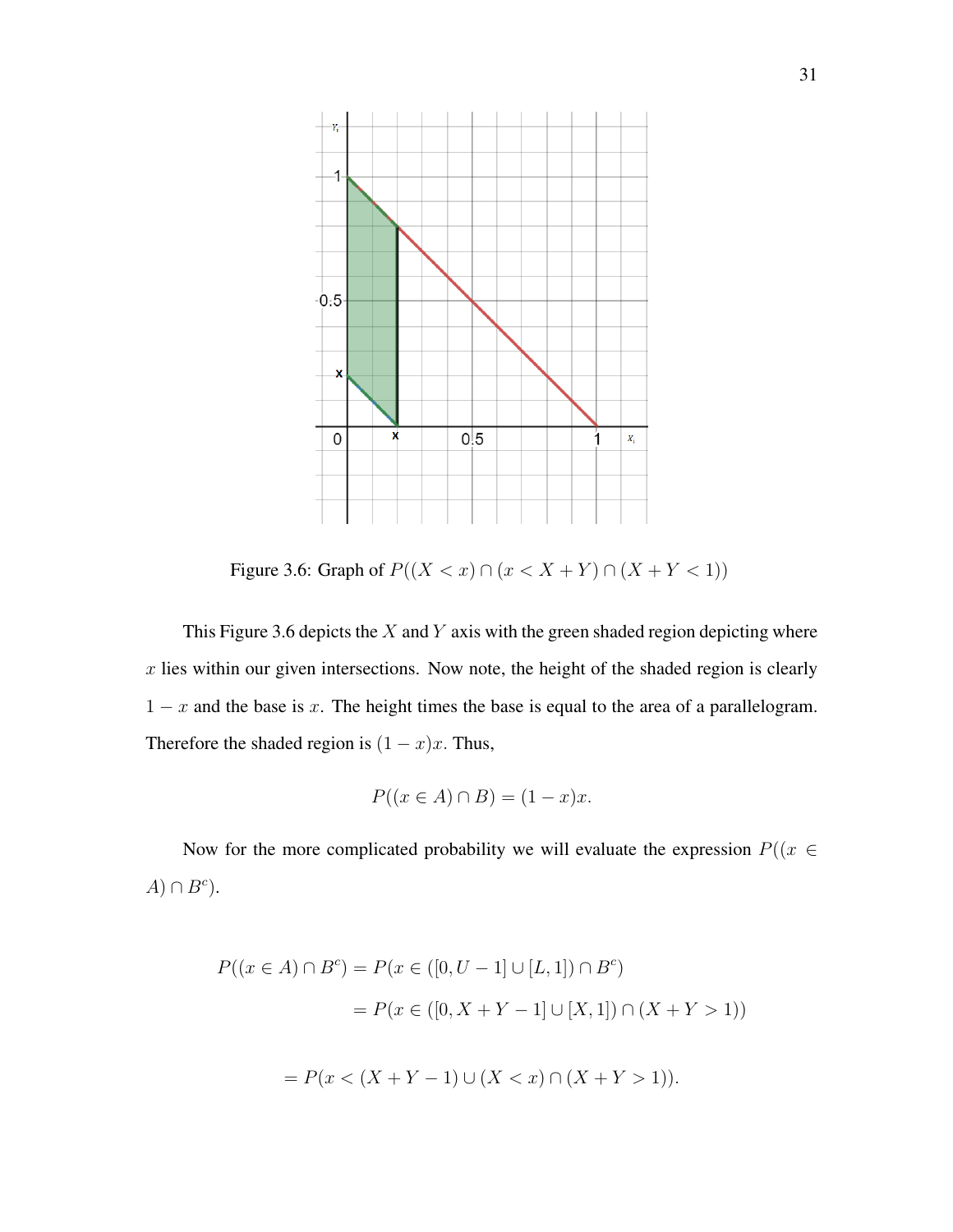## The above expressions graph is depicted in Figure 3.7.



Figure 3.7: Graph of  $P(x < (X + Y - 1) \cup (X < x) \cap (X + Y > 1))$ 

The grey shaded region describes the probability that we are interested in for our problem. Now note this is made of two triangles. The large triangle has a height of  $(1 - x)$ and a base of  $(1-x)$ . Therefore, it has a area of  $\frac{1}{2}(1-x)^2$ . Now the smaller triangle has a height of x and a base of x. Therefore, it has a total area of  $\frac{1}{2}x^2$ . So the total area for both shaded regions is  $\frac{1}{2}(1-x)^2 + \frac{1}{2}$  $\frac{1}{2}x^2$ .

Now let us total the full probability that we are interested in

$$
P(x \in A) = x(1-x) + \frac{1}{2}x^2 + \frac{1}{2}(1-x)^2
$$

$$
= x - x^2 + \frac{1}{2}x^2 + \frac{1}{2} - x - \frac{1}{2}x^2 = \frac{1}{2}.
$$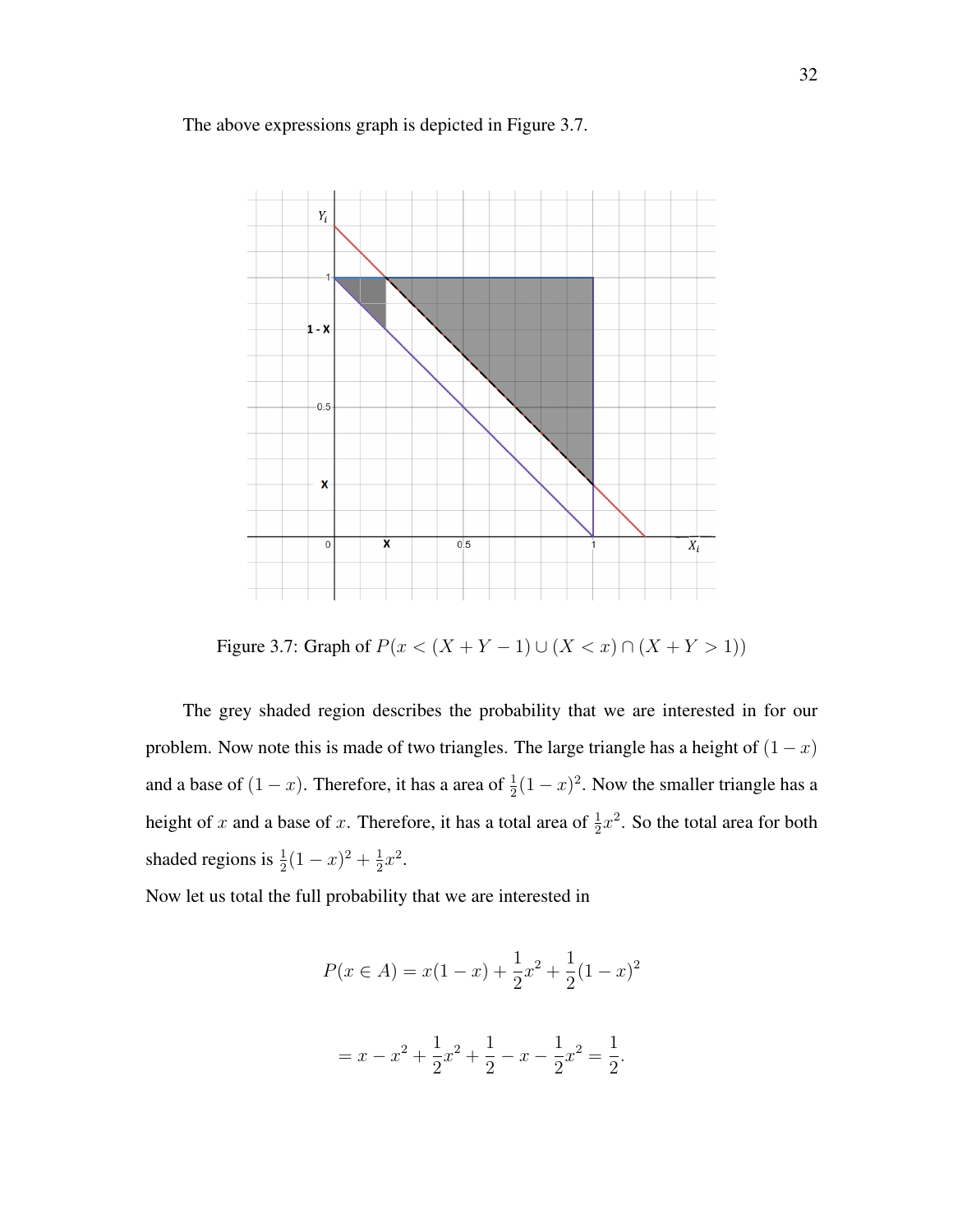This is the proof that we needed. For if our action selection has no bias we need this probability to be equal to a constant. That means that no matter where  $x$  is it will have the same chance of being selected, and therefore we favor no part of the region over another. In our case the probability that x was in A is equal to  $\frac{1}{2}$  in the first dimension. In general for any dimension d the probability would be  $\frac{1}{2}$ d .

Now that we have an unbiased manner of selecting points for estimating discrepancy let us see the details of this method. In one dimension this method can be visualized with a line segment. For the event B where  $U < 1$  we have Figure 3.8.



Figure 3.8: 1-dim discrepancy estimation method under event B.

The brackets section off the interval from  $L$  to  $U$  and all the points inside this interval would be used to calculate a component of the discrepancy estimation. Under event  $B$  this looks like a normal uniform selection. Now let us see what happens under event  $B<sup>c</sup>$  where  $U > 1$  in Figure 3.9.

 $\Box$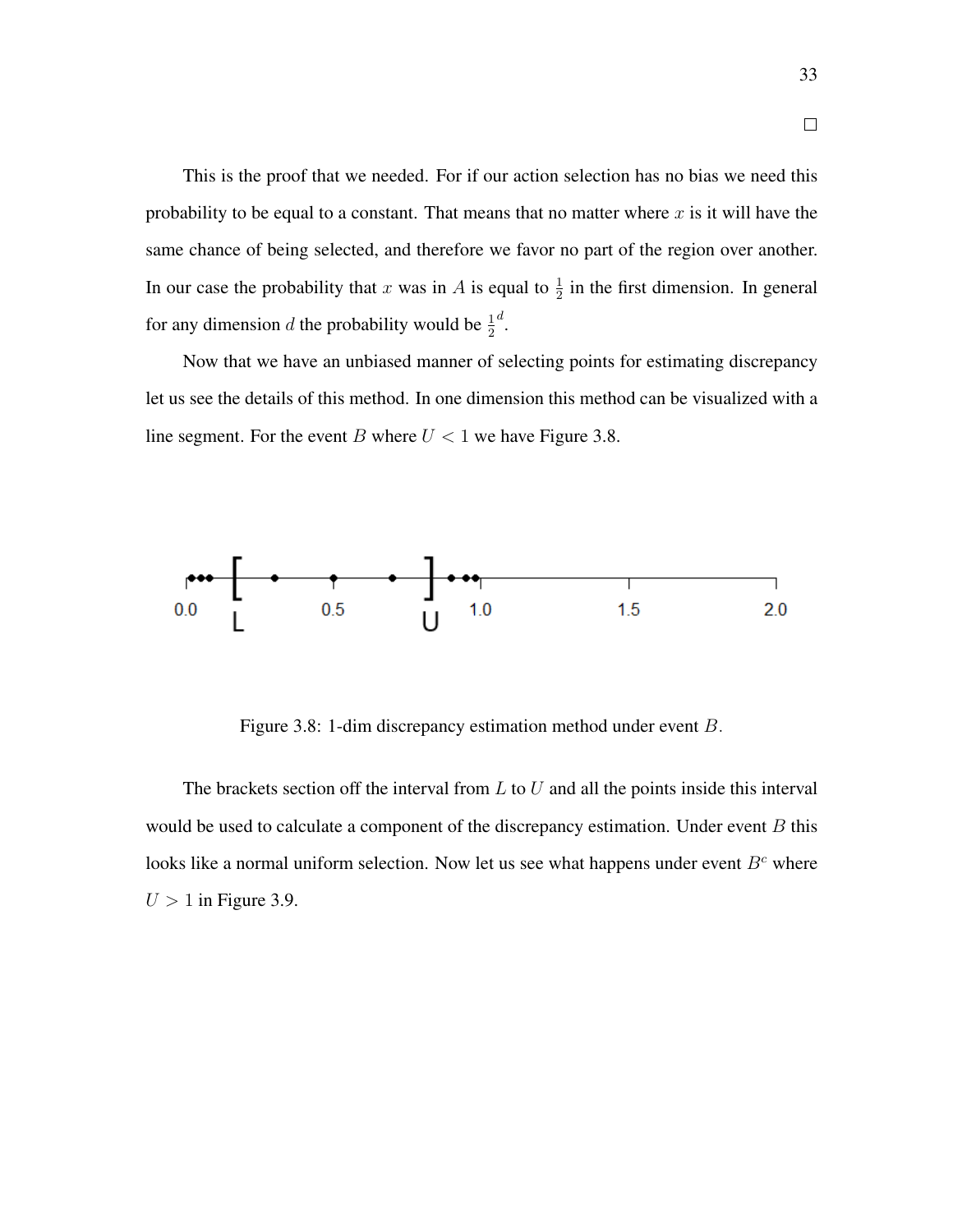

Figure 3.9: 1-dim discrepancy estimation before method application under event  $B^c$ .

Now  $U$ , our upper limit, extends past the upper boundary of our segment. All of the red shaded region is not a valid section to select points from. This is where our method comes into play. It will now create two valid intervals from which to select points, specifically  $[0, U - 1]$  and  $[L, 1]$ . We can see this represented in Figure 3.10.



Figure 3.10: 1-dim discrepancy estimation method under event  $B^c$ .

What the method has done is created an interval from  $[L, 1]$  and taken the red shaded region from Figure 3.9 and started it at 0 creating the interval  $[0, U - 1]$ . This method takes any part of our generated interval that extends beyond a boundary and wraps it around to the start of the segment. With this method we will not under represent any of the extreme data points.

For two dimensions or higher, instead of taking segments of a line and finding the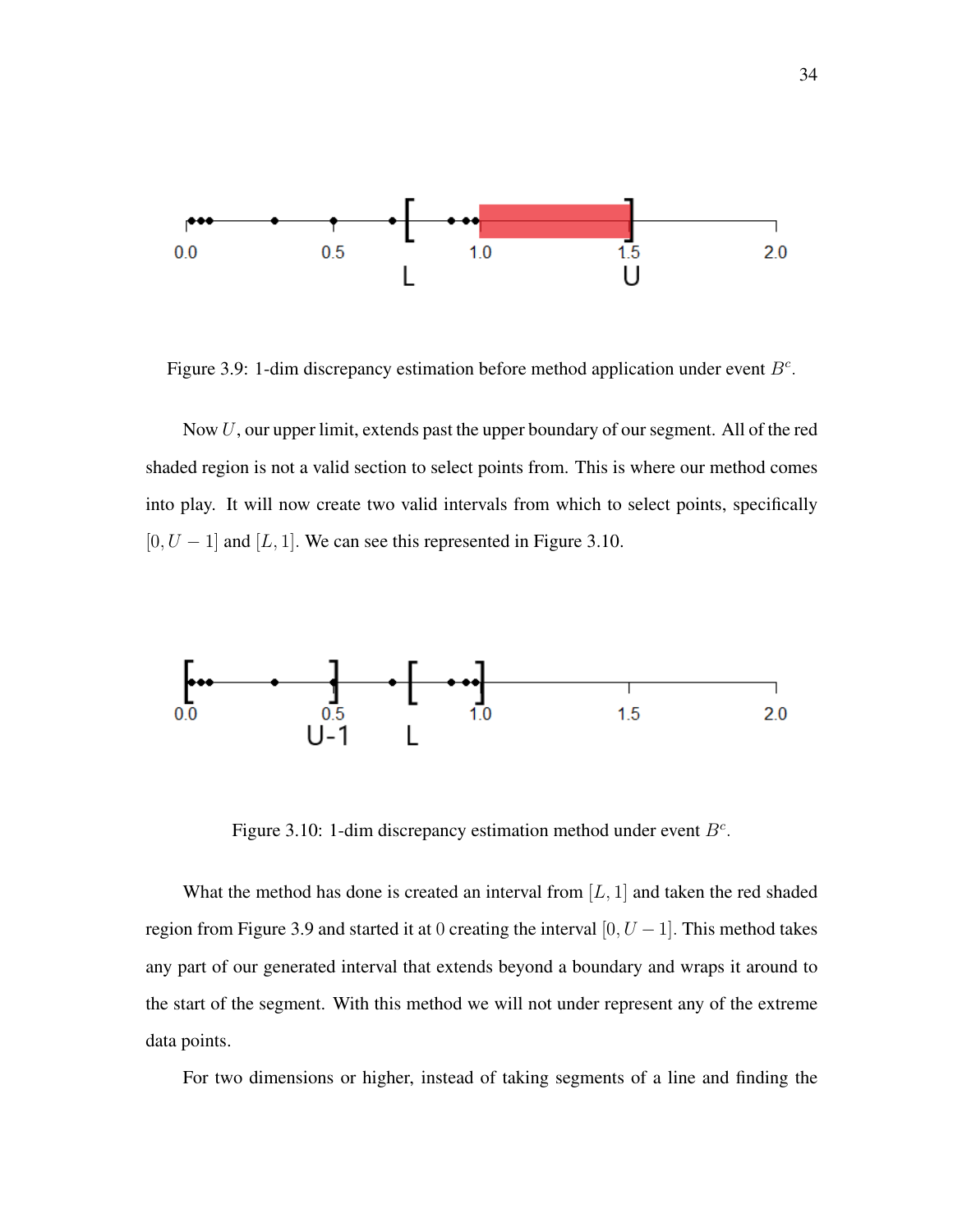points it contains, we take the number of data points within a randomly generated hyperrectangle. The hyper-rectangle's size and position are generated randomly just like  $\alpha$  and  $\beta$  were, and again this will help catch any discrepancy in the graph.

The method we propose allows any hyper-rectangle that would hit a boundary to act as if it could teleport to the opposite side of the graph and continued from there. Now we can sample any extreme values that we were missing in the previous bias method regardless of dimensions. To demonstrate, look at Figure 3.11.



Figure 3.11: Hyper-rectangles that are allowed to wrap around the graph for discrepancy estimation.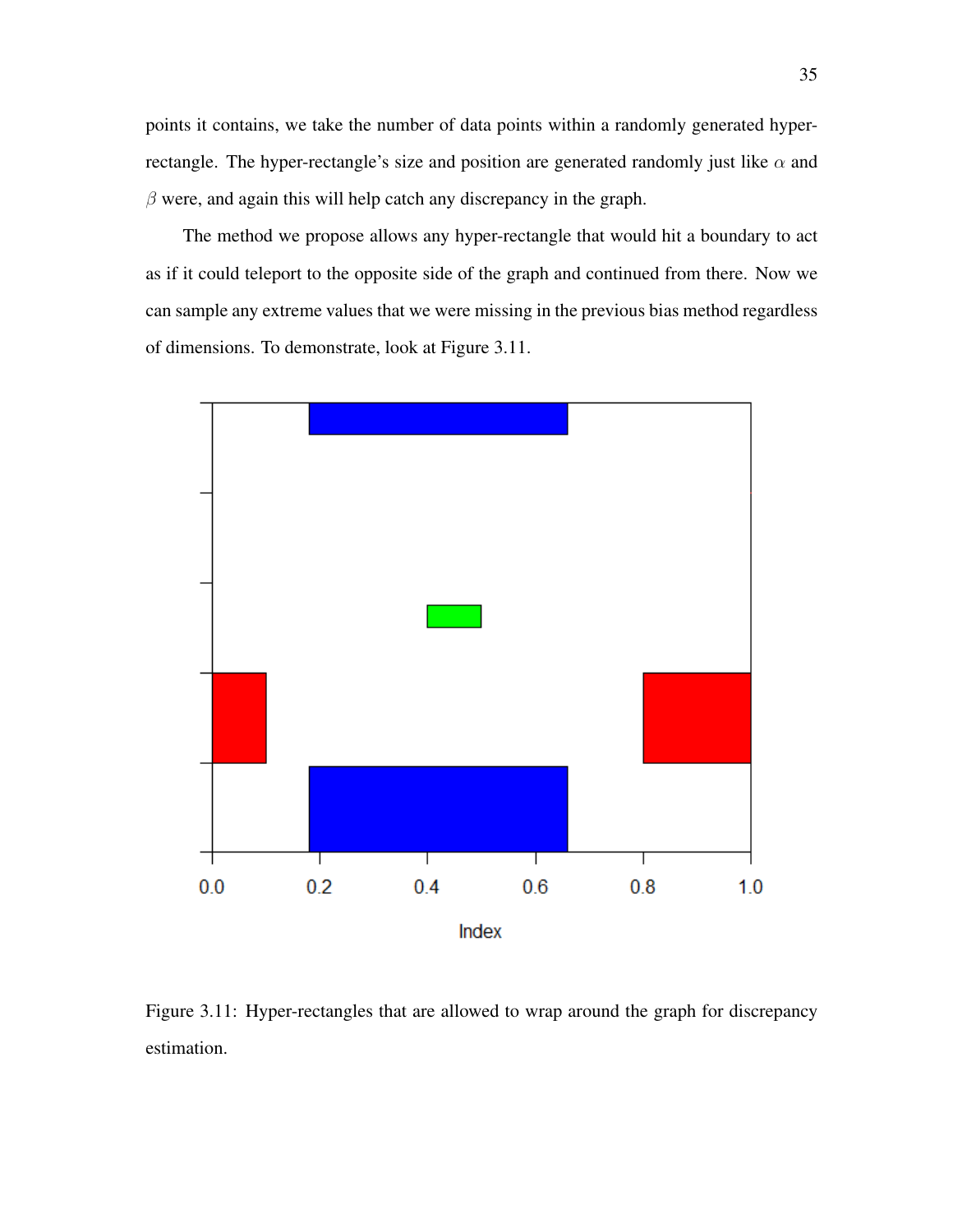Notice all of the hyper-rectangles are randomly sized and placed. Also, that the red and blue larger hyper-rectangles would have hit the edge so they appeared at the opposite side of the graph and continued. This method of selecting data by allowing the selection region to extend when it hits a boundary by continuing to select from the opposite boundary (or wrapping around) creates no bias in selection as detailed in the proof.

# 3.2 LOW DISCREPANCY SEQUENCE EXAMPLES

There are many sequences that fit the criteria of low discrepancy. One such example would be the Van der Corput sequence. It is constructed by reversing the sequence of natural numbers of a certain base across the decimal place. For example in base ten, 1 would be flipped along the decimal place to become .1. Likewise, 10 would become .01. For the classic example we will use base two, and flip binary numbers along the decimal. Let's look at the first seven binary numbers, with leading zeros to emphasize the place values after reversing about the decimal.

[001, 010, 011, 100, 101, 110, 111]

Now reverse about the decimal to get the following:

$$
[.100, .010, .110, .001, .101, .011, .111]
$$

Converting these numbers to base ten to make the meaning of the sequence we are generating more obvious.

$$
\left[\frac{1}{2}, \frac{1}{4}, \frac{3}{4}, \frac{1}{8}, \frac{5}{8}, \frac{3}{8}, \frac{7}{8}\right]
$$

It is clear that these are filling in the unit interval in a very uniform, or in our terminology, low discrepancy manner. The data generated is not favoring any area of the graph.

Another famous example of low discrepancy sequence, is the Halton sequence. This sequence is connected to the Van der Corput sequence, but it pairs co-prime numbers together to generate the sequence. To see the details of this let us look at an example. First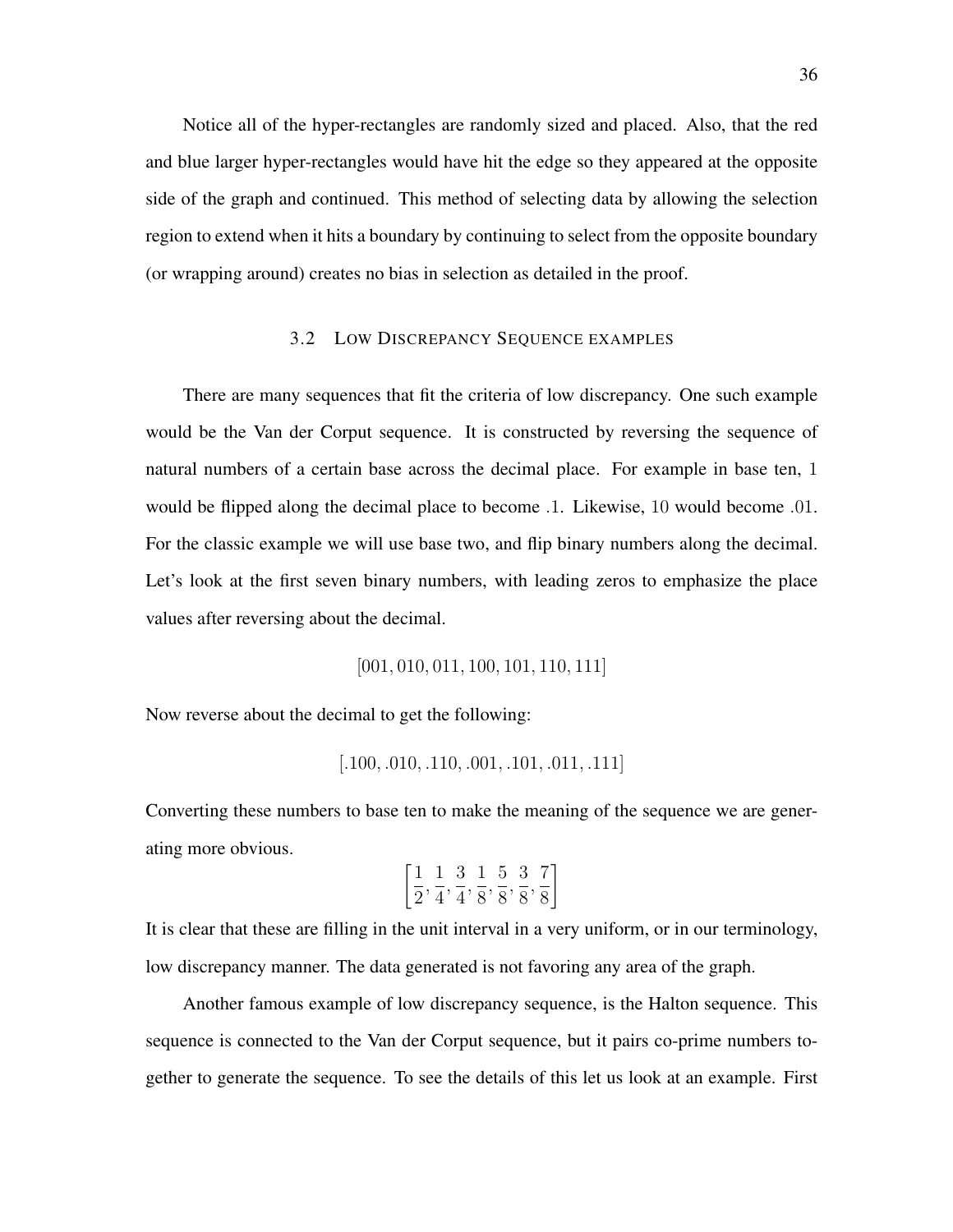generate the Van der Corput sequence for base two and three. We have already seen the beginning of this for base two, for base three after we convert back to base ten we would have the following:

$$
\left[{\frac{1}{3}}, {\frac{2}{3}}, {\frac{1}{9}}, {\frac{4}{9}}, {\frac{7}{9}}, {\frac{2}{9}}, {\frac{5}{9}}\right]
$$

Now let us make ordered pairs from the two sequences using only the co-prime among them. Here would be the first seven pairs.

$$
\left[ (\frac{1}{2}, \frac{1}{3}), (\frac{1}{4}, \frac{2}{3}), (\frac{3}{4}, \frac{1}{9}), (\frac{1}{8}, \frac{4}{9}), (\frac{5}{8}, \frac{7}{9}), (\frac{3}{8}, \frac{2}{9}), (\frac{7}{8}, \frac{5}{9}) \right]
$$

To show visually how the shape of the sequence generated by paring numbers this way, please look at Figure 3.12.



**Halton Sequence** 

Figure 3.12: Halton Sequence generated by using the co-primes of 2 and 3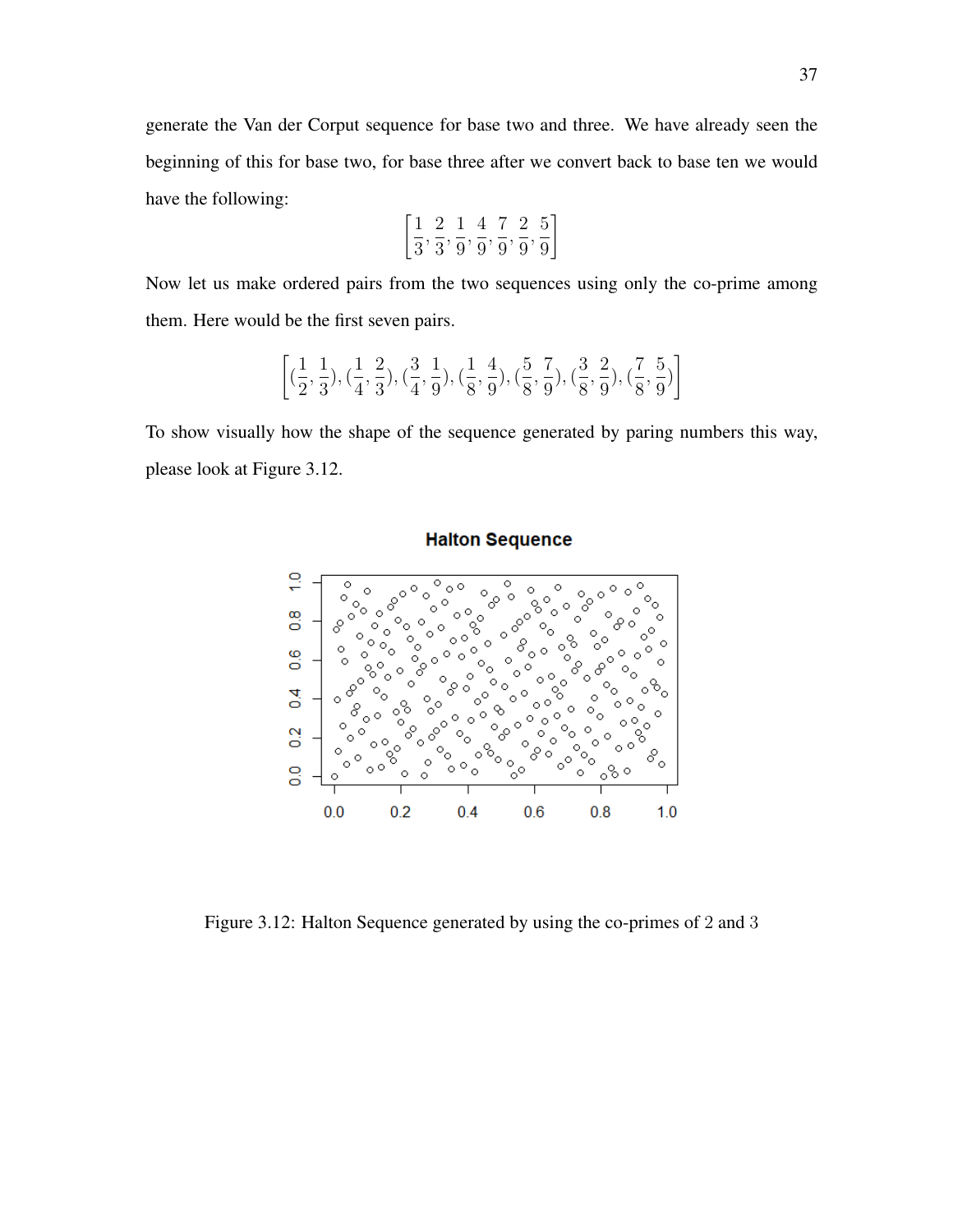#### **Uniform Sequence**



Figure 3.13: Pseudo-random Sequence

Figure 3.12 is generated with a Halton sequence whereas Figure 3.13 is made using a uniform sequence. It is clear that the top graph has lower discrepancy than the bottom. As you can see there are many approaches for generating low discrepancy sequences, but they assume that all dimensions are free. This does not readily apply to reinforcement learning.

# 3.3 LOW DISCREPANCY ACTION SELECTION

To apply these sequences to selecting actions for reinforcement learning, we have to understand a state's relationship to actions. The state an agent is in cannot be selected by the agent. It can only select its actions, and it enters new states or states it has previously been in through those action. Therefore, if we look at the graph for the Halton sequence, and base two data represent the state space and the base three data represent the action space, the base two data cannot be picked. The base two data (the states) will not be chosen, but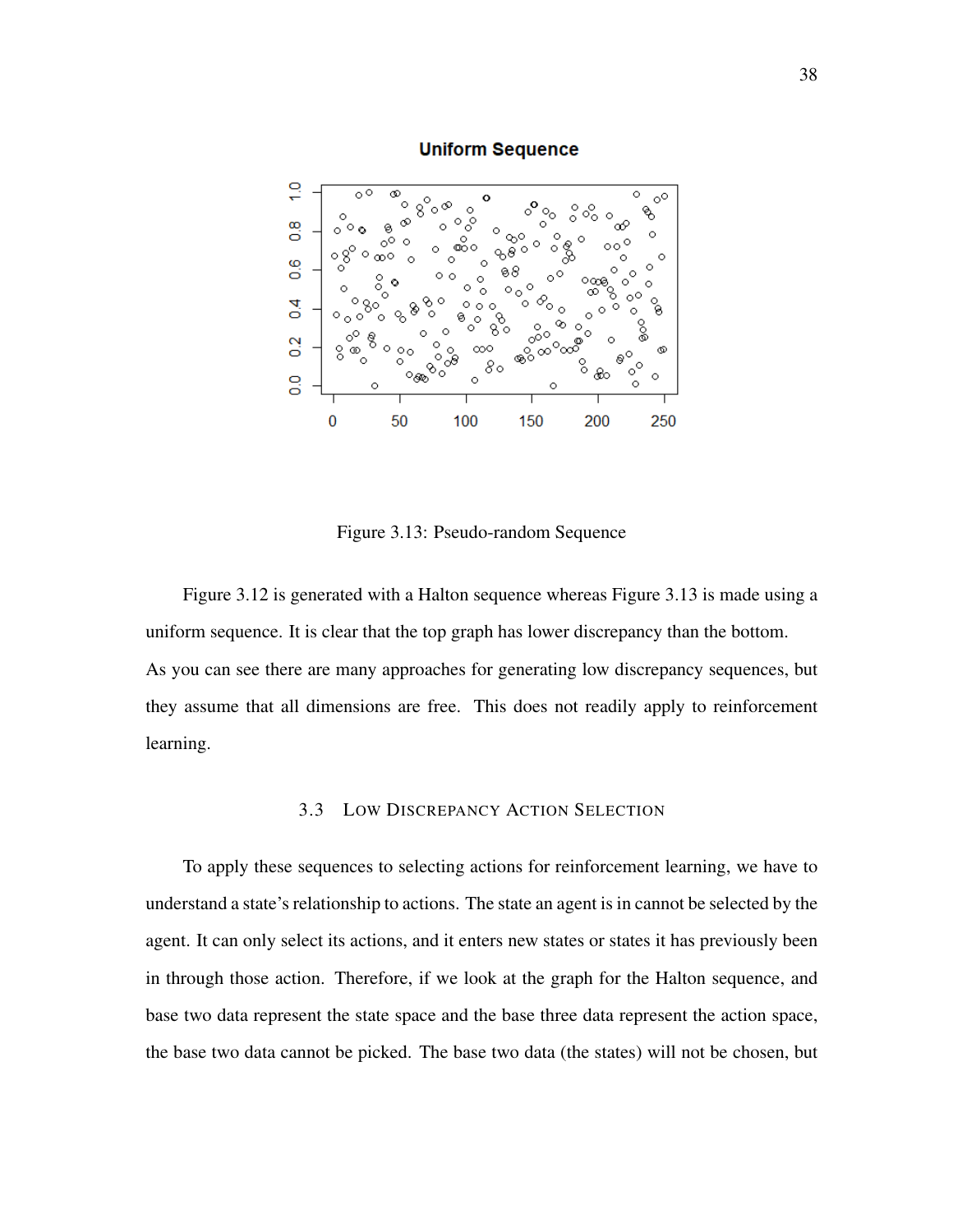based on that the base three data (the actions) will be selected.

Unfortunately, this makes these sequences not readily applicable to this problem. In addition, there is no guarantee that the state space and action space will be equal. You could have a 100-dimensional state space and a 1-dimensional action space. That means one-hundred of those are not free to pick from. They are not able to be selected and are determined from the actions taken. Therefore, for any arbitrary dimension of states and actions we will need to devise a way to create a low discrepancy method for selecting actions.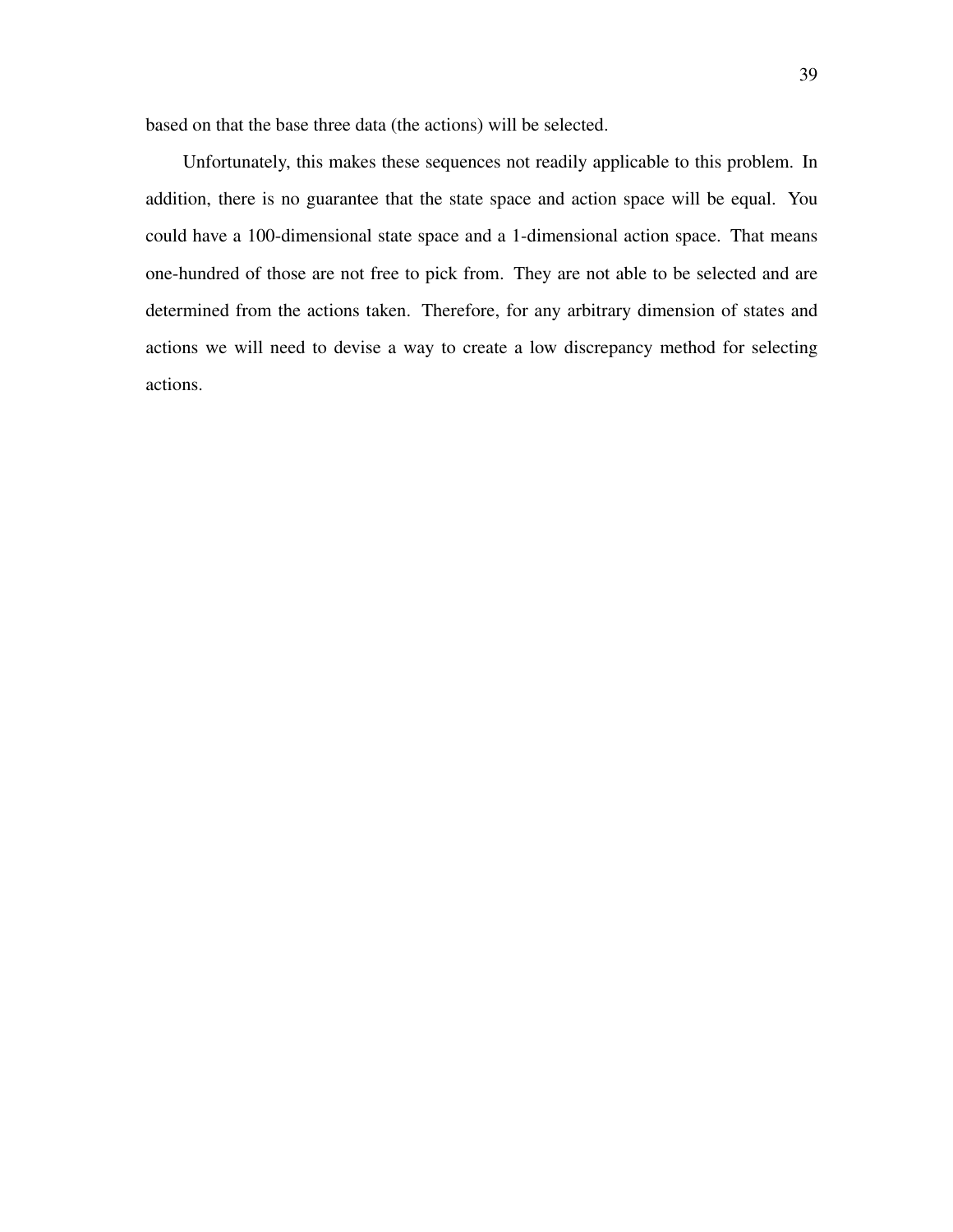#### CHAPTER 4

#### LOW DISCREPANCY ACTION SELECTION

## 4.1 SET-UP

The intention of this thesis is to discover if a new action selection method can improve exploration in reinforcement learning and in what contexts it will succeed. If it is possible to find a method that creates a more efficient exploration stage for the agent in certain contexts, then in these contexts this should enhance any agent's success. Our main innovation will be to select actions by using some low discrepancy action selection (LDAS) method. We will have to develop a suitable method and when we do we will apply this selection process to classic benchmark reinforcement problems and policies. We will then compare it to existing standard exploration strategies and see if it is superior. Initially we will work in two-dimensional spaces so that we can investigate discrepancy visually.

As we develop a method we will want it to satisfy desirable properties. In our case, We will prioritize the following three properties of action selection.

- Choose actions so that the current state-action pair is as dissimilar from previous ones as possible.
- Boundaries of the space have non-zero selection probabilities.
- Action selection is reasonably computationally efficient.

When we have a method that meets these qualifications to our satisfaction we will need to test it compared to other methods. This will allow us to determine the relative effectiveness of our method for the specific problems we give it. One method of selection we will compare against is the uniform selection method.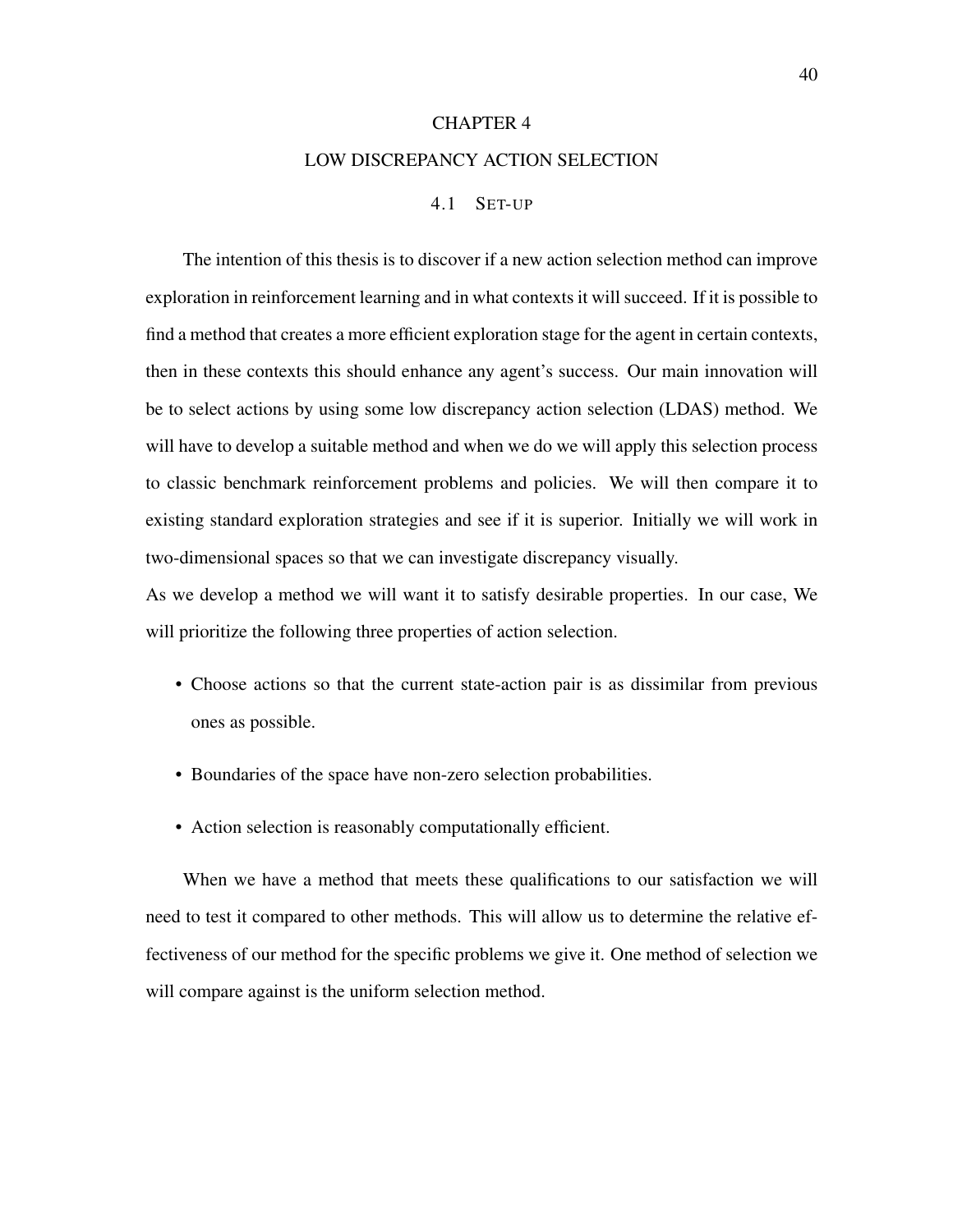#### 4.2 UNIFORM SELECTION

A baseline to compare against is to uniformly and independently pick actions for each state for the agent. As a visual aid consider a two-dimensional state-action space. The horizontal axis will represent the state space and the vertical axis will represent the action space. Since this is the case, we will use s for the values on the horizontal axis and  $\alpha$  for the values on the vertical axis. The s's are picked randomly, mimicking an environment that transitions to states uniformly, and from that we pick an  $a$  uniformly from the action space. This means once we have a s value we count that as fixed, and are only allowed to change the a value. For simplicity, we will restrict attention to the unit square.

An independent uniform selection method simply picks a random action from all available. It does not depend on previous actions selected. This makes the method very efficient, but can have some drawbacks. For one, you could select similar actions to those previously selected, and thereby take a longer time to learn how all of the actions interact with the environment. Another drawback is that a uniform selection method has a zero probability to select an extreme value and it compounds in higher dimensions. Think of a unit interval and you have a standard uniform distribution. Although 0 and 1 are in this interval the uniform pick has a zero probability of selecting them. Now go to the second dimension. You can think of this as two uniform picks (one for each dimension). The odds that both picks will be extreme values, i.e.  $(0, 0), (1, 0), (0, 1), (1, 1)$  has a zero probability. This means that as the dimensions increase the actions that are represented by the corners of those dimensions will not be selected with a uniform selection process. In contrast, the method we create will have a non-zero selection probability for extreme values.

In discrete settings, LDAS can be based on the principle of not picking the same value twice until all values had been picked once. In continuous setting, the analogous principle is to prioritize values that are dissimilar from previous ones. To demonstrate how this is more desirable than a uniform action selection method, please look at Figure 4.1.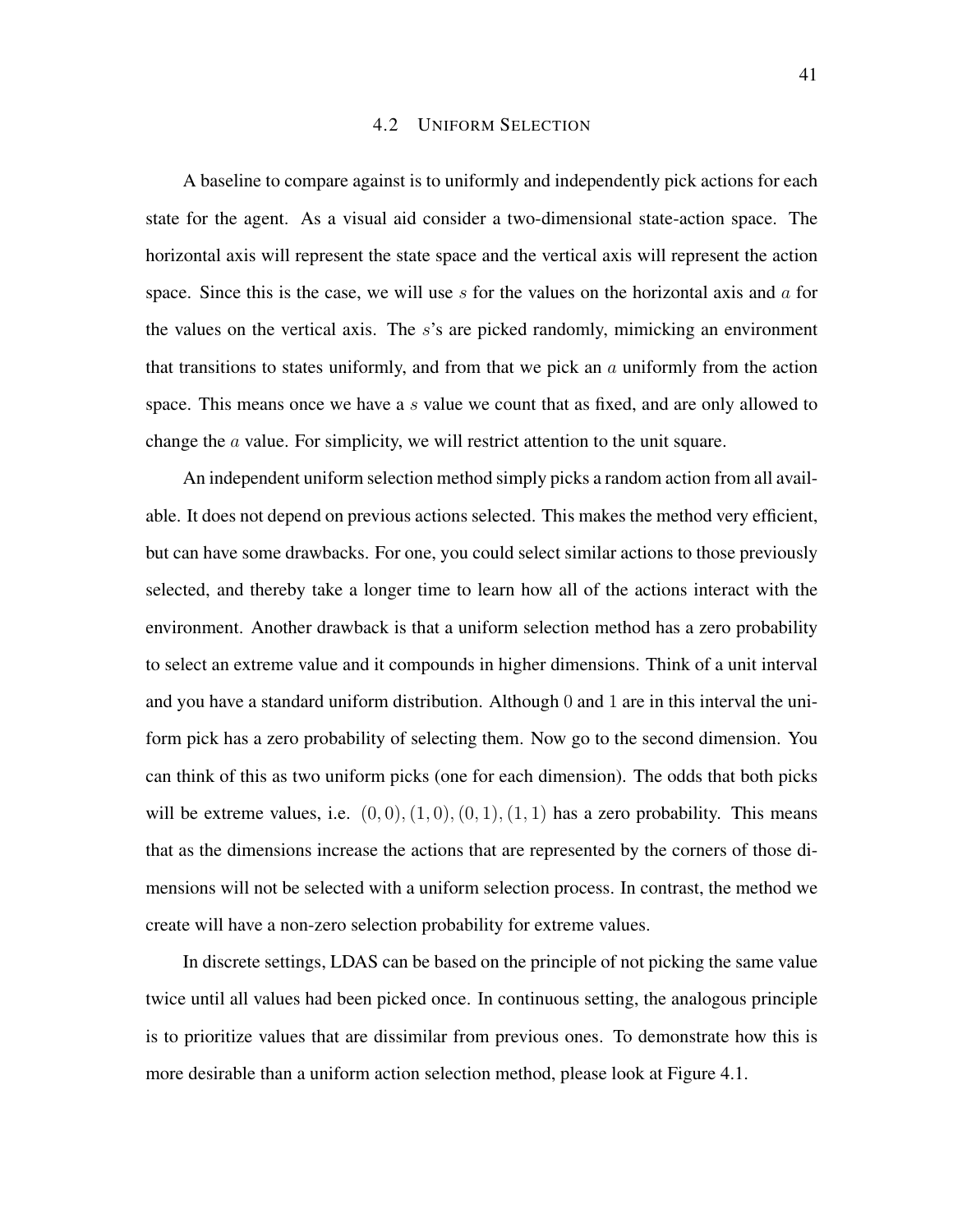

It is possible that an action similar to that of the previous time step is chosen. This results

Figure 4.1: Uniform action selection method to demonstrate the principle of selecting current actions that are dissimilar to previously selected actions

in two similar state-action pairs, which is undesirable for the purpose of exploring the entire state-action space efficiently. Incentivizing a different action, such as in Example 2, could give new information about the transition dynamics and result in better overall learning. A plot of uniform selection process can be seen in Figure 4.2



Figure 4.2: Plot of points generated by a uniform selection process.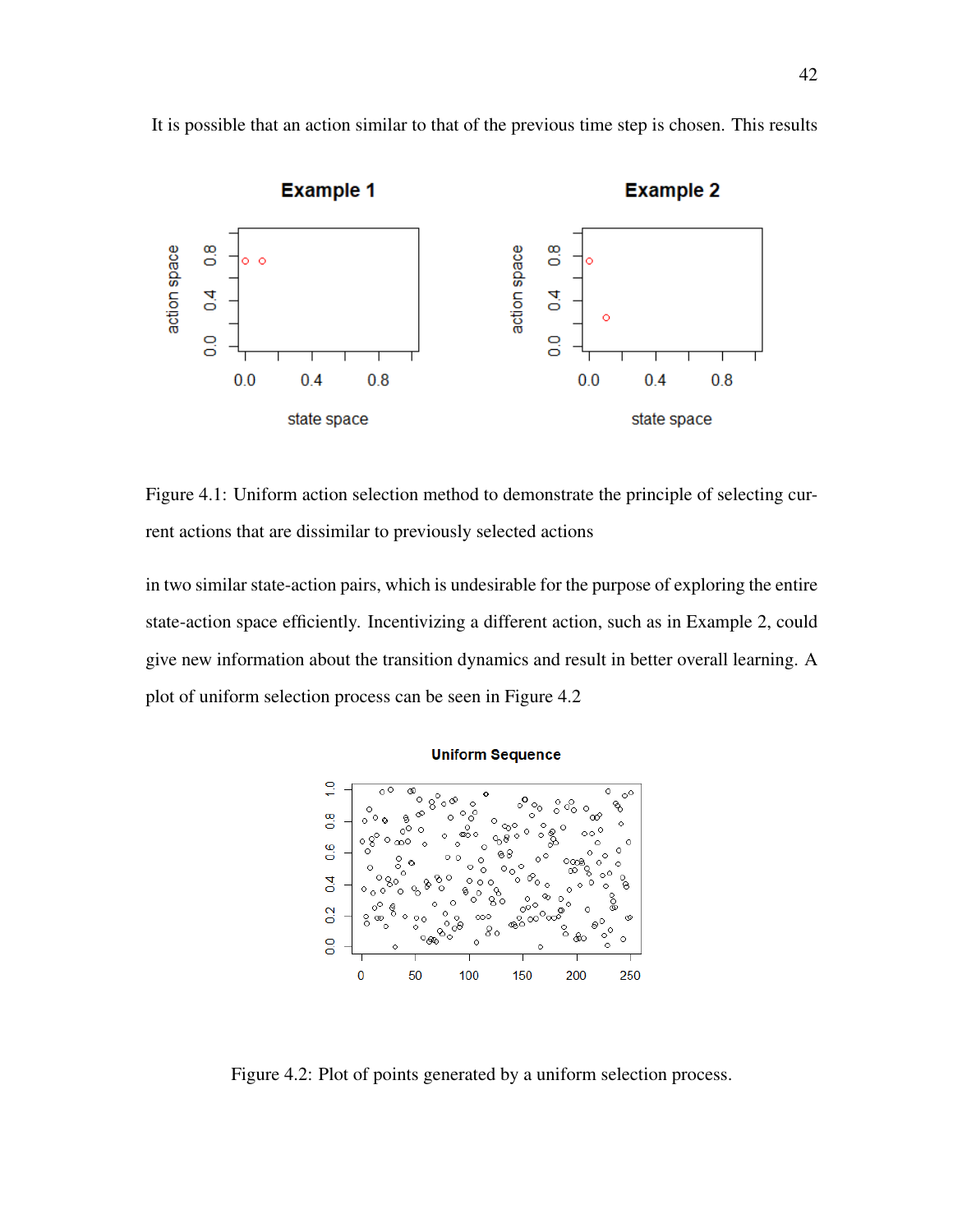#### 4.3 LDAS CANDIDATE 1

This method will be considered a brute force method. It takes any new point that is placed and moves it (only along the 'a' axis) to the point furthest from all previous points. To do this it needs to calculate a huge matrix that tracks the position and from that the distance between all points. This search is along a fine grid. This is why we call this the brute force method. Although the results of this method are very good in achieving low discrepancy, it is computationally inefficient. Please observe Figure 4.3 below and note the following; the spread of the points is very uniformly even. Our discrepancy is near zero for this method and both the extreme and middle values are picked evenly. However, there is a major downside. The processing power required to complete this method is significantly more than required for the previous method. It takes several seconds more to run this program than the previous and this is only the most basic case in two dimensions. To employ this method in higher dimensions would be very time consuming. Therefore, although the uniformity is better, we were still not satisfied with the efficiency of this method and decided to try a new method. Please observe Figure 4.3 to see the result of this selection process.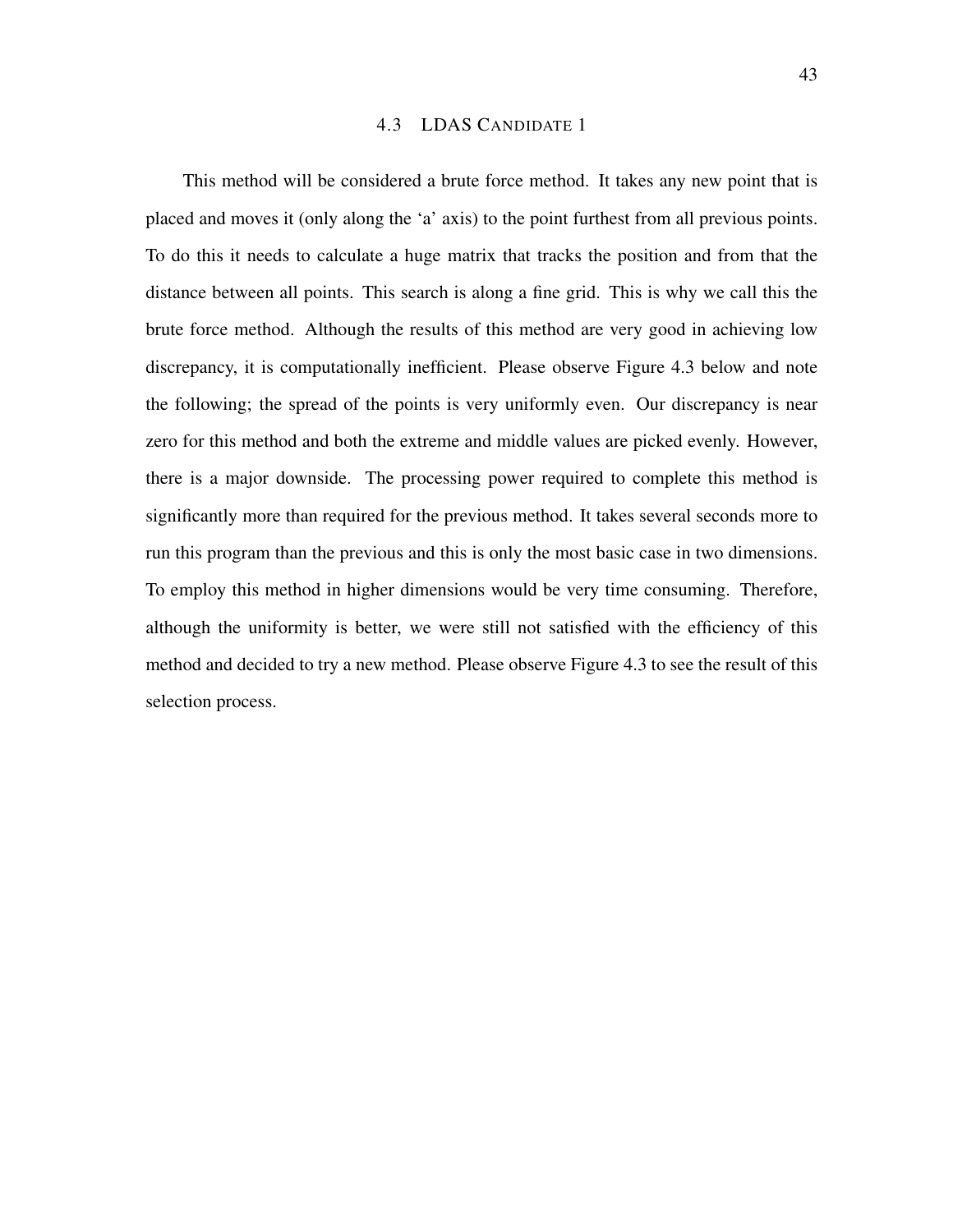# **Brute Force**



Figure 4.3: Increased uniformity but decreased efficiency due to using the "Brute Force" action selection method.

Algorithm 1 is an example of the algorithm for the above method.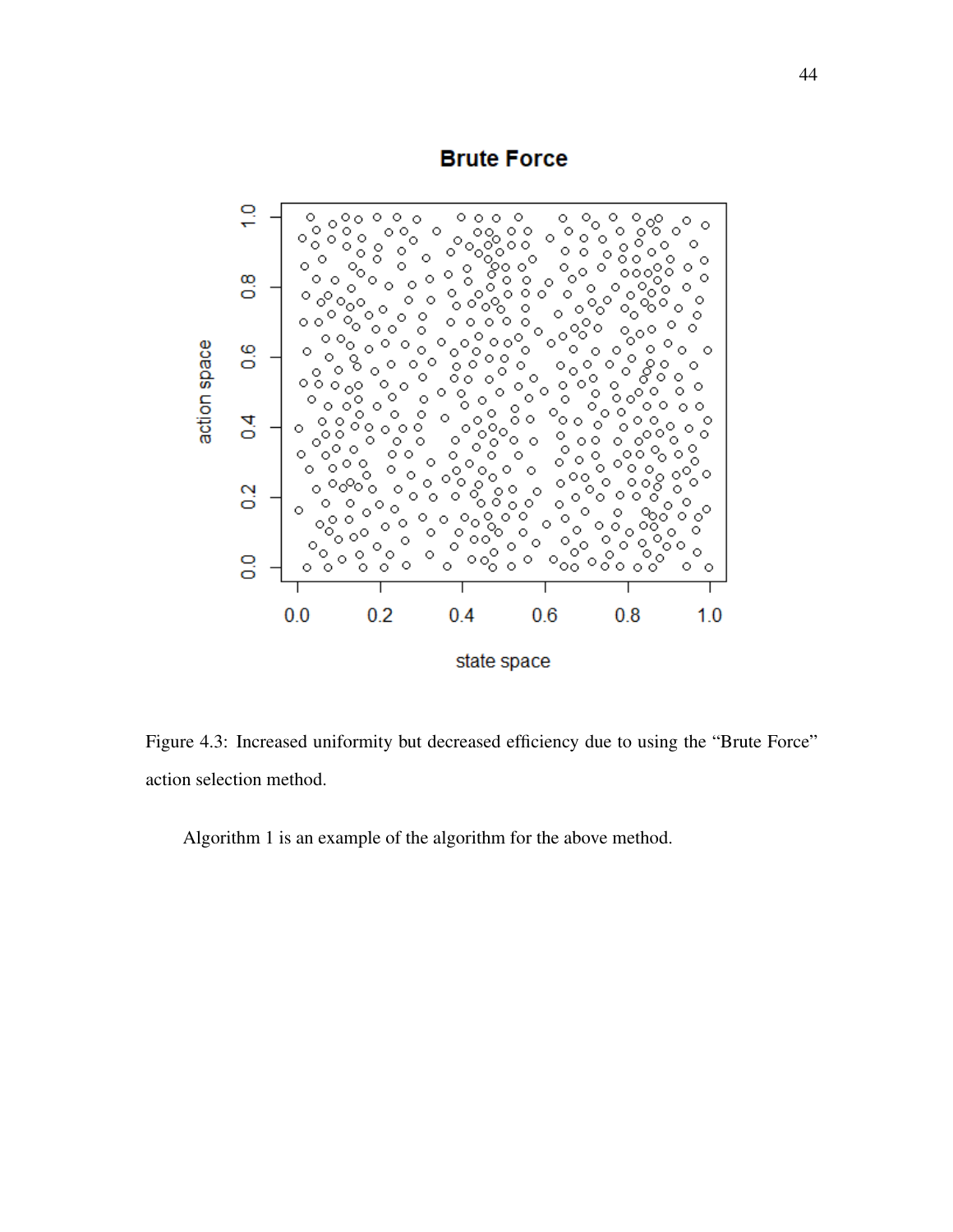# Algorithm 1 Brute Force

|     | 1: Input: num_iterations, divisions (parameter for number of segments in grid)            |
|-----|-------------------------------------------------------------------------------------------|
|     | 2: <b>Output:</b> sa_hist (a state-action history matrix)                                 |
|     | 3: procedure MAIN                                                                         |
| 4:  | for $i$ in 1 to $num\_iterations$ do                                                      |
| 5:  | Generate random $s_i$                                                                     |
| 6:  | $best\_objective \leftarrow 0$                                                            |
| 7:  | $a_{best} \leftarrow NULL$                                                                |
| 8:  | for $j$ in 0 to <i>divisions</i> <b>do</b>                                                |
| 9:  | $a_{test} \leftarrow \frac{j}{divisions}$                                                 |
| 10: | Sweep sa_hist and find $min\_dist$ between $(s_i, a_{best})$ and $(s_j, a_j)$ for $j < i$ |
| 11: | <b>if</b> $min\_dist < best\_objective$ <b>then</b>                                       |
| 12: | $a_{best} \leftarrow a_{test}$                                                            |
| 13: | $best\_objective \leftarrow min\_dist$                                                    |
| 14: | end if                                                                                    |
| 15: | end for                                                                                   |
| 16: | Store $(s_i, a_{best})$                                                                   |
| 17: | end for                                                                                   |
|     | 18: end procedure                                                                         |

# 4.4 LDAS CANDIDATE 2

First, we tried to achieve dissimilarity to previous state-actions by treating the points like electrons in a field. Again the state dimension is considered fixed, but we allow the actions to move. Each previous point would repel the current point. Only the newly placed point would be allowed to move, the others were fixed, and if the new point moved past a boundary, it was stopped there and given the boundary value as its value. The new point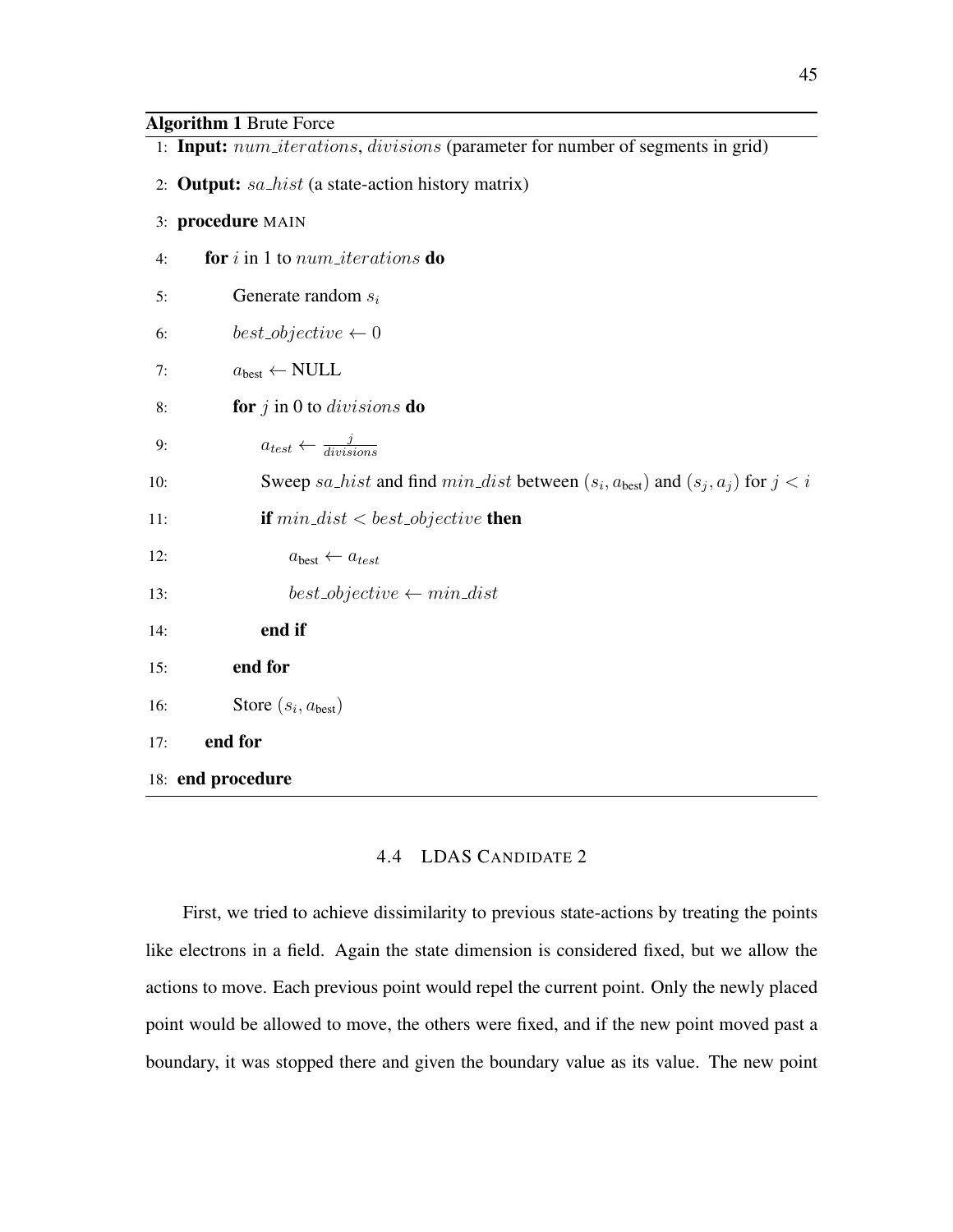would calculate the forces from the previous action point using an inverse square method. This is the same as the real eclectic force formula. That means points closer had a much bigger force than those far away. Also, the new point would only move once after all of these forces were calculated. Wherever it landed would be its new permanent position. This method started out promising, but we soon learned that it was very difficult to find ideal values for the forces to be imparted on the new actions. This led to oversampling of the boundary/extreme values. The middle values would be under-represented. It is sometimes beneficial to over-sample extreme values, due to the fact that they may be ideal in a particular environment. However, this method over represented them to an undesirable degree. Even after many iterations the new actions were still forced to the boundaries and did not settle on the non-extreme values. Please observe Figure 4.4.



Figure 4.4: Over-represented extreme values due to using the "electrons in a field" action selection method.

Since this was happening, we decided to change the program and account for the fact that there were no actions pushing back from beyond the boundaries. Thus, we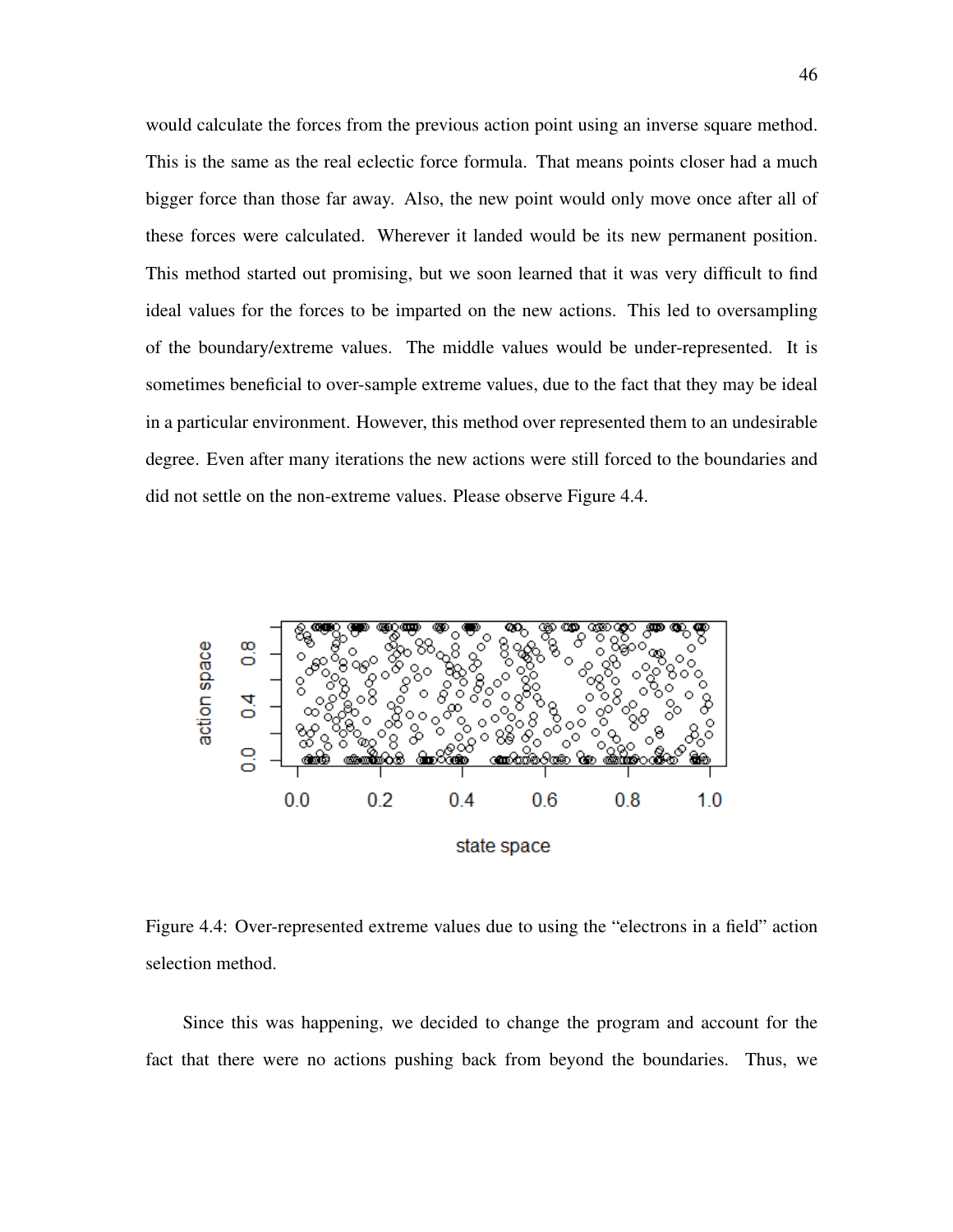programmed in "shadow points" just beyond the maximum and minimum action values. Therefore, when the new actions were moving toward the boundary, they would have a force countering them from reaching the boundary. In addition, we allowed our new point to move multiple times until it found a point that was balanced by all of the other forces. Since it might not find a balance, we added in a friction term to the field. This became stronger as the point moved. Every move would add more friction until the point would become stuck. This prevented the program from endlessly bouncing the point up and down and never finding a balance. Now we had many things to calculate. This was less computationally efficient, but perhaps it would give better results.

This seemed promising, but just like before it was very difficult finding an ideal value for the force of shadow points to balance the new actions. Now we ended up with the reverse problem. Instead of over representing the boundary values we were under representing them. Please observe Figure 4.5.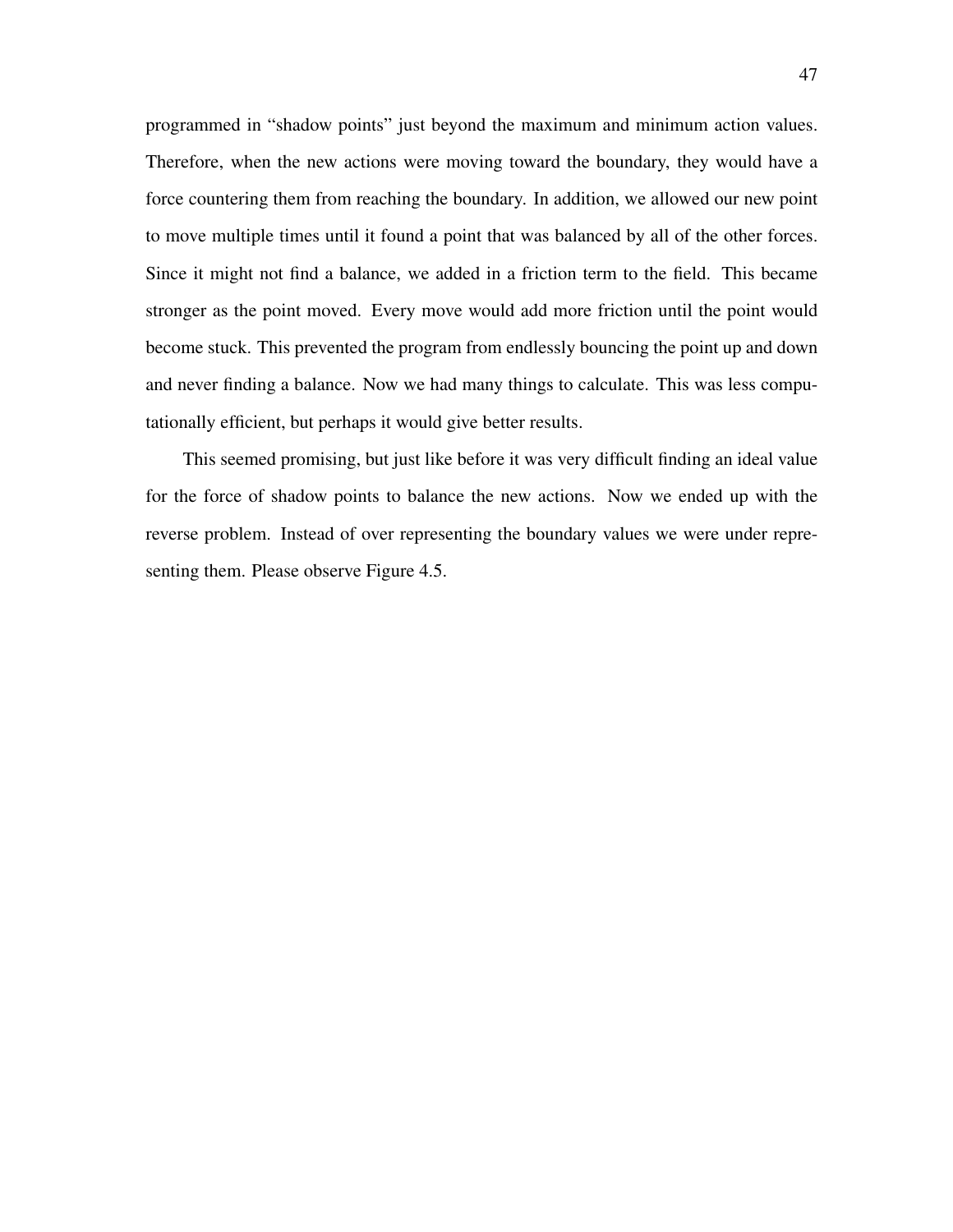

Figure 4.5: Under-represented extreme values due to using the updated "electrons in a field" action selection method

Algorithm 2 gives pseudo code for this method.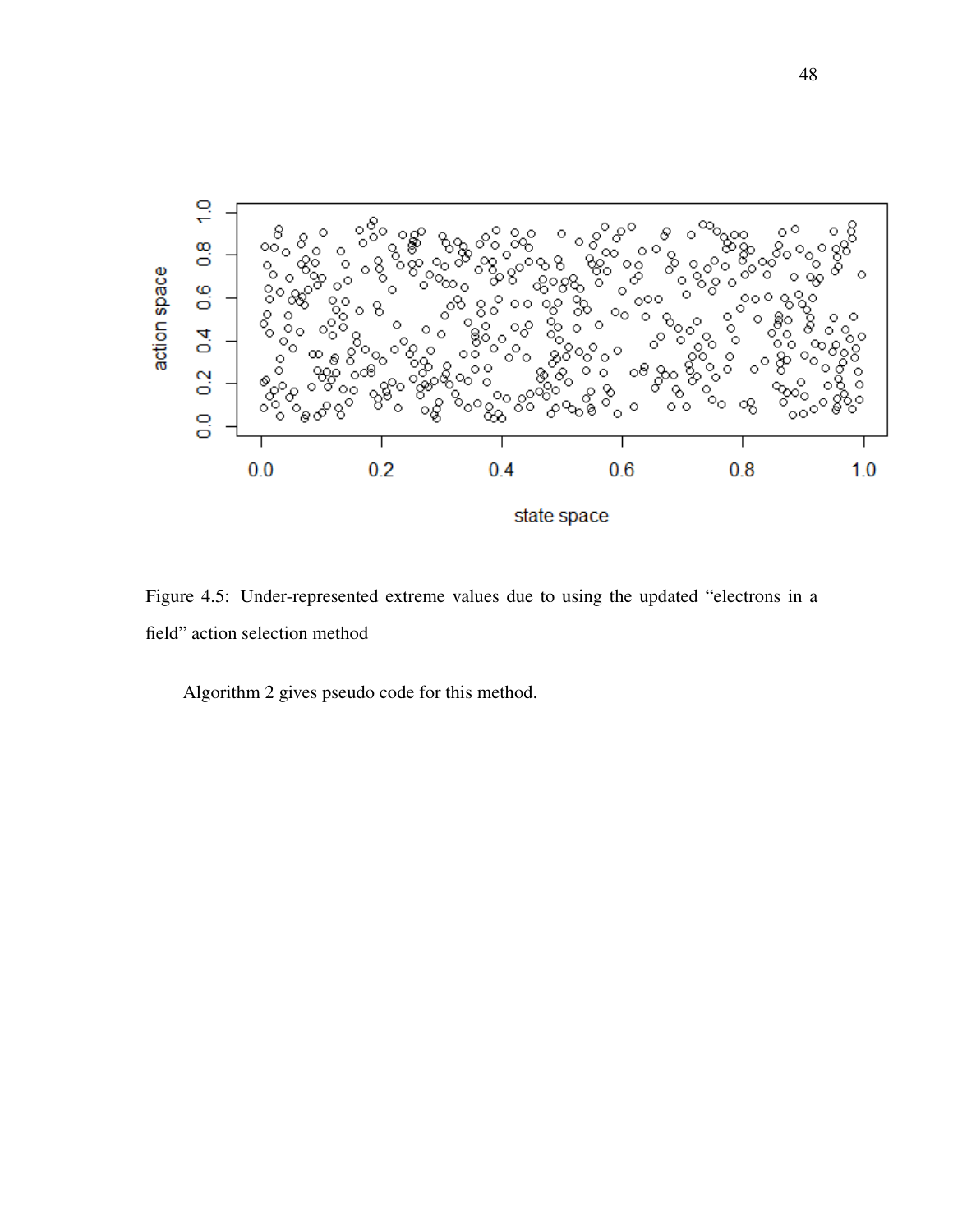# Algorithm 2 Electrons in a Field

- 1: Input: num iterations
- 2: **Output:**  $sa\_hist$  (a state-action history matrix)

## 3: procedure MAIN

- 4: Initialize first state and action  $s_0$ ,  $a_0$  in sa hist
- 5: **for** i from 1 to  $num\_iterations$  **do**
- 6: Create  $s_i$  and  $a_i$
- 7: Set  $friction = 0$
- 8: Set movement =  $\infty$
- 9: **while** movement  $> \epsilon$  **do**
- 10: Sweep sa hist, find distances between  $(s_i, a_i)$  and each  $(s_j, a_j)$  for  $j < i$
- 11: Calculate force as proportional to inverse of square distance
- 12: Apply friction
- 13: Normalize the force
- 14:  $$
- 15: Project onto the action dimension
- 16:  $a_i \leftarrow a_i + movement$
- 17: Increase friction
- 18: **if**  $a_i$  is on boundary **then**
- 19: break
- 20: end if
- 21: end while
- 22: Store  $s_i$  and  $a_i$  in  $sa\_hist$
- 23: end for
- 24: end procedure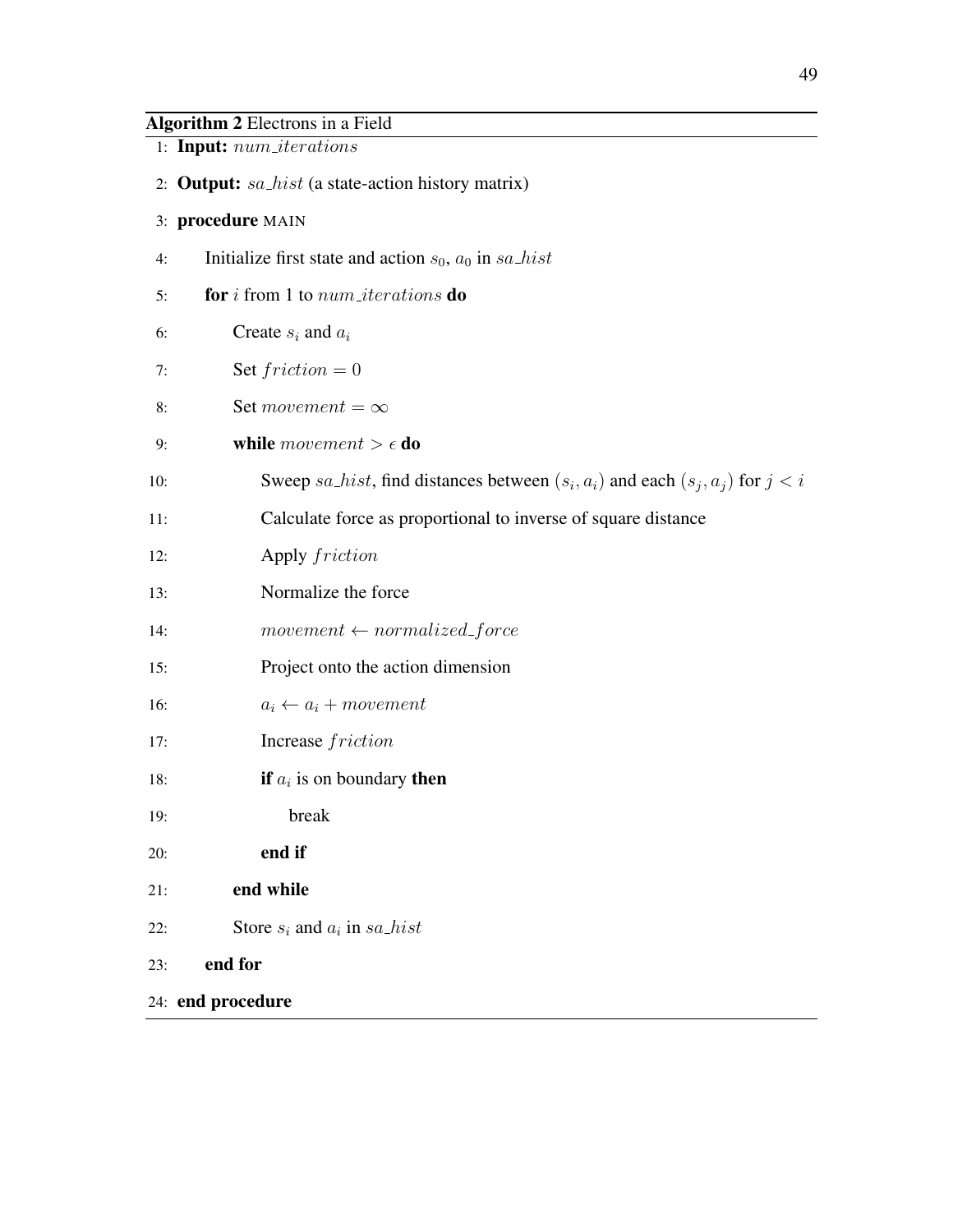#### 4.5 LDAS CANDIDATE 3

Our next method employs gradient descent. A gradient is the direction of steepest ascent or steepest increase. We can find or approximate the gradient and then move in the opposite direction. Then we will find the steepest descent, thus a gradient descent. We can set up equations of distance between the previous points. Then we can move towards the optimal placement of our new action so that it is as far away from all other points as possible. If we let  $x$  be the distance from the current action to the closest previous action, then we want to maximize x. This is equivalent to minimizing  $\frac{1}{x}$ . We can apply the gradient descent method to  $\frac{1}{x}$ . Since the gradient descent method employs a derivative of the objective function we should have  $\frac{-1}{x^2}$  in our calculations. Upon reviewing the code on a later date we noticed that we have  $\frac{-1}{x}$  where we should have  $\frac{-1}{x^2}$ . To the best of our knowledge this is an error. However, the direction and final position of the actions will be comparable, but the magnitude of the movement will be slightly different. The overall effect of the method will be similar. As the new action moves due to the method, the previous action that was closest before the move may not be after. If we move too far and go past the optimal point that is all taken into account in the gradient descent method and it will move our action back towards the optimal position. This method requires a step-size and a decay rate. If the step-size becomes smaller than some chosen number, say  $\epsilon$ , then we stop the process and say we are close enough to the optimal position. To prevent an infinite loop from occurring where the new action bounces above and below the ideal position with movement greater than  $\epsilon$ , we have a decay rate. The decay rate ensures that the magnitude of the movements are decreasing.

Although finding the right parameters for decay and step-size can be difficult, the rewards of using the method are worth it. Gradient descent allows us to find an approximately minimal distance between the point without requiring intense processing power. This produces Figure 4.6.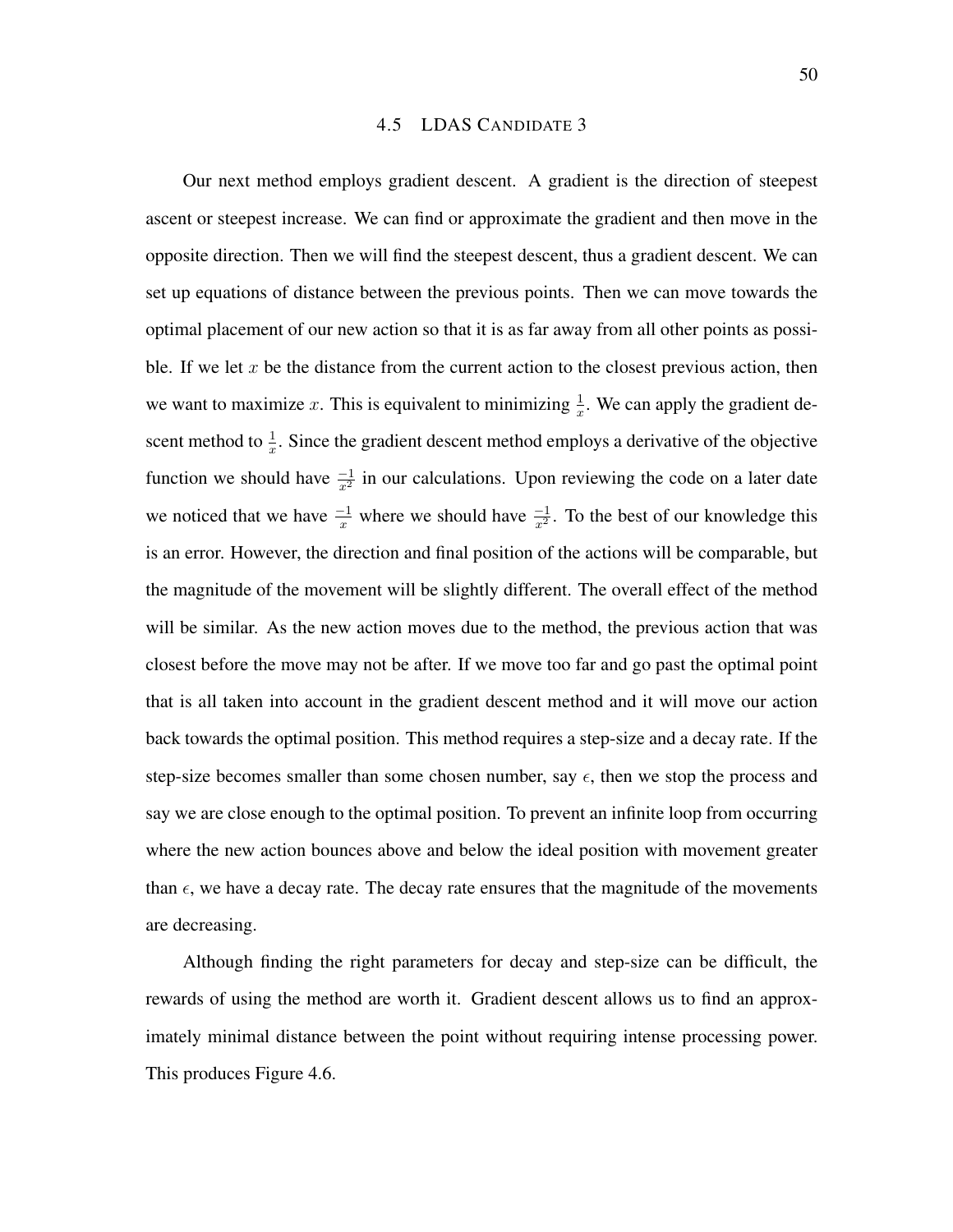# **Gradient Descent**



Figure 4.6: Result of using "Gradient Descent" action selection method with step-size = .1, decay rate = .7, and  $\epsilon = .001$ 

Although, this is not quite as accurate as the brute force method in terms of discrepancy it is significantly more efficient in terms of time and processing power. This method was what we decided would be the one we would pursue as the most efficient and accurate.

Algorithm 3 is an example of the pseudo code for the gradient decent method.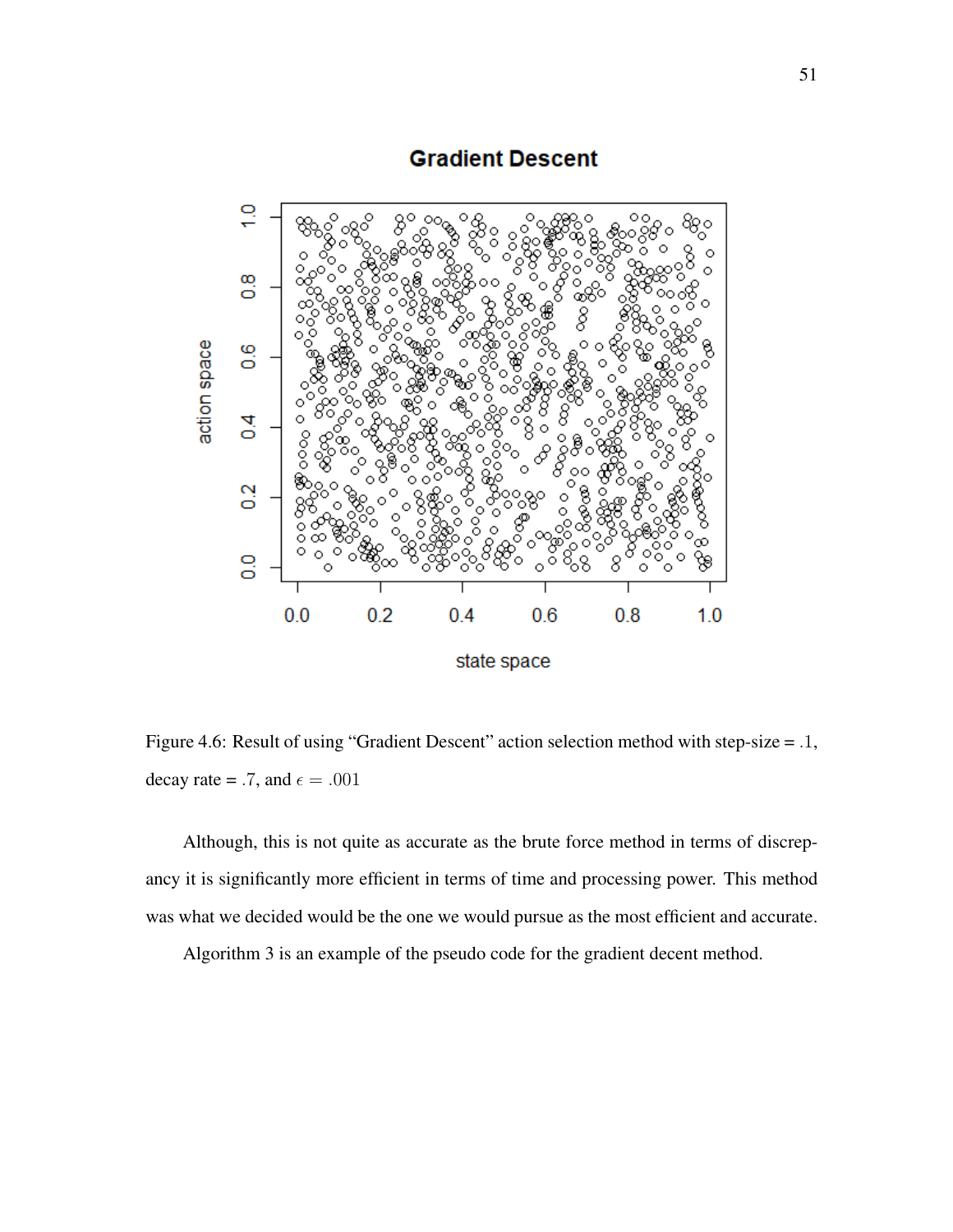| 1: Input: $\epsilon$ , num_iterations, gradient_stepsize, decay_rate                        |  |
|---------------------------------------------------------------------------------------------|--|
| 2: <b>Output:</b> sa_hist (a state-action history matrix)                                   |  |
| 3: procedure MAIN                                                                           |  |
| Initialize random $(s_0, a_0)$<br>4:                                                        |  |
| for $i$ in 1 to $num\_iterations$ do<br>5:                                                  |  |
| $stop\_flag \leftarrow True$<br>6:                                                          |  |
| Generate random $(s_i, a_i)$<br>7:                                                          |  |
| $current\_stepsize \leftarrow gradient\_stepsize$<br>8:                                     |  |
| while $stop$ - $flag$ do<br>9:                                                              |  |
| Sweep sa_hist, find distances between $(s_i, a_i)$ and each $(s_j, a_j)$ for $j < i$<br>10: |  |
| Find $min\_distance$<br>11:                                                                 |  |
| Calculate gradient of $\frac{1}{min\_distance}$<br>12:                                      |  |
| $a_i \leftarrow a_i - gradient * current\_stepsize$<br>13:                                  |  |
| if $a_i$ is on boundary then $stop\_flag = False$<br>14:                                    |  |
| end if<br>15:                                                                               |  |
| <b>if</b> gradient $*$ current_stepsize $\lt$ epsilon <b>then</b> stop_flag = False<br>16:  |  |
| end if<br>17:                                                                               |  |
| $current\_stepsize \leftarrow current\_stepsize * decay\_rate$<br>18:                       |  |
| end while<br>19:                                                                            |  |
| Store $(s_i, a_i)$ in sa_hist<br>20:                                                        |  |
| end for<br>21:                                                                              |  |
| 22: end procedure                                                                           |  |

The discrepancy for the methods are described in Table 4.1. Each method generated 500 points within one state dimension and one action dimension, and then the discrepancy was measured using 500 rectangles of random size. This process was repeated 250 times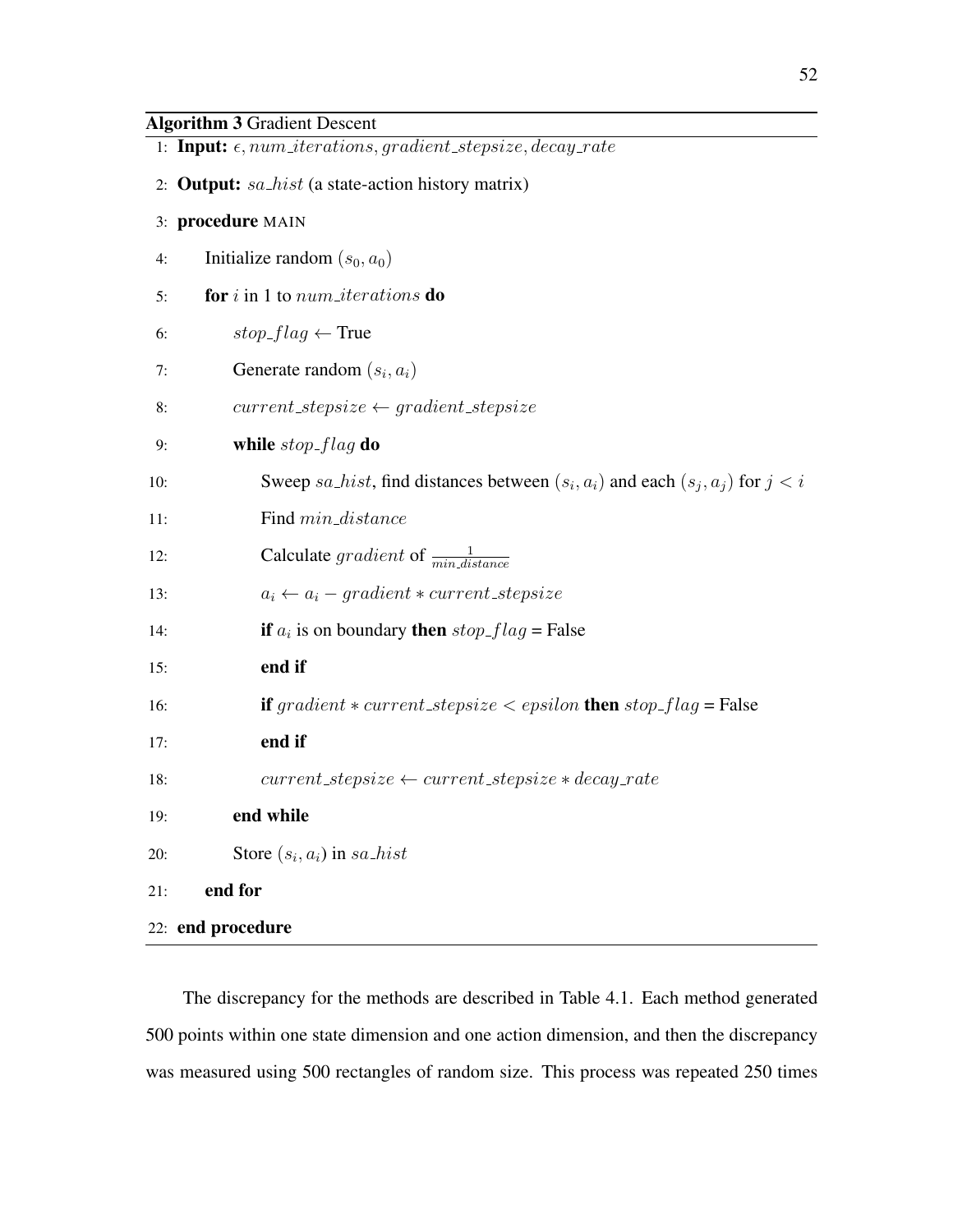|                             | Method                 | Discrepancy |
|-----------------------------|------------------------|-------------|
|                             | Electrons in a Field   | 0.08323688  |
| $\mathcal{D}_{\mathcal{L}}$ | <b>Brute Force</b>     | 0.0490949   |
| 3                           | <b>Gradient Decent</b> | 0.07164366  |
|                             | Uniform                | 0.05692339  |

and the mean was taken of all the discrepancy estimates for each method.

Table 4.1: Discrepancy estimates for the four methods described

Although the Brute Force method has a lower discrepancy, the processing time lost to achieve this is not worth the decrease in discrepancy when compared to the gradient descent method. In addition, gradient descent favoring the boundaries, but not over-representing them to an extreme amount is an advantage in certain contexts. We will discuss this more with specific examples in chapter 5. For the remainder of the thesis when we refer to LDAS it will be assumed that it is operating off of the gradient descent method of selecting the actions.

## 4.6 ORNSTEIN-UHLENBECK SELECTION

In addition to uniform selection, the other selection method that we will compare LDAS to is the Ornstein-Uhlenbeck selection method [11]. This method was originally conceived in a physics context as a stochastic differential equation and is equivalent, in discrete time, to a time series model. This method intentionally correlates actions in time. In some ways, this is an opposite selection method to LDAS. Correlated actions will be similar to ones previously selected. This can be a desirable method in the context of robotics. Since it correlates actions, it can reduce the wear on mechanical parts. Ornstein-Uhlenbeck can be thought of as an auto-regressive  $(AR(1))$  process. Mathematically it could be represented as follows.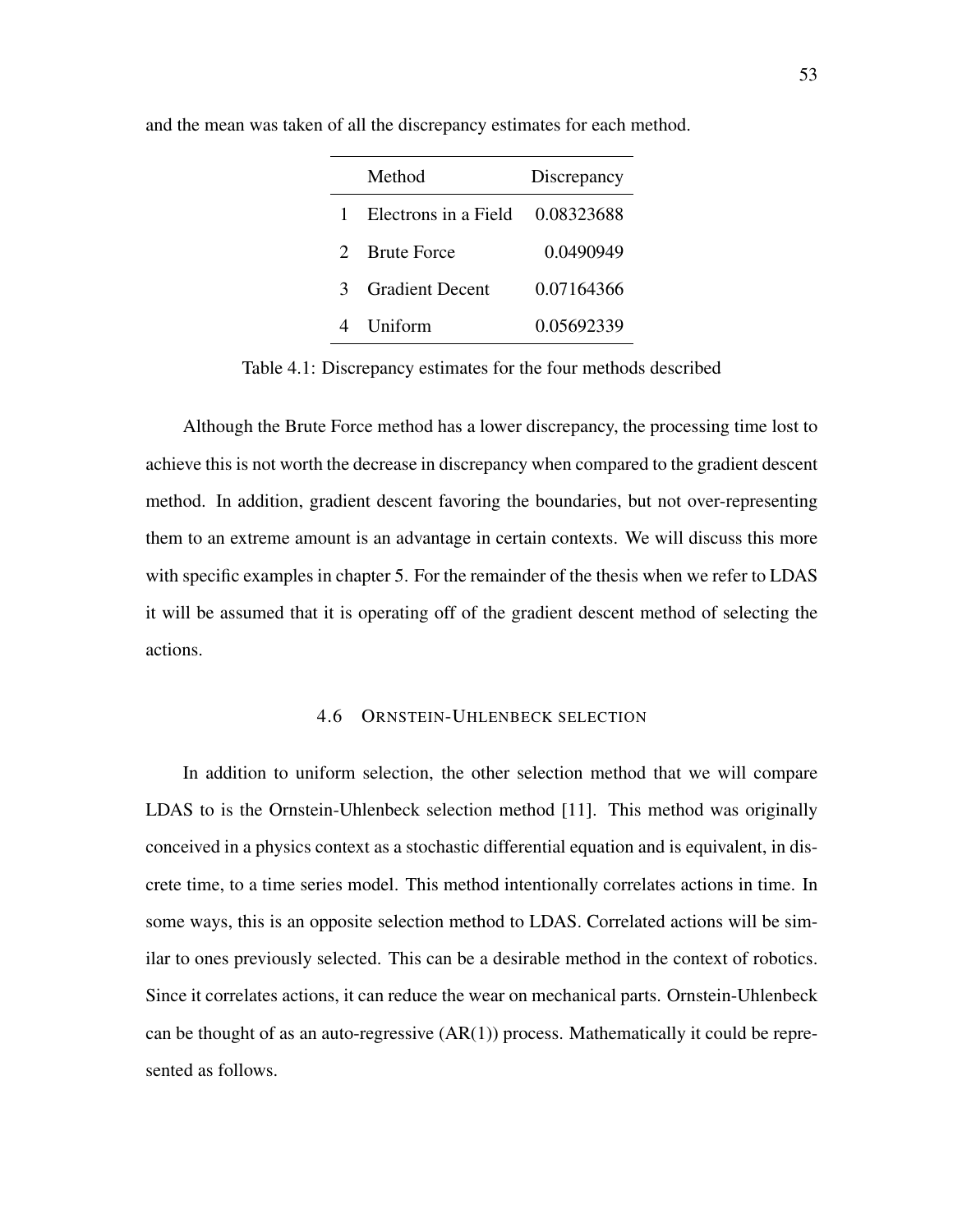$$
a_{t+1} = a_t(1 - \theta) + Z
$$

Where  $\theta$  represents the process parameter and is strictly greater than zero, and Z represents standard normal noise. Note that as  $\theta$  is closer to zero then the auto correlation is stronger, but as  $\theta$  gets closer to one the effect is weaker. If  $\theta = 1$  then action selection is independent. This method has some drawbacks in that if it finds a poor action it will take it awhile to move away from that action in future picks. This is because it correlates the actions so that they are only slightly dissimilar to previous selections. As stated before, this is close to the opposite of the LDAS method and will make a great comparison method for testing. Now that the premise is understood we will go through the different approaches we tried to achieve an effective LDAS algorithm.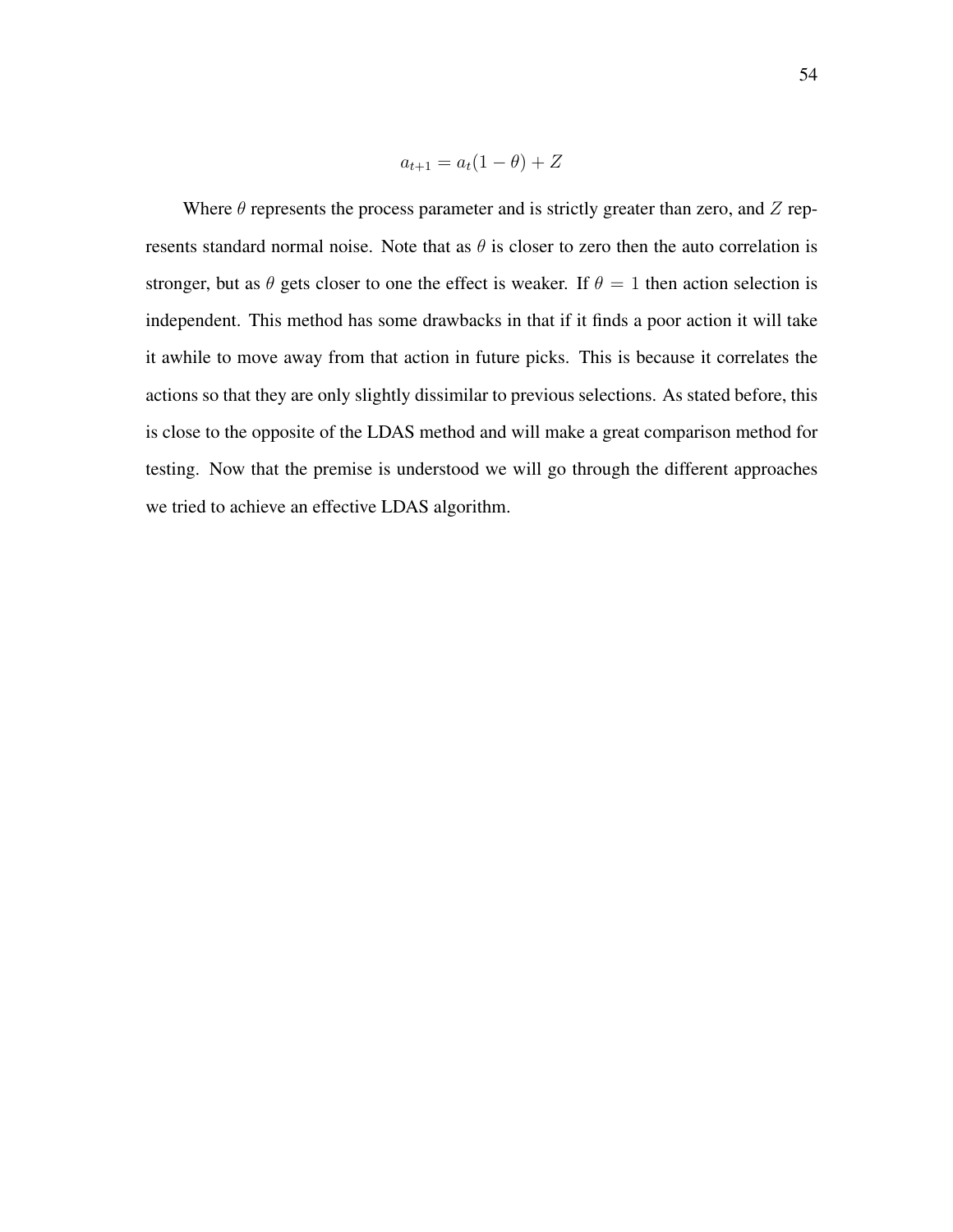#### CHAPTER 5

#### EXPERIMENTAL RESULTS

## 5.1 TECHNICAL SET-UP

There are different aspects of the LDAS method that we want to compare to more standard methods. We start by devising experiments that will solely test the relative effectiveness of the methods during the exploration stage. We pick a few different, basic reinforcement learning problems to test on. Before going into the details of the problems let us discuss the set-up.

Experiments were run in Python version 3.6.12, making use of Spyder 5.05 as a development environment. For reinforcement learning environments, we used the Gym library [2], version .17.2. For exploration strategies, we used the Garage library [1], version 2021.3.0. Both Gym and Garage are intended to be run on a Linux operating system. Because both student and advisor use Windows machines, we employed Docker [6], a virtualization software, to run Ubuntu 18.04 in a container. This library contains a class for implementing Ornstein-Uhlenbeck action selection. To implement LDAS, we started with the built-in EpsilonGreedyPolicy and modified it to carry out Algorithm 3.

## 5.2 EXPLORATION EXPERIMENTS MOUNTAIN CAR

Now that we have the set-up, the first problem to test is the MountainCarContinuousv0 problem. This is based off of Andrew Moore's dissertation. where he creates the details of this problem, but has since become a classic reinforcement learning benchmark environment [7]. This problem consists of a car starting at the bottom of a valley between two hills, with a goal being at the top of the hill on the right. The car can move to the right and to the left, alternating between forward and reverse. If the car only accelerates to the right it will not make it to the top of the hill. It needs to rock back and forth until it builds just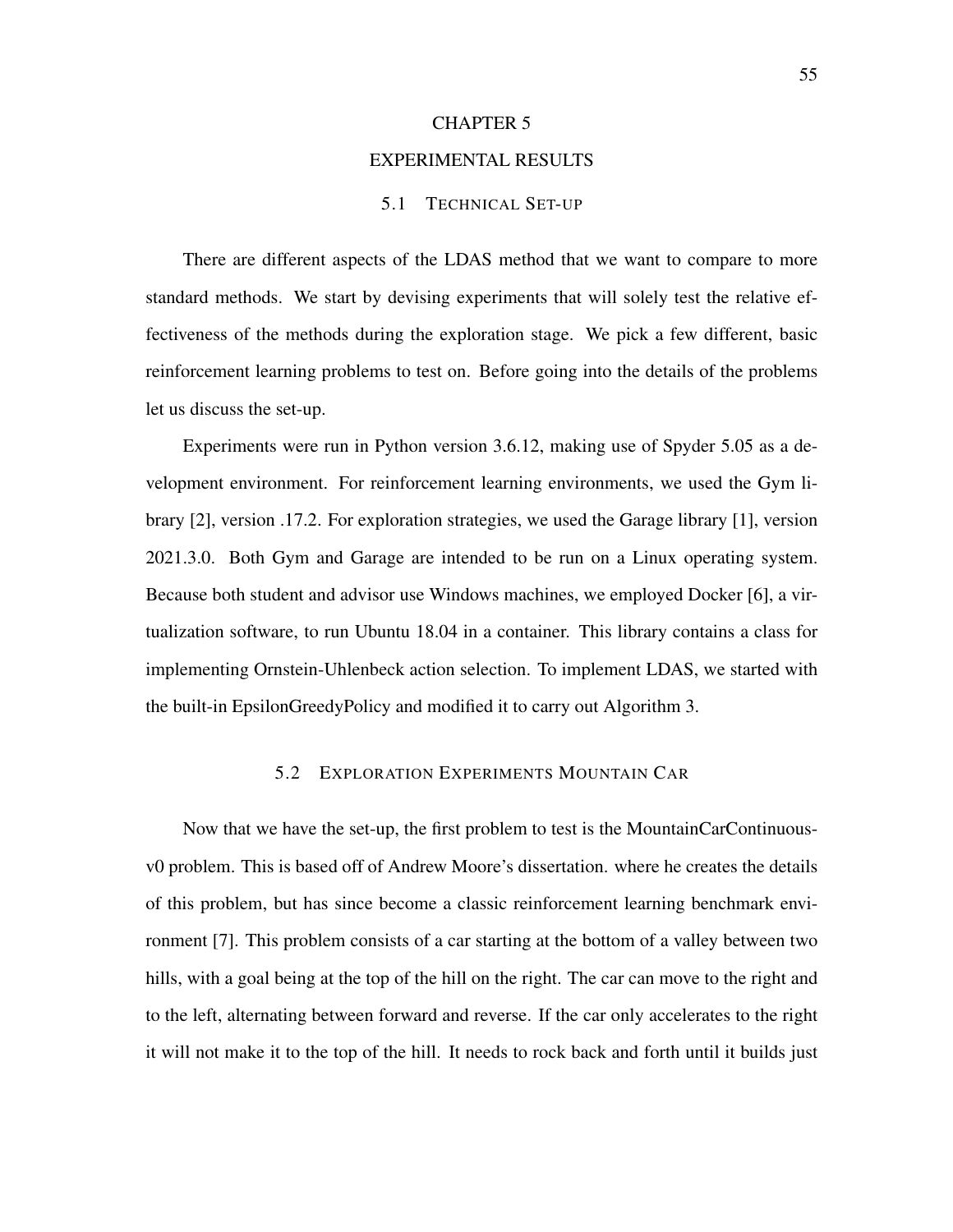enough speed to overcome the hill. It can be a difficult problem since it starts in a state of failure and needs to complete a very specific sequence of events to reach the goal. To visualize this problem observe Figure 5.1



Figure 5.1: Visual representation of the mountain car problem

The details of this problem are as follows. The action space is one-dimensional between  $[-1, 1]$ . A negative number will accelerate the car to the left and a positive will accelerate it to the right. The state space is two-dimensional, and takes into account the car's position and its velocity. The reward for reaching the top of the right hill is 100. Reaching the top will end the episode, but it will then subtract the squared sum of actions from start to goal. This incentivizes the car to not make many actions carelessly, but that may mistakenly lead the agent to think that it is better to not move at all.

We did not train an agent to learn how to solve this problem. We instead focused on exploration to determine if action selection based on LDAS would be superior to a uniform action selection. We let the problem run for a maximum of 10,000 steps for 300 episodes. We would then measure the number of steps per episode for the LDAS method and compare this to the uniform and Ornstein-Uhlenbeck method. The lower the amount of steps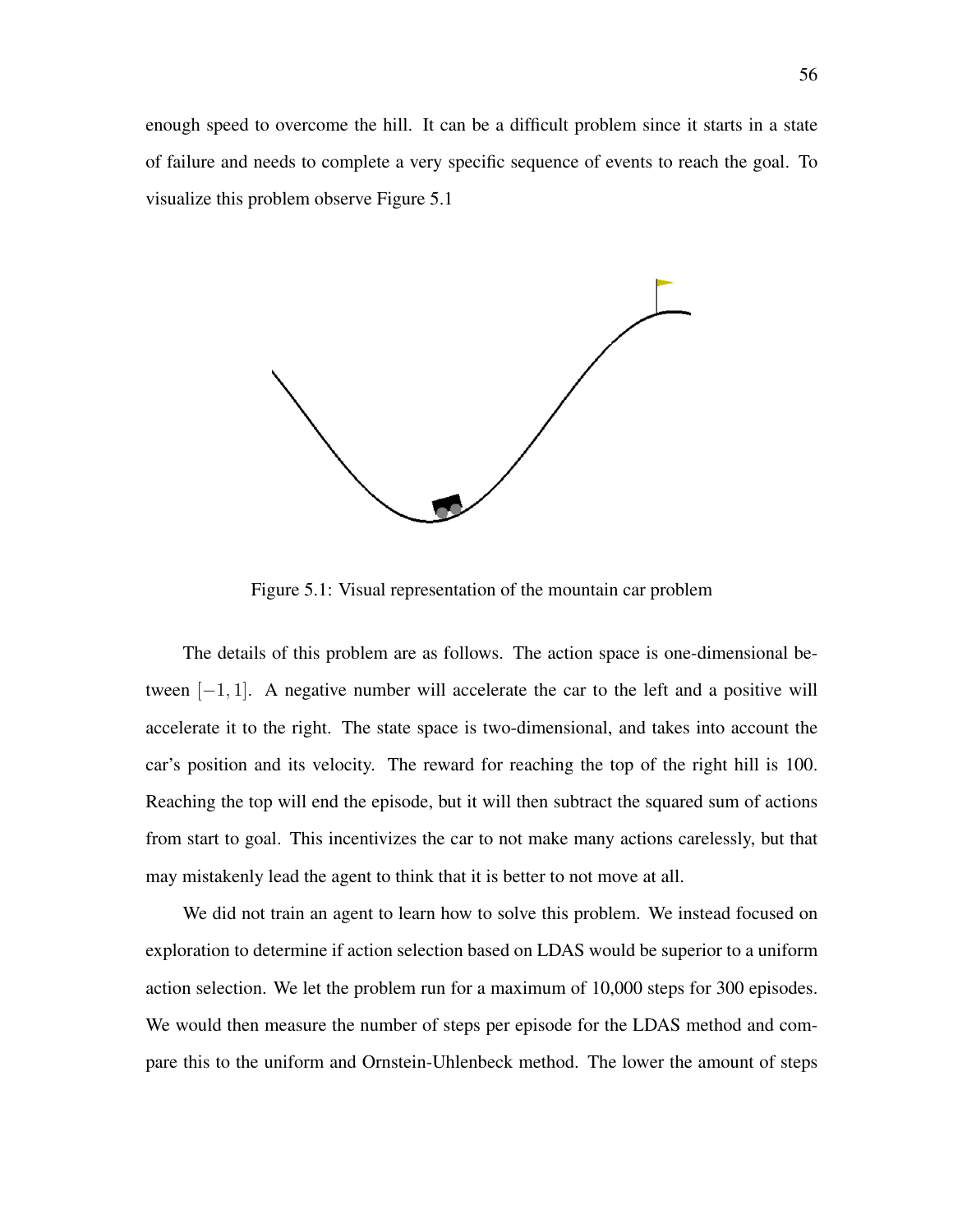

needed to reach the goal the better the exploration would be considered. The results can be visualized in Figure 5.2.

Figure 5.2: Comparison of the amount of steps taken to reach the goal of the mountain car problem between the three action selection methods Uniform, LDAS, Ornstein-Uhlenbeck. Lower values are better.

Starting from the far left of the graph we have the LDAS method ranging in step-size from 0.2 to 2. As we increase our step size the strength of the LDAS effect increases. It is clear that the number of steps to reach the goal goes down the more LDAS is employed for the selection process. Near the middle of the graph starts the Ornstein-Uhlenbeck method with a step size ranging from 0.2 to 0.8. The lower the step size is for this method the stronger the Ornstein-Uhlenbeck effect is, and the best performance this gives is at an auto correlation parameter of 0.2. Even at this parameter this method does not out-perform the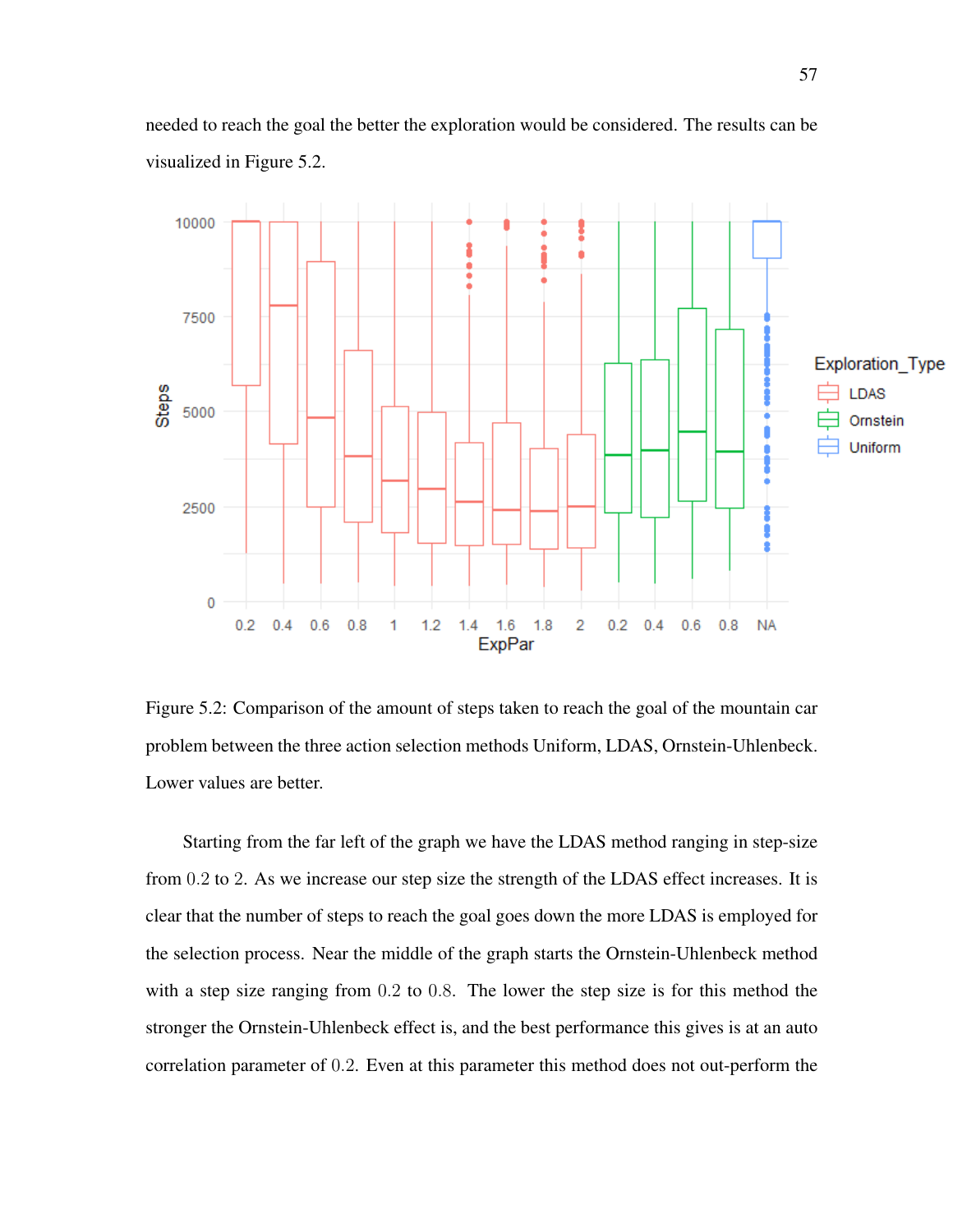LDAS method. Lastly, the far right box plot in the image is uniform selection. It has no parameter which is why there is an "NA" below that particular box plot. It also has high values compared to the other methods, meaning it has a worse performance.

In addition to performance, we should also take into account the time needed to complete each episode. The detail of those results can be seen in Figure 5.3.



Figure 5.3: Comparison of the amount of time taken in seconds per step for the mountain car problem between the three action selection methods Uniform, LDAS, Ornstein-Uhlenbeck.

Here we can see that the uniform and Ornstein-Uhlenbeck methods are quicker, however the knowledge gained during that time is not as valuable as the LDAS method. The additional time required to run LDAS does detract from its overall performance, but depending on the context, selecting better actions even though it takes longer may be preferred. If data is expensive to collect, for example collecting data from a physical robot, a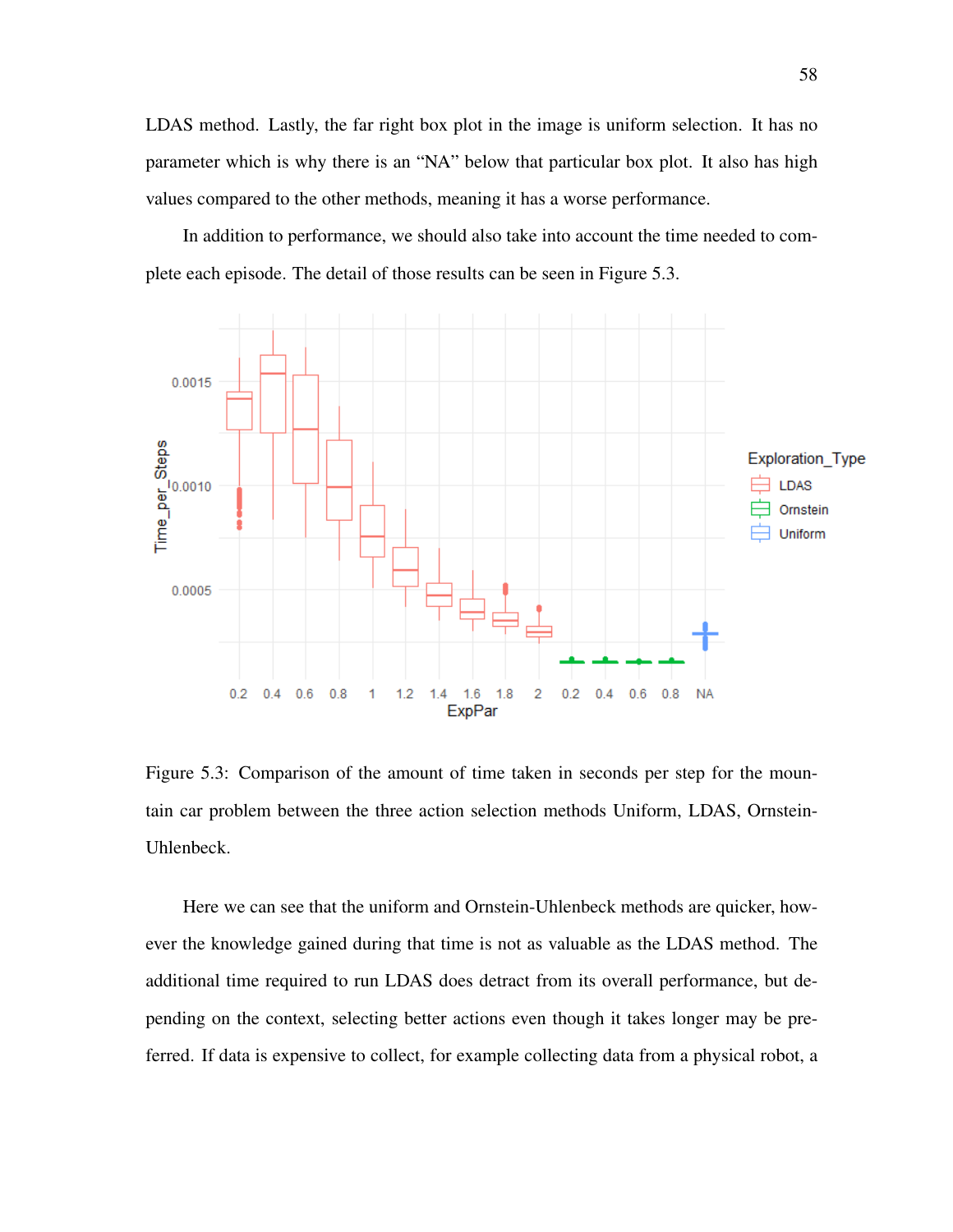few extra seconds of computation time to plan the next action might be more desirable.

The following two tables will be the numeric summary of these experiments. Table 5.1 shows the summary for the steps each method took. Table 5.2 shows the summary of the time each method took. Of special interest compare the first and last row in the mean column for this data. The uniform has a mean time of 2.59 seconds, but also has a mean of 8923.05 steps. The Ornstein-Uhlenbeck method has the best mean of 4861.38 at a step size of 0.8, and a corresponding time of 0.74. The LDAS method has the best mean at a step size of 1.8. The mean for this step size is 3086.35, and the corresponding time of 1.25 seconds. Although LDAS is a more complicated method and takes longer to run since it is running for fewer steps each episode the time for LDAS is superior to the uniform method, but inferior to the Ornstein-Uhlenbeck. In comparison to Ornstein-Uhlenbeck the extra time is spent finding more valuable actions to pick, since the LDAS method takes less steps to complete the task.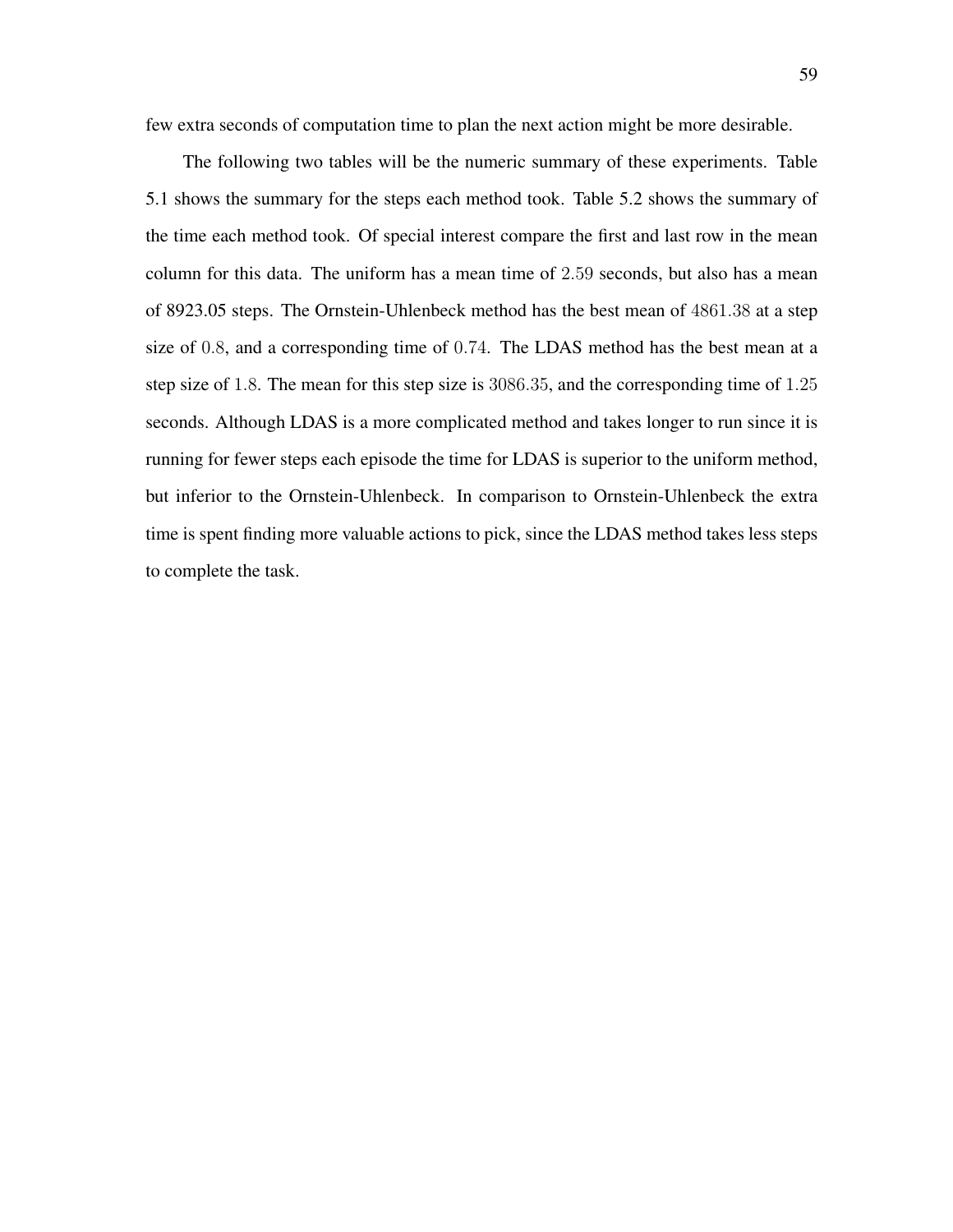|                | Exploration_Type | Parameter      | mean    | median   | sd      | <b>IQR</b> |
|----------------|------------------|----------------|---------|----------|---------|------------|
|                |                  |                |         |          |         |            |
| 1              | <b>LDAS</b>      | 0.2            | 7980.81 | 10000.00 | 2791.12 | 4316.75    |
| $\overline{2}$ | <b>LDAS</b>      | 0.4            | 7003.04 | 7765.00  | 3152.93 | 5836.25    |
| 3              | <b>LDAS</b>      | 0.6            | 5495.69 | 4834.00  | 3226.01 | 6429.50    |
| 4              | <b>LDAS</b>      | 0.8            | 4556.06 | 3823.00  | 2914.55 | 4498.00    |
| 5              | <b>LDAS</b>      | $\mathbf{1}$   | 3877.61 | 3155.00  | 2645.28 | 3318.50    |
| 6              | <b>LDAS</b>      | 1.2            | 3664.10 | 2939.00  | 2648.15 | 3426.25    |
| 7              | <b>LDAS</b>      | 1.4            | 3120.65 | 2603.50  | 2174.24 | 2724.75    |
| 8              | <b>LDAS</b>      | 1.6            | 3308.55 | 2399.00  | 2522.59 | 3194.75    |
| 9              | <b>LDAS</b>      | 1.8            | 3086.65 | 2372.50  | 2336.04 | 2662.75    |
| 10             | <b>LDAS</b>      | $\overline{2}$ | 3214.87 | 2478.50  | 2412.42 | 2986.50    |
| 11             | Ornstein         | 0.2            | 4592.41 | 3842.00  | 2834.90 | 3923.00    |
| 12             | Ornstein         | 0.4            | 4529.50 | 3959.50  | 2740.51 | 4123.50    |
| 13             | Ornstein         | 0.6            | 5094.83 | 4463.50  | 2983.82 | 5082.50    |
| 14             | Ornstein         | 0.8            | 4861.38 | 3951.50  | 2891.70 | 4718.25    |
| 15             | Uniform          | <b>NA</b>      | 8923.05 | 10000.00 | 2101.04 | 968.25     |

Table 5.1: Numerical results for the amount of steps taken to reach the goal for the mountain car problem between the three action selection methods, Uniform, LDAS, Ornstein-Uhlenbeck.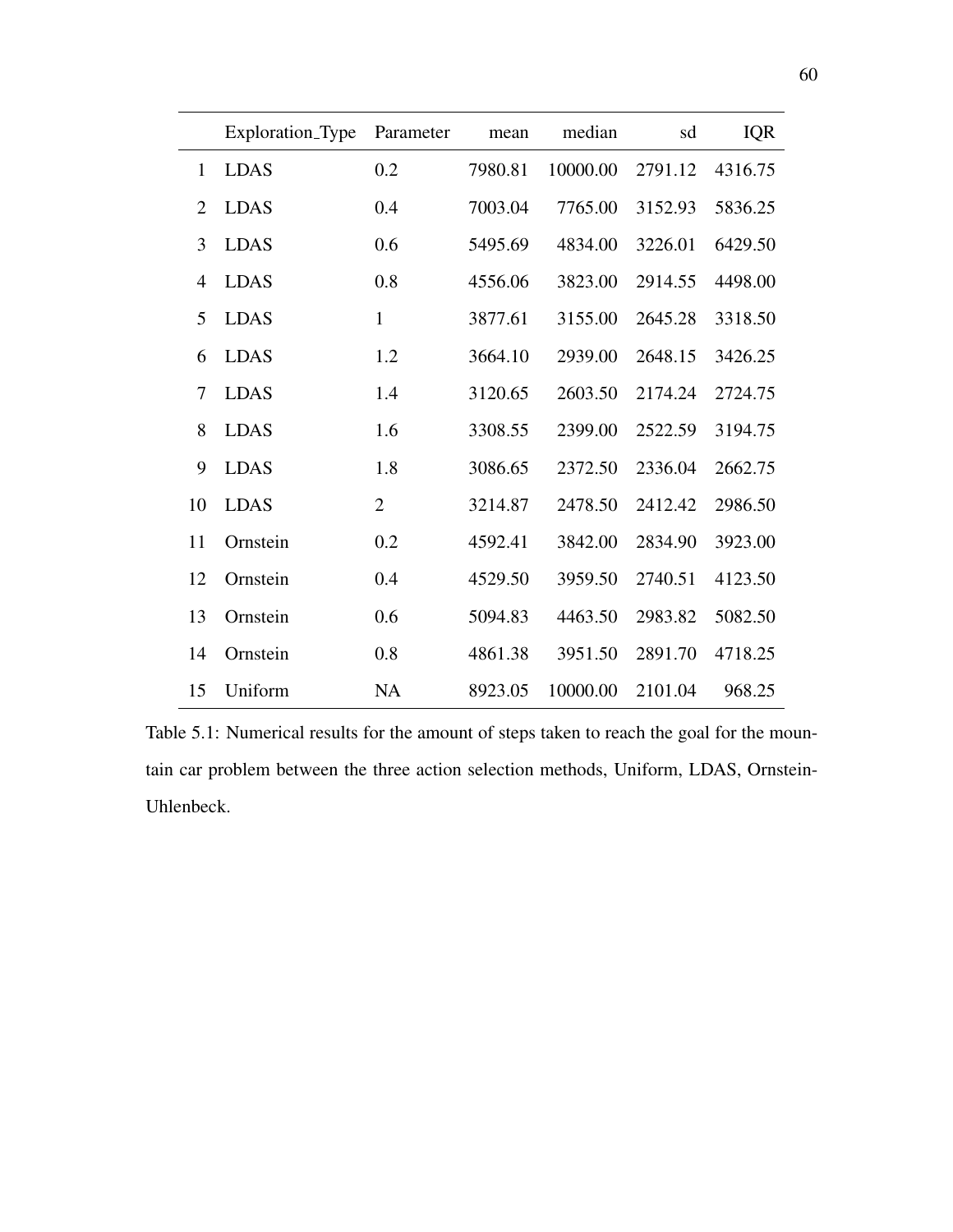|                | Exploration_Type | Parameter      | mean  | sd   | <b>IQR</b> |
|----------------|------------------|----------------|-------|------|------------|
| $\mathbf{1}$   | <b>LDAS</b>      | 0.2            | 11.09 | 4.57 | 7.23       |
| $\overline{2}$ | <b>LDAS</b>      | 0.4            | 10.76 | 5.74 | 11.08      |
| 3              | <b>LDAS</b>      | 0.6            | 7.71  | 5.52 | 11.24      |
| 4              | <b>LDAS</b>      | 0.8            | 5.23  | 4.17 | 6.25       |
| 5              | <b>LDAS</b>      | $\mathbf{1}$   | 3.45  | 2.99 | 3.50       |
| 6              | <b>LDAS</b>      | 1.2            | 2.57  | 2.35 | 2.66       |
| 7              | <b>LDAS</b>      | 1.4            | 1.68  | 1.49 | 1.61       |
| 8              | <b>LDAS</b>      | 1.6            | 1.54  | 1.47 | 1.59       |
| 9              | <b>LDAS</b>      | 1.8            | 1.25  | 1.18 | 1.12       |
| 10             | <b>LDAS</b>      | $\overline{2}$ | 1.06  | 0.96 | 1.01       |
| 11             | Ornstein         | 0.2            | 0.70  | 0.43 | 0.60       |
| 12             | Ornstein         | 0.4            | 0.69  | 0.42 | 0.63       |
| 13             | Ornstein         | 0.6            | 0.78  | 0.45 | 0.79       |
| 14             | Ornstein         | 0.8            | 0.74  | 0.44 | 0.71       |
| 15             | Uniform          | <b>NA</b>      | 2.59  | 0.67 | 0.30       |

Table 5.2: Numerical results for the amount of time taken in seconds per episode for the mountain car problem between the three action selection methods, Uniform, LDAS, Ornstein-Uhlenbeck.

# 5.3 EXPLORATION EXPERIMENTS RACING CAR

The next experiment we conducted was with an environment called CarRacing-v0. This is a top-down racing environment where a track is randomly generated and the agent gains rewards as it moves forward and discovers more track. As a visual representation look at Figure 5.4.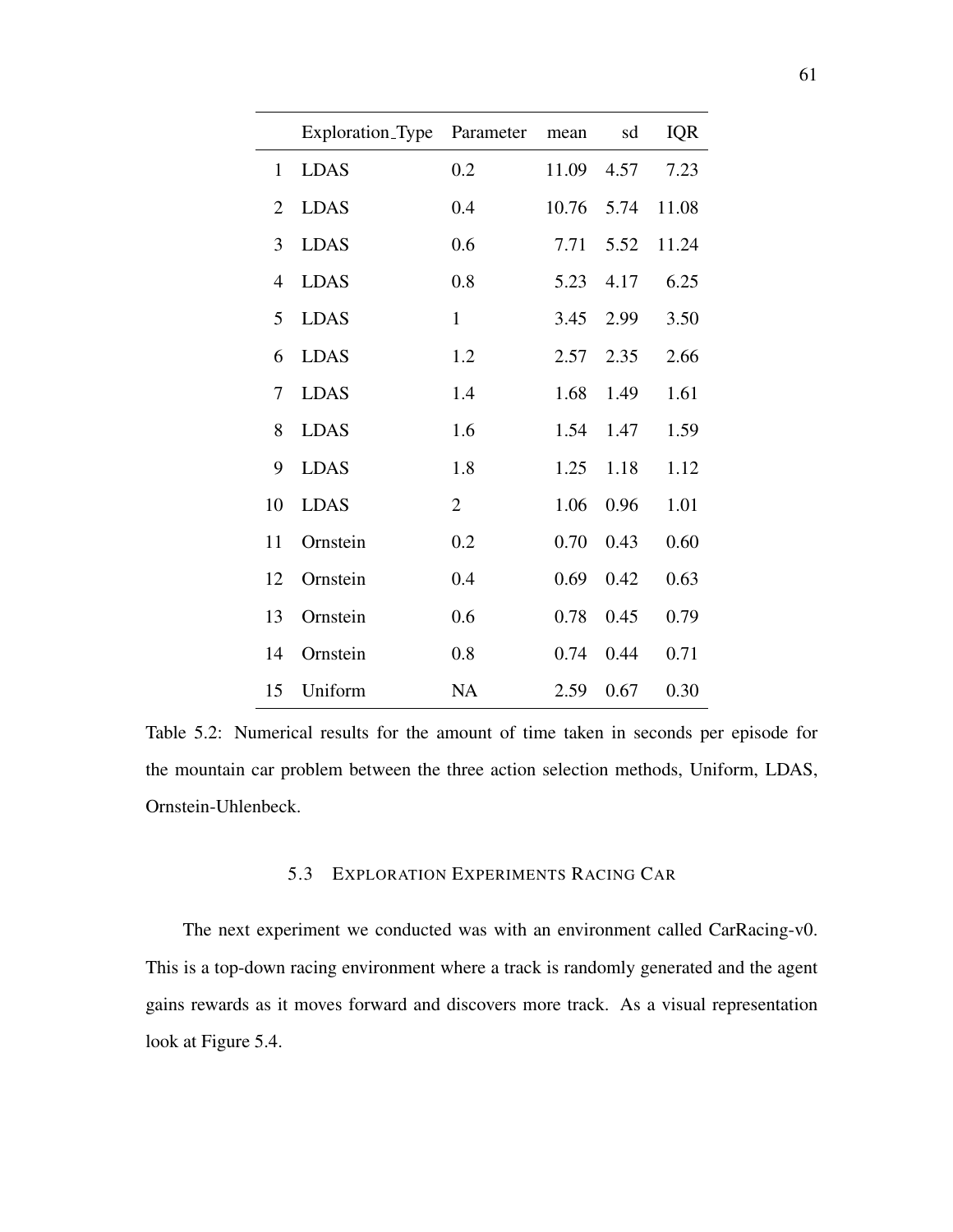

Figure 5.4: Visual representation of the race car problem.

The action space is three-dimensional and consists of the steering between  $[-1, 1]$ , gas between  $[0, 1]$ , and the brake between  $[0, 1]$ . A negative value for steering turns the agent left and a positive turns it to the right, while a value of zero keeps it going straight. For gas and brake the closer the value is to one the stronger the gas or brake is applied respectively. The state space is very large, because it is the pixel representation of the screen. That is the state space is 96 x 96 x 3. The 96 x 96 represents the amount of pixels on the screen, and we multiply that product by three to get the RGB representation of each pixel. The reward is 1000 divided by the total number of tiles in the track minus 0.1 for every frame. For example, if you finish in 500 frames, your reward is  $1000 - 0.1*500 = 950$  points.

Instead of measuring steps for this problem we measured the return of reward per episode for each exploration method. Again we will have a visual and numerical breakdown of the results. Now in this case the higher the box plot is the better because it indicates a higher reward.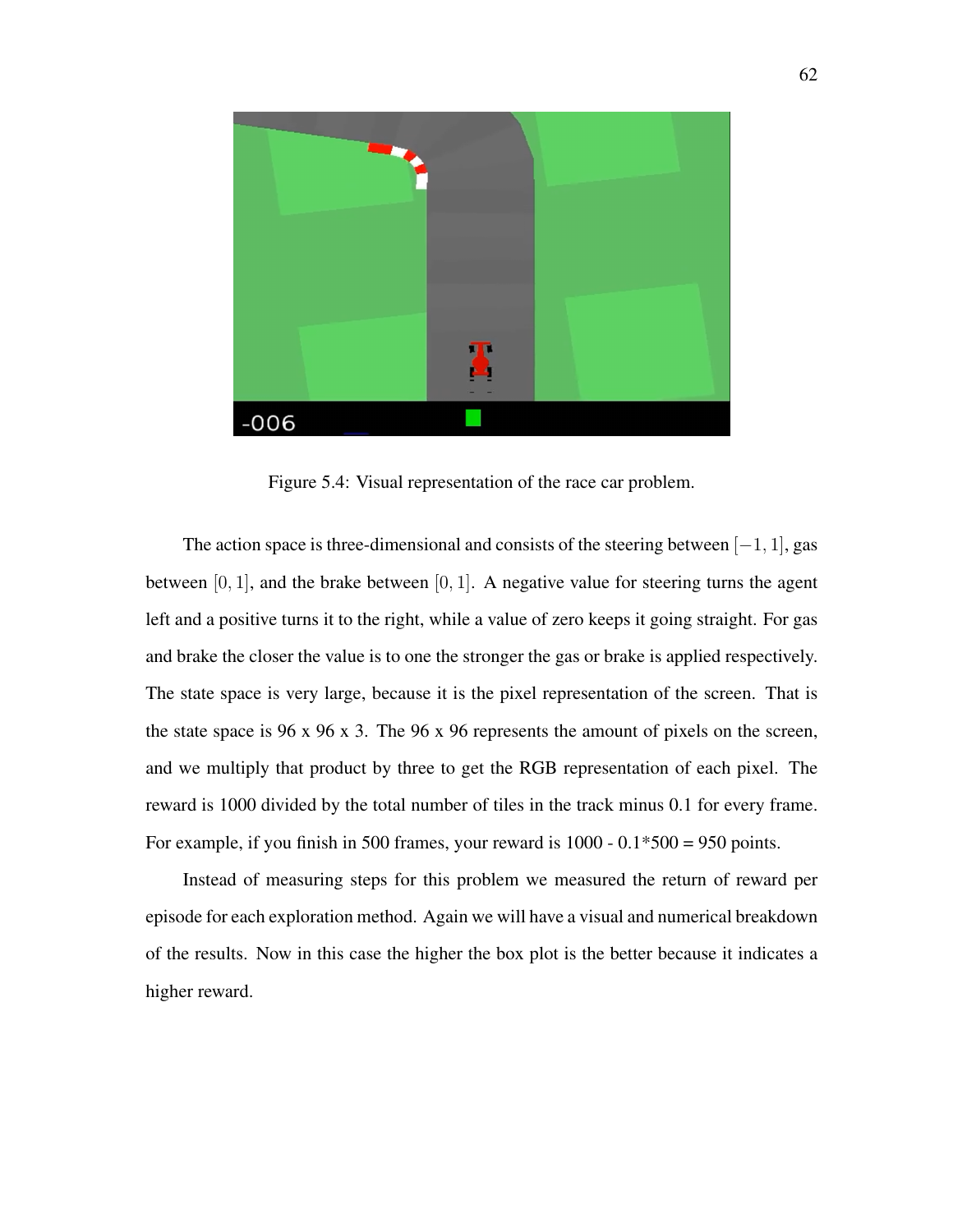

Figure 5.5: Comparison of the amount reward received per episode for the race car problem between the three action selection methods Uniform, LDAS, Ornstein-Uhlenbeck.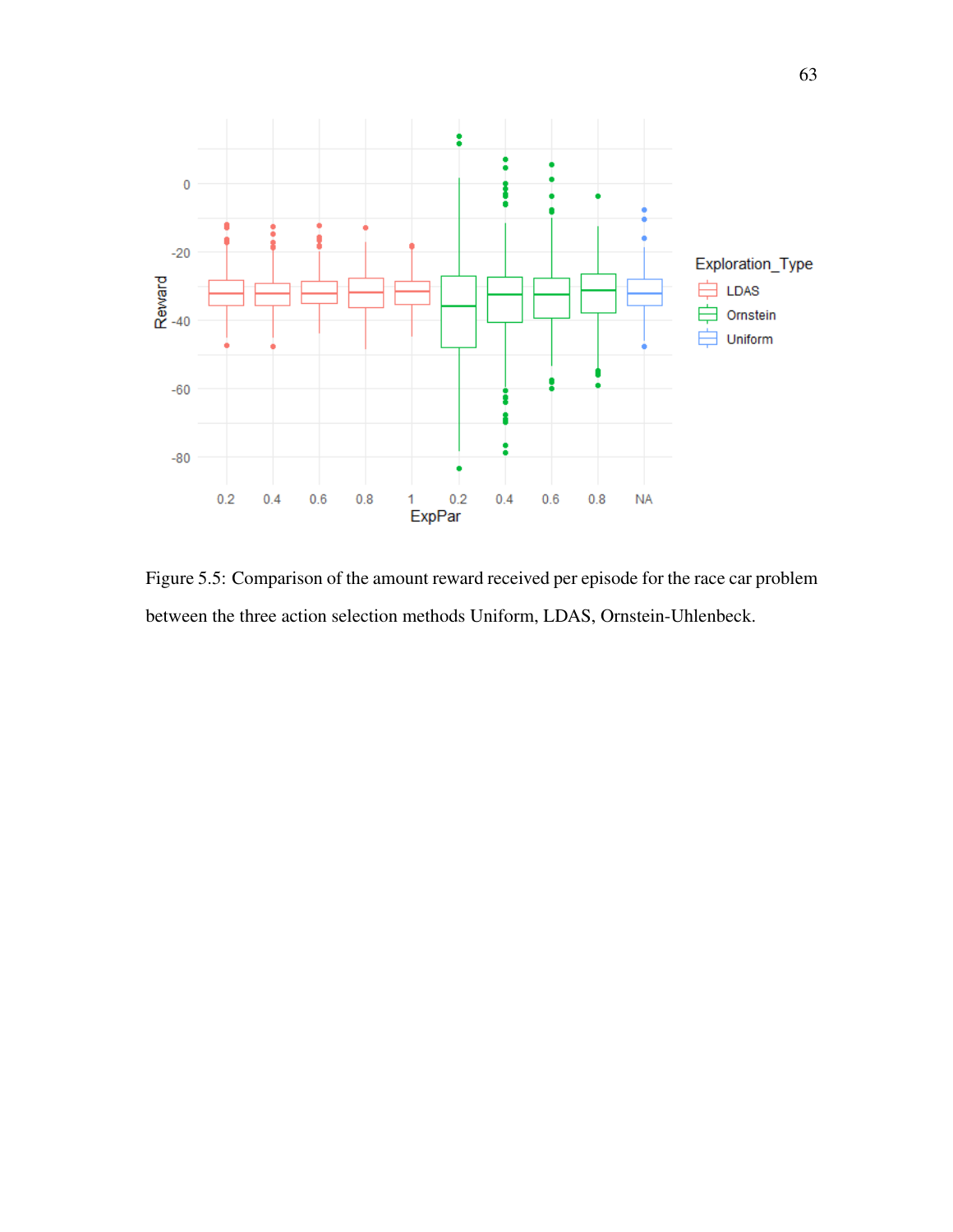

Figure 5.6: Comparison of the amount time taken in seconds per episode for the race car problem between the three action selection methods Uniform, LDAS, Ornstein-Uhlenbeck.

Looking at Figure 5.5 and Figure 5.6 we see these results are far closer than the previous test. There is not a significant advantage to using one method over the other in this case. If we look at the numerical results they confirm this.

Table 5.3 covers the numeric results of the reward seen per episode, and Table 5.4 details the time taken per episode.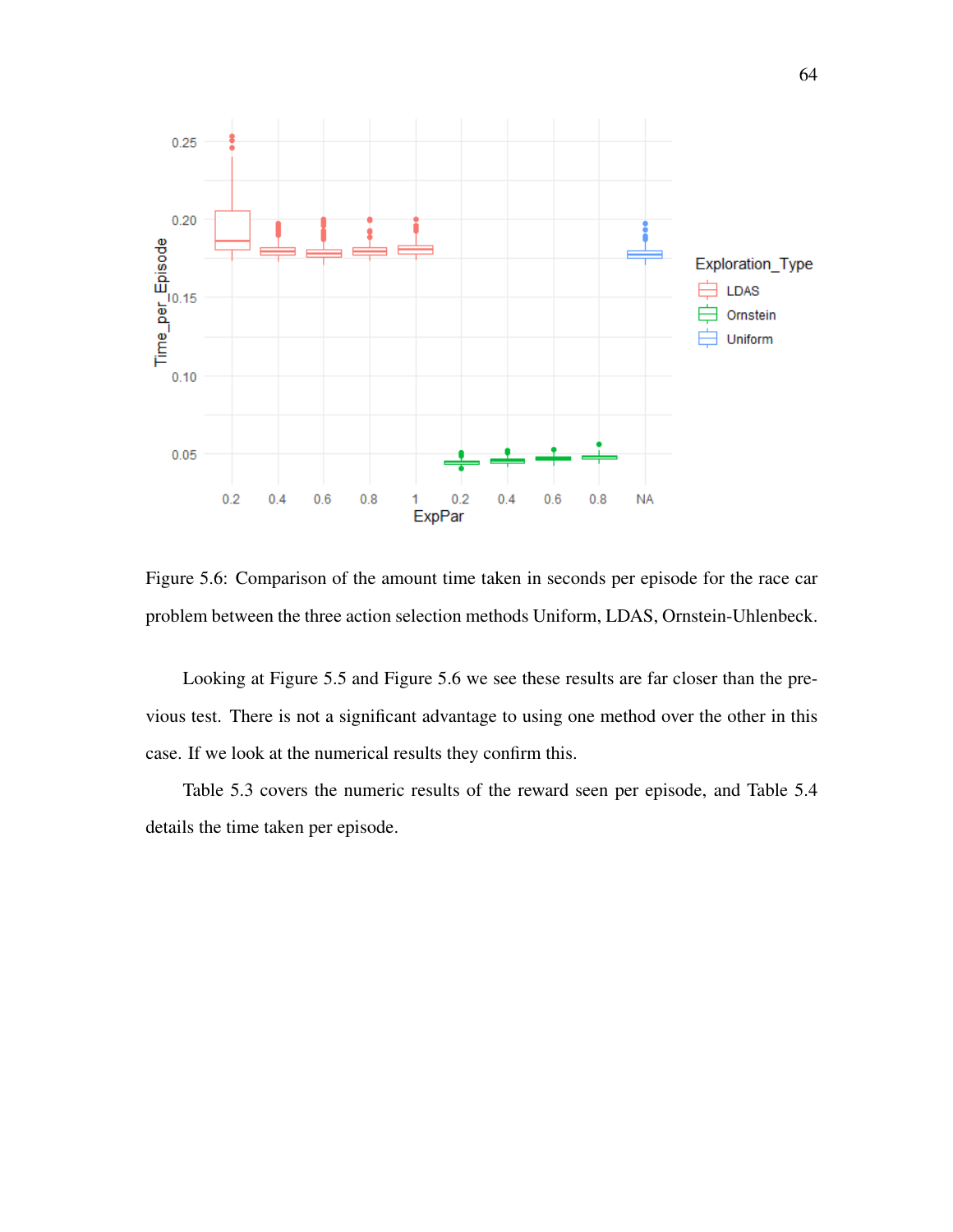|                             | Exploration_Type | Parameter | mean     | median   | sd    | <b>IQR</b> |
|-----------------------------|------------------|-----------|----------|----------|-------|------------|
| 1                           | <b>LDAS</b>      | 0.2       | $-31.76$ | $-32.14$ | 5.78  | 7.24       |
| $\mathcal{D}_{\mathcal{L}}$ | <b>LDAS</b>      | 0.4       | $-31.96$ | $-32.20$ | 5.39  | 6.54       |
| 3                           | <b>LDAS</b>      | 0.6       | $-31.90$ | $-32.32$ | 5.33  | 6.58       |
| 4                           | <b>LDAS</b>      | 0.8       | $-31.83$ | $-31.86$ | 5.80  | 8.44       |
| 5                           | <b>LDAS</b>      | 1         | $-31.78$ | $-31.74$ | 5.25  | 6.83       |
| 6                           | Ornstein         | 0.2       | $-38.20$ | $-36.06$ | 17.08 | 21.03      |
| 7                           | Ornstein         | 0.4       | $-34.24$ | $-32.57$ | 13.17 | 13.16      |
| 8                           | Ornstein         | 0.6       | $-32.99$ | $-32.69$ | 10.32 | 11.71      |
| 9                           | Ornstein         | 0.8       | $-32.50$ | $-31.48$ | 9.17  | 11.08      |
| 10                          | Uniform          | NA.       | $-31.62$ | $-32.20$ | 5.79  | 7.45       |

Table 5.3: Numerical results for the amount of reward received per episode for the race car problem between the three action selection methods, Uniform, LDAS, Ornstein-Uhlenbeck.

|                             | Exploration_Type Parameter |     | mean | sd   | <b>IQR</b> |
|-----------------------------|----------------------------|-----|------|------|------------|
| 1                           | <b>LDAS</b>                | 0.2 | 0.19 | 0.02 | 0.02       |
| $\mathcal{D}_{\mathcal{L}}$ | <b>LDAS</b>                | 0.4 | 0.18 | 0.00 | 0.00       |
| 3                           | <b>LDAS</b>                | 0.6 | 0.18 | 0.00 | 0.00       |
| 4                           | <b>LDAS</b>                | 0.8 | 0.18 | 0.00 | 0.00       |
| 5                           | <b>LDAS</b>                | 1   | 0.18 | 0.00 | 0.01       |
| 6                           | Ornstein                   | 0.2 | 0.04 | 0.00 | 0.00       |
| 7                           | Ornstein                   | 0.4 | 0.05 | 0.00 | 0.00       |
| 8                           | Ornstein                   | 0.6 | 0.05 | 0.00 | 0.00       |
| 9                           | Ornstein                   | 0.8 | 0.05 | 0.00 | 0.00       |
| 10                          | Uniform                    | NA  | 0.18 | 0.00 | 0.00       |

Table 5.4: Numerical results for the amount of time taken per episode for the race car problem between the three action selection methods, Uniform, LDAS, Ornstein-Uhlenbeck.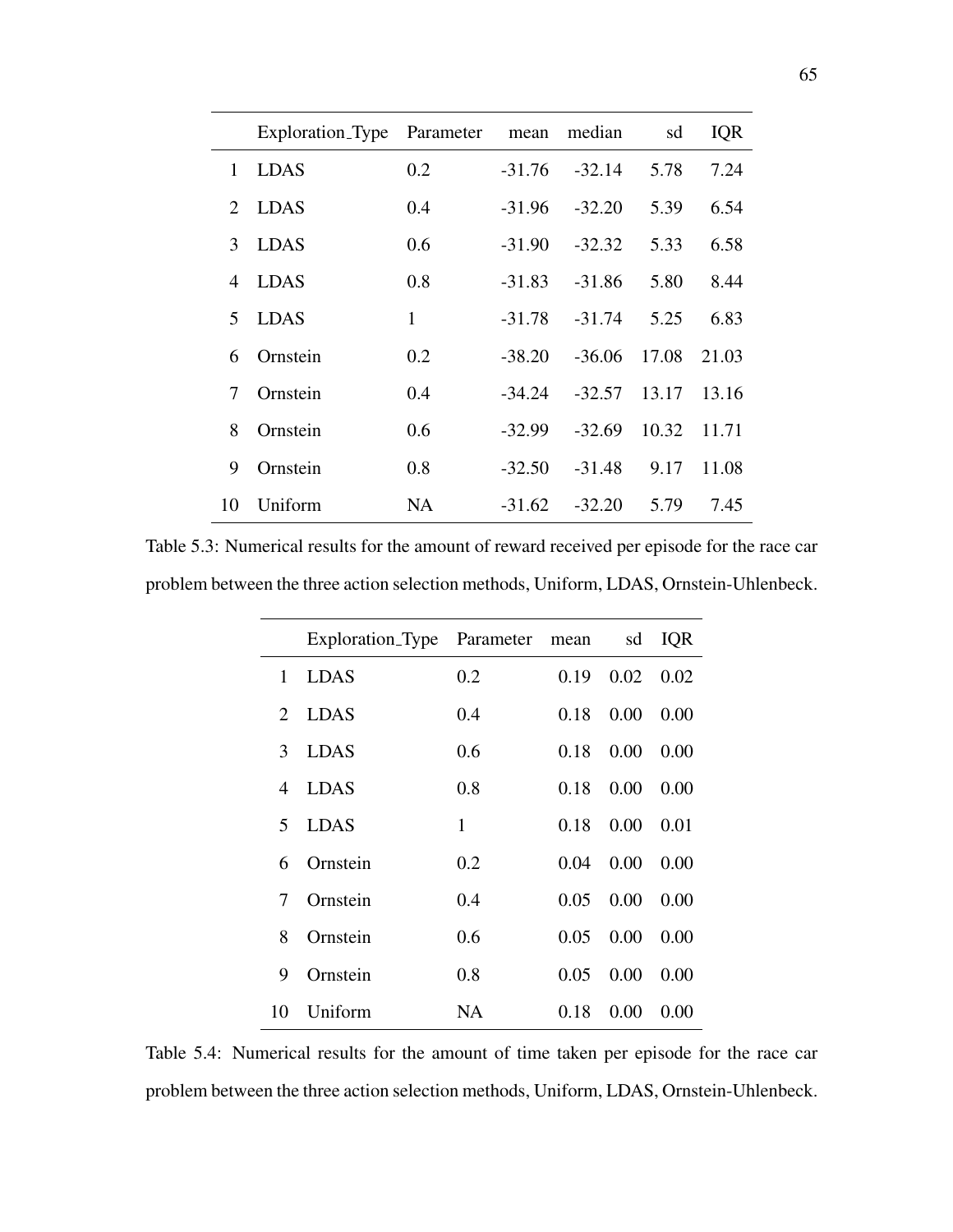These results are very close, and evaluating the problem reveals an explanation. The uniform method picks randomly with no favor to any action. This moves the car around the track slowly, but uniformly. The Ornstein-Uhlenbeckk method uses correlated data to pick actions that are similar to previous actions. When it has the car move forward it receives a large reward because it continues to move forward and see more of the track. However, if it selects an action to hit the brake or turn the car, it will continue to do actions similar to this for awhile and receive a very low reward. This is why the variance is much higher for this method. Depending on the first action selected it either does very well with many similar actions, or very poorly. The LDAS method takes actions that are as dissimilar as possible from previous actions to learn its environment. So if LDAS accelerates the car forward and gains a large reward from that, it is likely its next action will be to slam on the brakes and gain no reward next. This is because it is only exploring, it is not trying to learn to maximize its reward. Overall for exploration, both methods are very comparable in efficiency.

## 5.4 EXPLORATION EXPERIMENTS LUNAR LANDER

The next problem we decided to test against was the LunarLanderContinuous-v2 problem. This is a more complicated problem. It starts with a lander machine that needs to land on the moon between two goal posts. Observe Figure 5.7.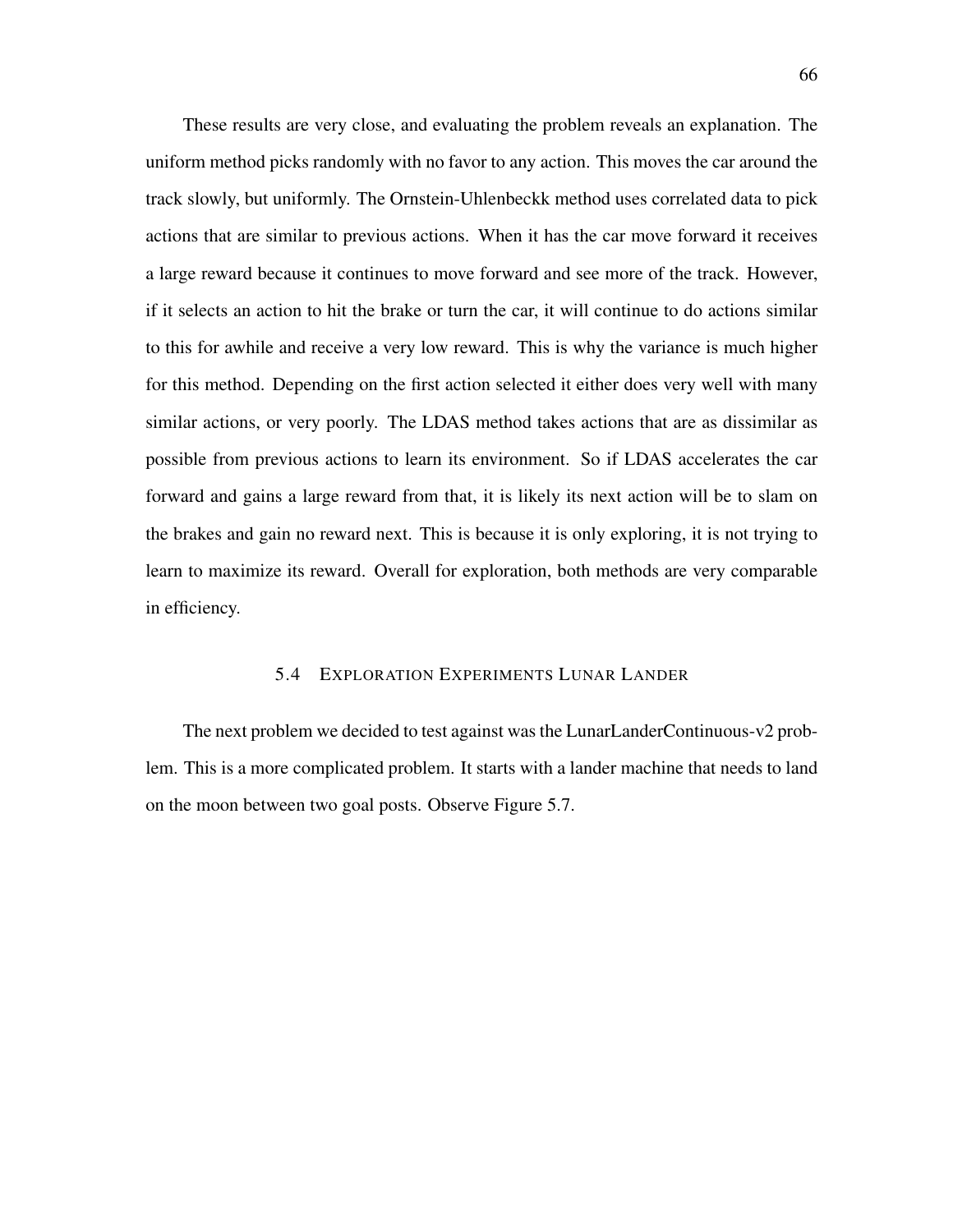

Figure 5.7: Visual representation of the lunar lander problem.

It has an engine that pushes the machine straight up, and an engine that can move the machine left and right. There is not enough energy in the engine to actually lift the machine, but only slow its decent to a pace that is safe for landing. The reward structure of this problem is that it gets a large positive reward of 100 if it lands gracefully anywhere without crashing. It will receive an additional 100-140 reward if it lands between the goal posts. However, if it crashes it can lose up to 200 reward depending on how rough the crash is.

The state space for this problem is eight-dimensional. It consists of horizontal and vertical position as well as horizontal and vertical velocity. It takes into account the angle that the lander has from an upright position and the angular velocity. Lastly, it sees if the right and left leg of the lander are touching the ground.

The action space is two-dimensional. It consists of the side engine moving the lander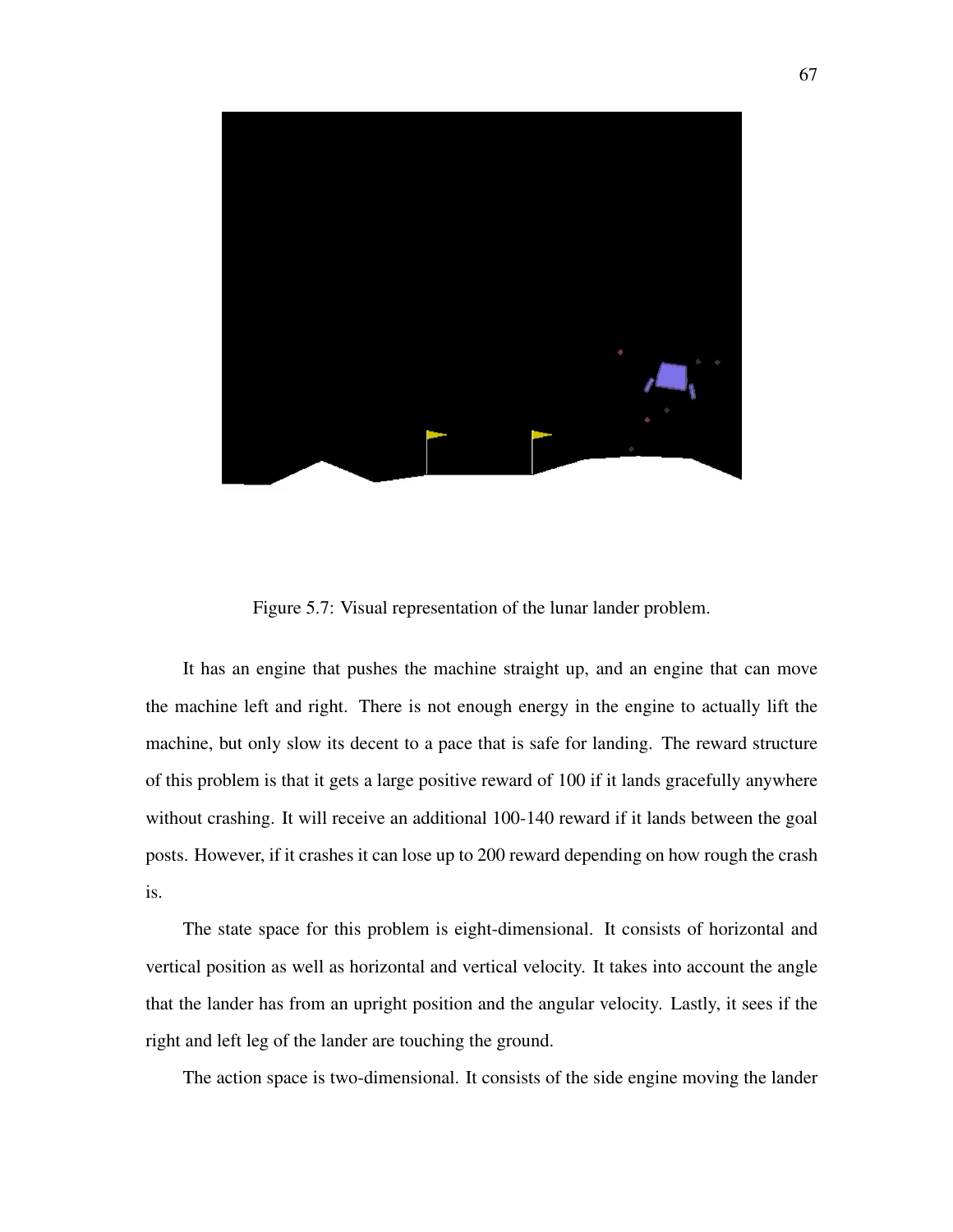right and left, and the main engine lifting the lander up.

The reward structure is as follows. It will lose .03 per frame for using the side engine and loses .3 per frame for using the main engine. This incentivizes the agent to conserve fuel. If the lander crashes it loses 100 reward, but if it lands without a crash it gains 100. If it lands between the goal posts it gains 100 to 140 reward, and loses reward for moving away from the goal posts. Finally, for each leg touching the ground when the lander lands it gains 10 reward.

Again we focused on the exploration portion of this problem, pitting LDAS against the Uniform and Ornstein-Uhlenbeck exploration methods to see which would perform best. Here we are seeing how many episodes it took to obtain a good reward. In our case, a reward of positive five. Therefore, the lower the box plot is the better it is, and we can see the result in Figure 5.8.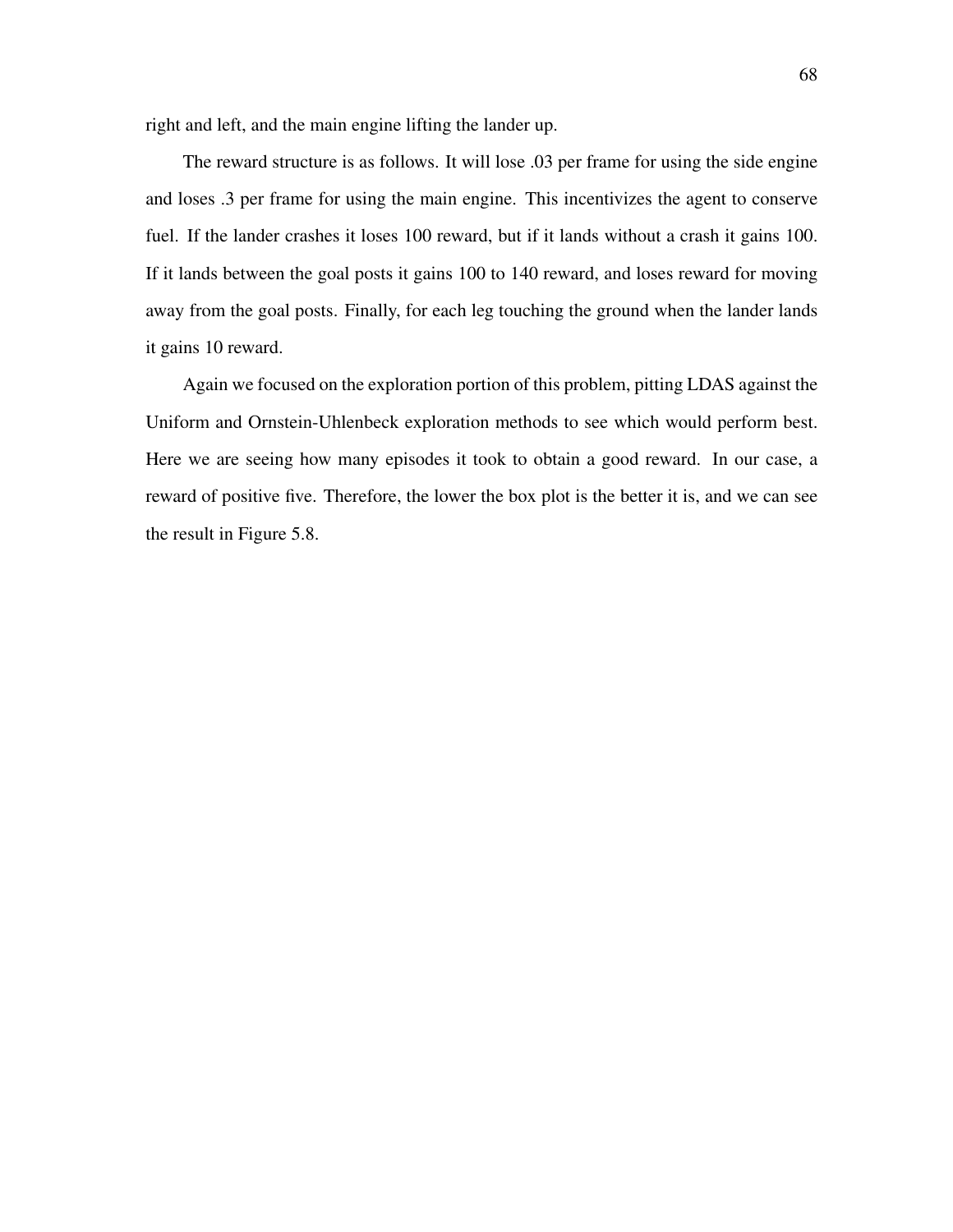

Figure 5.8: Comparison of the amount episodes taken to receive a reward of 5 for the lunar lander problem between the three action selection methods Uniform, LDAS, Ornstein-Uhlenbeck.

There is not a large difference between the results, but it does not look like LDAS is superior. We can see that with a step-size of 0.2, LDAS and uniform's performance is almost the same, and both are comparable to Ornstein-Uhlenbeck with a step size of 0.8. Why would LDAS be worse here when it seems more clearly superior in the mountain car problem? This is likely due to the fact that LDAS samples from the extreme values at a higher rate then the uniform method. In a problem like mountain car this is an advantage as selecting the extreme values tend to get the car to the top of the hill. However, in the lunar lander problem where precise actions are needed to control the throttle this is a disadvantage. Let us also check the time required for these methods with Figure 5.9.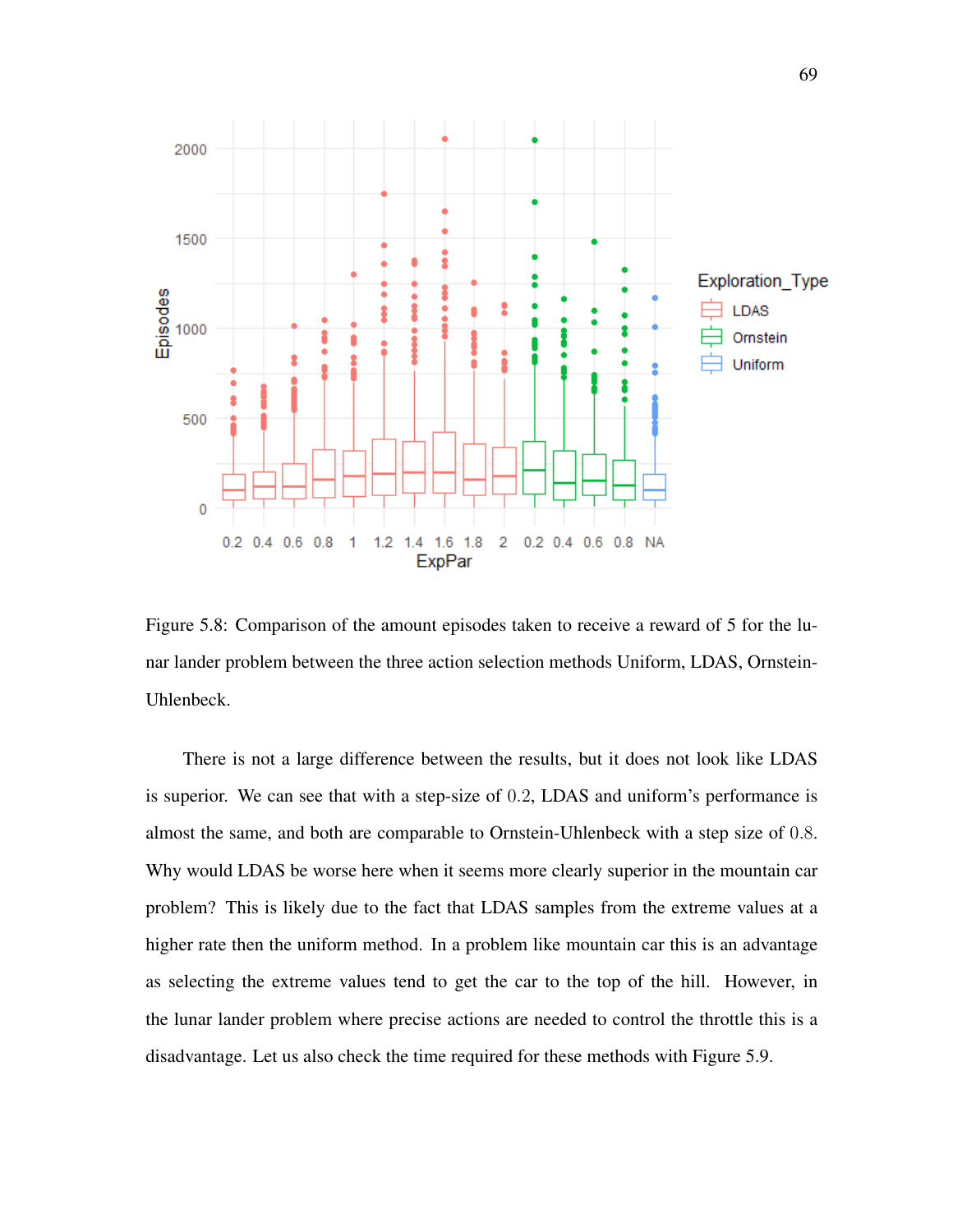

Figure 5.9: Comparison of the amount of time taken per episode for the lunar lander problem between the three action selection methods Uniform, LDAS, Ornstein-Uhlenbeck.

Now we see an issue with LDAS. Although the results for reward are similar between the methods the time taken is significantly different. Perhaps, in the learning phase the LDAS method would provide more meaningful learning, but strictly looking at exploration it seems to be inferior to the other methods. The numerical results for the amount of episodes taken to see a reward of 5 are summarized in Table 5.5, and the numeric results for the time taken per episode are summarized in Table 5.6.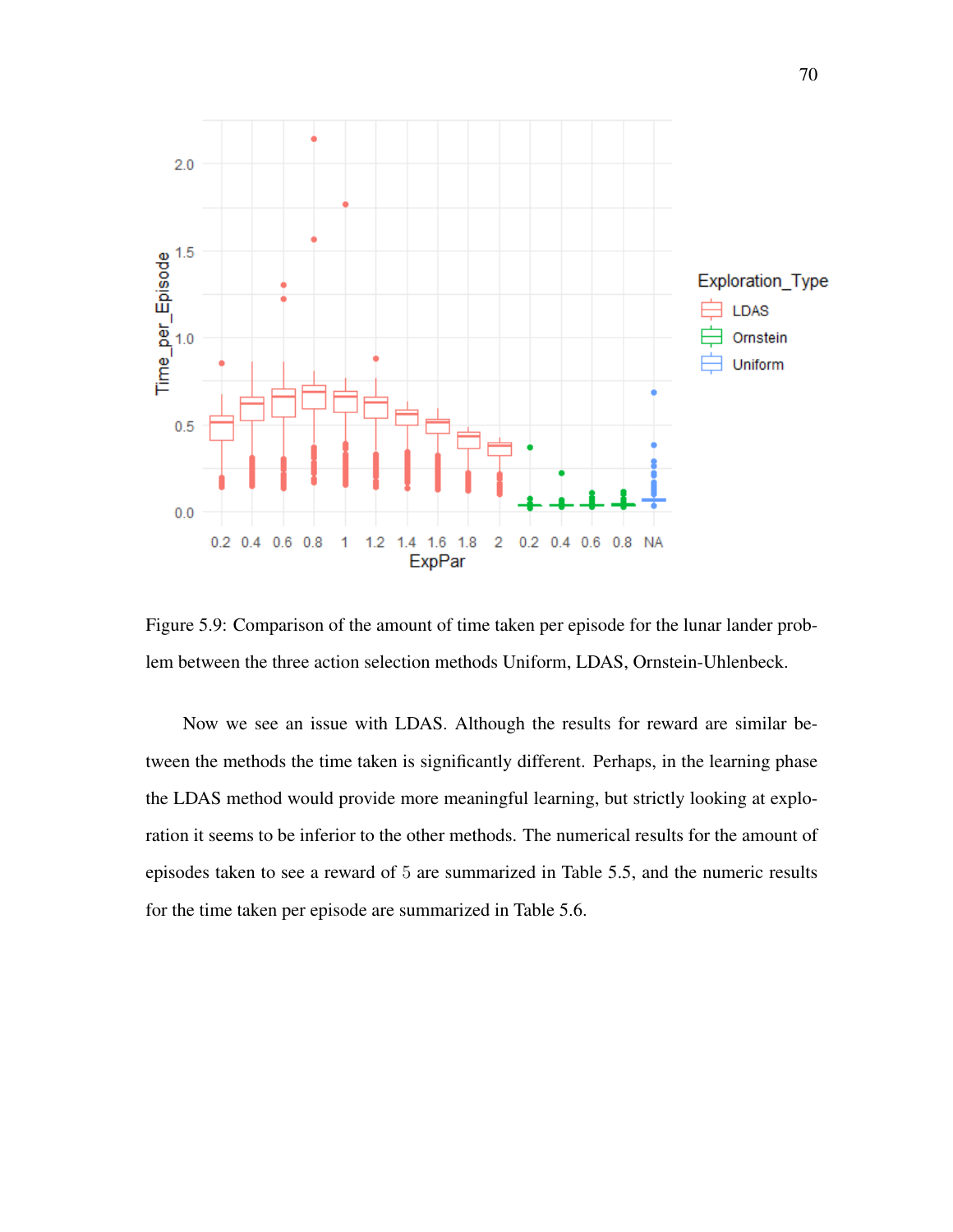|                | Exploration_Type | Parameter      | mean   | median | sd     | <b>IQR</b> |
|----------------|------------------|----------------|--------|--------|--------|------------|
| 1              | <b>LDAS</b>      | 0.2            | 142.96 | 102.50 | 137.66 | 146.25     |
| $\overline{2}$ | <b>LDAS</b>      | 0.4            | 157.97 | 116.50 | 148.66 | 148.75     |
| 3              | <b>LDAS</b>      | 0.6            | 183.68 | 118.00 | 182.31 | 196.25     |
| $\overline{4}$ | <b>LDAS</b>      | 0.8            | 226.90 | 160.00 | 218.72 | 261.50     |
| 5              | <b>LDAS</b>      | $\mathbf{1}$   | 235.99 | 174.50 | 224.81 | 252.50     |
| 6              | <b>LDAS</b>      | 1.2            | 283.30 | 190.50 | 286.68 | 314.50     |
| 7              | <b>LDAS</b>      | 1.4            | 270.52 | 199.50 | 259.16 | 284.50     |
| 8              | <b>LDAS</b>      | 1.6            | 310.38 | 195.50 | 332.91 | 339.00     |
| 9              | <b>LDAS</b>      | 1.8            | 248.58 | 160.50 | 246.71 | 288.25     |
| 10             | <b>LDAS</b>      | $\overline{2}$ | 245.13 | 178.50 | 212.64 | 259.00     |
| 11             | Ornstein         | 0.2            | 297.94 | 211.50 | 309.76 | 293.00     |
| 12             | Ornstein         | 0.4            | 226.82 | 135.50 | 233.75 | 270.00     |
| 13             | Ornstein         | 0.6            | 216.99 | 153.00 | 208.25 | 229.00     |
| 14             | Ornstein         | 0.8            | 198.58 | 123.50 | 219.42 | 219.50     |
| 15             | Uniform          | <b>NA</b>      | 156.09 | 101.50 | 170.04 | 146.00     |

Table 5.5: Numerical results for the amount of episodes taken to receive a reward of 5 for the lunar lander problem between the three action selection methods, Uniform, LDAS, Ornstein-Uhlenbeck.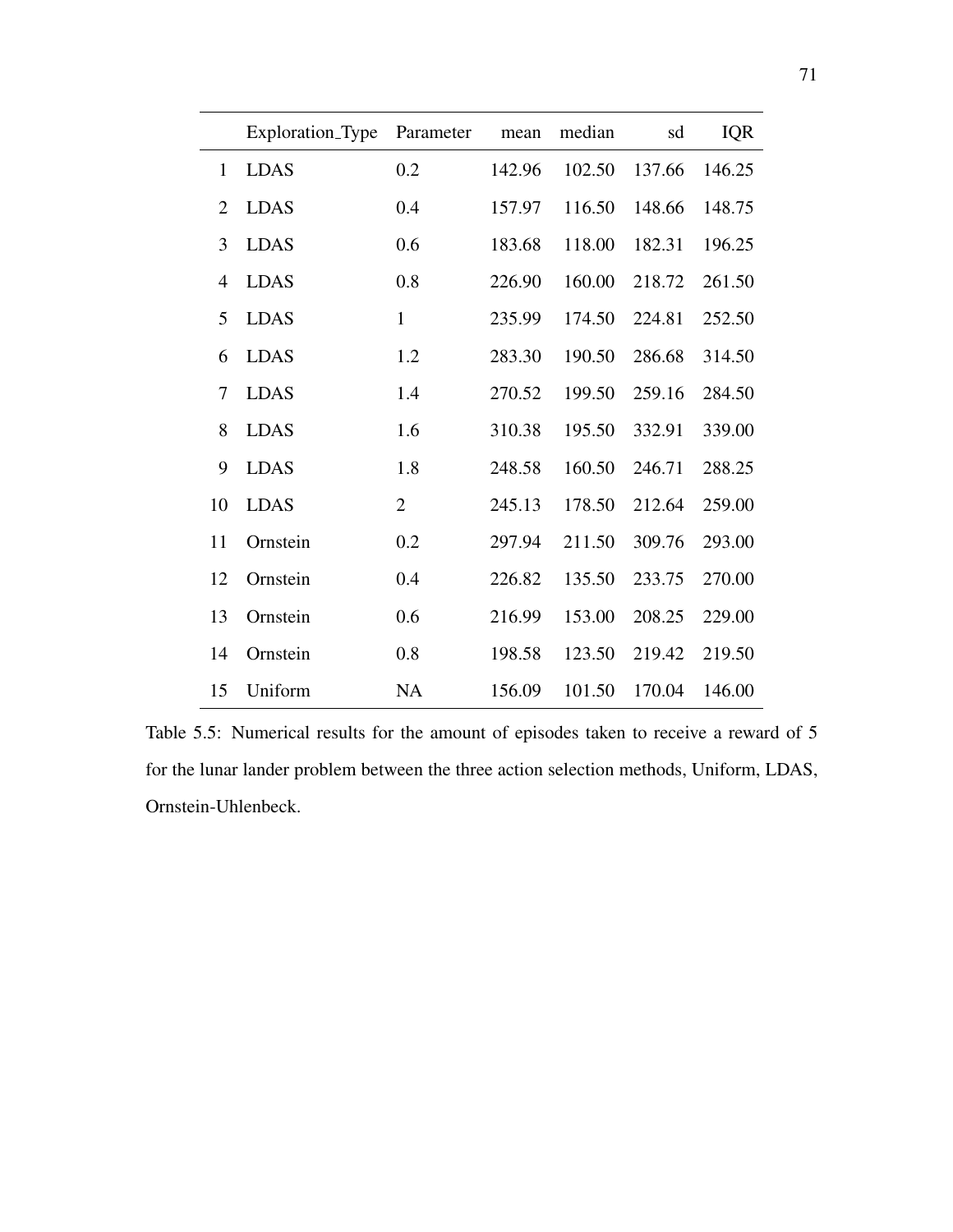|                | Exploration_Type | Parameter      | mean | sd   | <b>IQR</b> |
|----------------|------------------|----------------|------|------|------------|
| $\mathbf{1}$   | <b>LDAS</b>      | 0.2            | 0.47 | 0.13 | 0.14       |
| $\overline{2}$ | <b>LDAS</b>      | 0.4            | 0.56 | 0.15 | 0.14       |
| 3              | <b>LDAS</b>      | 0.6            | 0.60 | 0.17 | 0.16       |
| $\overline{4}$ | <b>LDAS</b>      | 0.8            | 0.64 | 0.19 | 0.14       |
| 5              | <b>LDAS</b>      | $\mathbf{1}$   | 0.61 | 0.15 | 0.12       |
| 6              | <b>LDAS</b>      | 1.2            | 0.57 | 0.14 | 0.12       |
| 7              | <b>LDAS</b>      | 1.4            | 0.52 | 0.10 | 0.09       |
| 8              | <b>LDAS</b>      | 1.6            | 0.46 | 0.11 | 0.08       |
| 9              | <b>LDAS</b>      | 1.8            | 0.40 | 0.09 | 0.09       |
| 10             | <b>LDAS</b>      | $\overline{2}$ | 0.35 | 0.07 | 0.07       |
| 11             | Ornstein         | 0.2            | 0.04 | 0.02 | 0.00       |
| 12             | Ornstein         | 0.4            | 0.04 | 0.01 | 0.00       |
| 13             | Ornstein         | 0.6            | 0.04 | 0.01 | 0.00       |
| 14             | Ornstein         | 0.8            | 0.04 | 0.01 | 0.00       |
| 15             | Uniform          | <b>NA</b>      | 0.08 | 0.05 | 0.02       |

Table 5.6: Numerical results for the amount of time taken per episode for the lunar lander problem between the three action selection methods, Uniform, LDAS, Ornstein-Uhlenbeck.

The mean time for the uniform method was .08, and the best mean time for the Ornstein-Uhlenbeck method was .04. However, the fastest time for the LDAS was .35. Although we wanted LDAS to be superior in all aspects, it was not the case for the exploration tests we did. However, that does not mean that the results will necessarily hold for the learning experiments.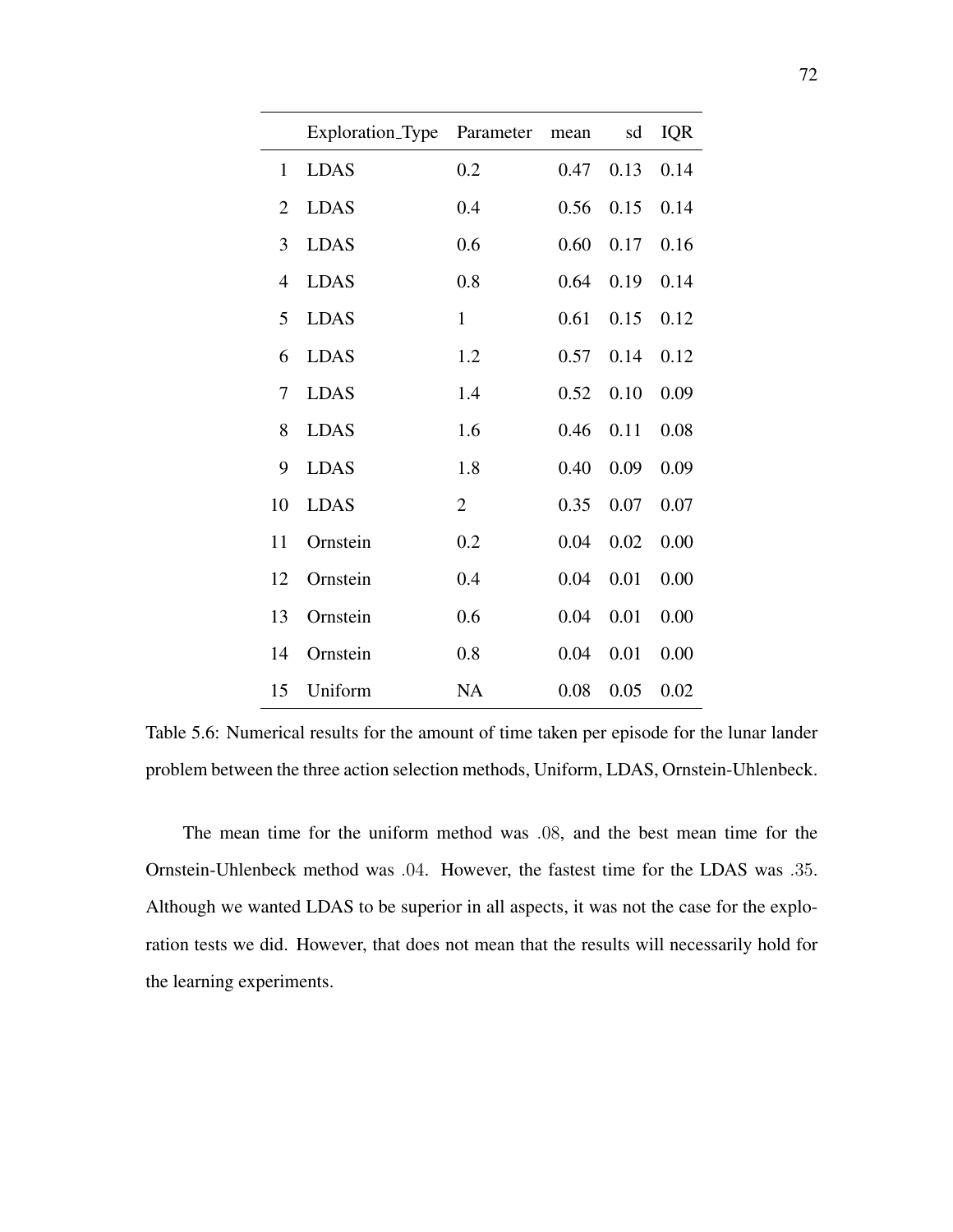## CHAPTER 6

## CONCLUSION AND FUTURE WORK

In conclusion to the results of the experiments run for this thesis, we have determined that the best action selection method depends greatly on the particular environment the agent is trying to learn in. On one hand, using a low discrepancy action selection process produces superior results in the exploration stage when extreme values are more desirable and optimal actions will alternate, like the mountain car problem. On the other hand, if precise control is needed and extreme actions are undesirable, such as in the lunar lander problem, LDAS may be inferior. Finally, in an environment in which maintaining momentum in the action dimension is helpful, such as the racing car problem, Ornstein-Uhlenbeck is likely to perform best.

Although this thesis did not conduct any learning experiments, it is possible that LDAS would produce improved learning for the agent. The knowledge of the actions gained during the exploration stage under LDAS is extensive compared to the other methods. It will see a wider range of its actions more quickly and this could lead to a more optimized learning for the agent. Future work will be to determine how LDAS performs during the learning phase for an agent compared to other methods.